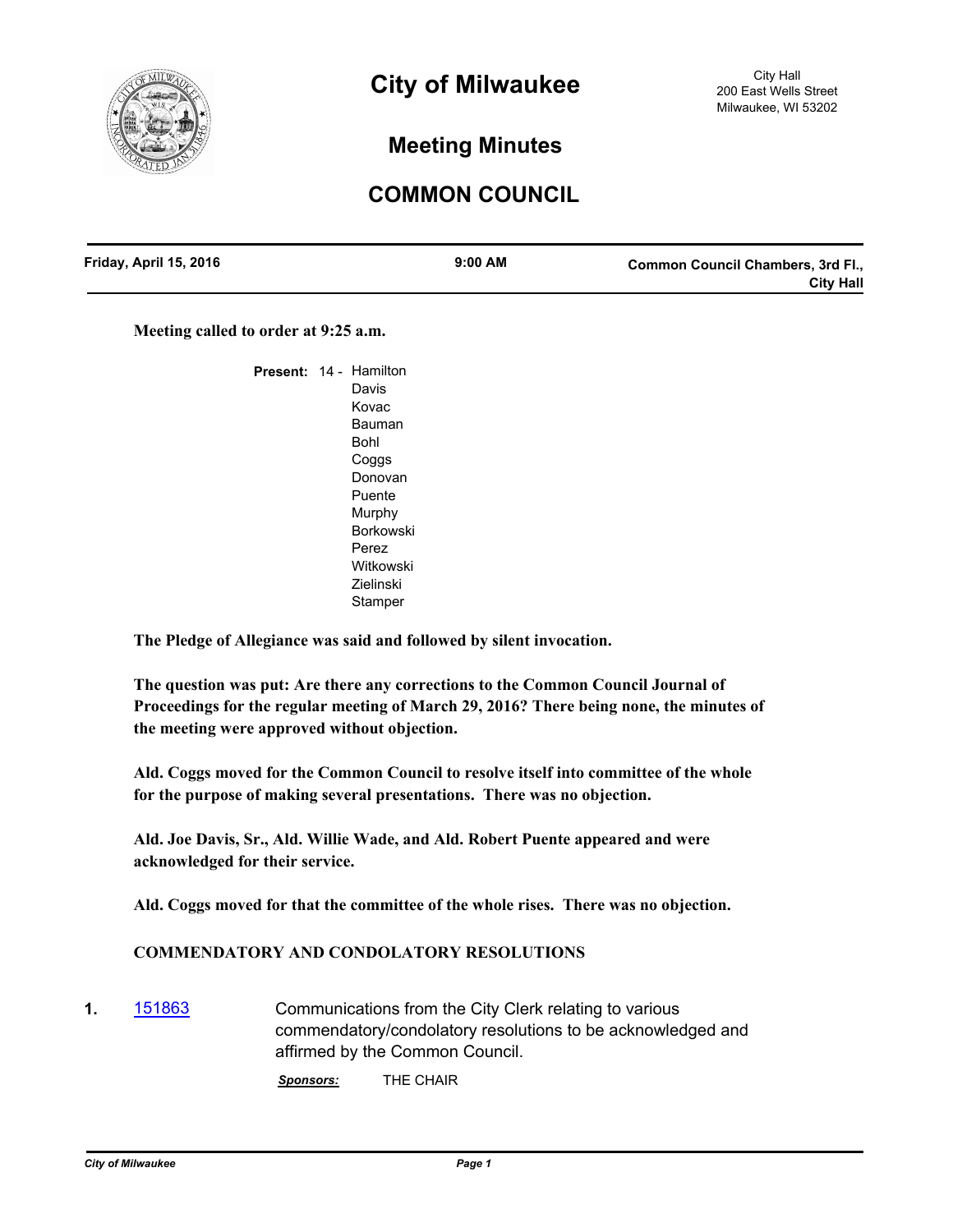## **THE LICENSES COMMITTEE RECOMMENDS:**

## **PASSAGE OF THE FOLLOWING:**

**2.** [151743](http://milwaukee.legistar.com/gateway.aspx?m=l&id=/matter.aspx?key=43454) An ordinance relating to amusement machine or jukebox distributor licenses.

*Sponsors:* THE CHAIR

**A motion was made by ALD. ZIELINSKI that this Ordinance be PASSED. This motion PREVAILED by the following vote:**

Aye, 14 - Ald.Hamilton, Ald.Davis, Ald.Kovac, Ald.Bauman, Ald.Bohl, Ald.Coggs, Ald.Donovan, Ald.Puente, Ald.Murphy, Ald.Borkowski, Ald.Perez, Ald.Witkowski, Ald.Zielinski Ald.Stamper

**No,** 0

**3.** [151751](http://milwaukee.legistar.com/gateway.aspx?m=l&id=/matter.aspx?key=43463) An ordinance relating to general penalty provisions in ch. 85, license and permit procedures.

*Sponsors:* THE CHAIR

**A motion was made by ALD. ZIELINSKI that this Ordinance be PASSED. This motion PREVAILED by the following vote:**

**Aye,** Ald.Hamilton, Ald.Davis, Ald.Kovac, Ald.Bauman, Ald.Bohl, Ald.Coggs, 14 - Ald.Donovan, Ald.Puente, Ald.Murphy, Ald.Borkowski, Ald.Perez, Ald.Witkowski, Ald.Zielinski Ald.Stamper

**No,** 0

#### **APPROVAL OF THE FOLLOWING:**

**4.** [151442](http://milwaukee.legistar.com/gateway.aspx?m=l&id=/matter.aspx?key=43072) Motion relating to the recommendations of the Licenses Committee relative to licenses.

*Sponsors:* THE CHAIR

**A motion was made by ALD. ZIELINSKI that this Motion be APPROVED. This motion PREVAILED by the following vote:**

Aye, 14 - Ald.Hamilton, Ald.Davis, Ald.Kovac, Ald.Bauman, Ald.Bohl, Ald.Coggs, Ald.Donovan, Ald.Puente, Ald.Murphy, Ald.Borkowski, Ald.Perez, Ald.Witkowski, Ald.Zielinski Ald.Stamper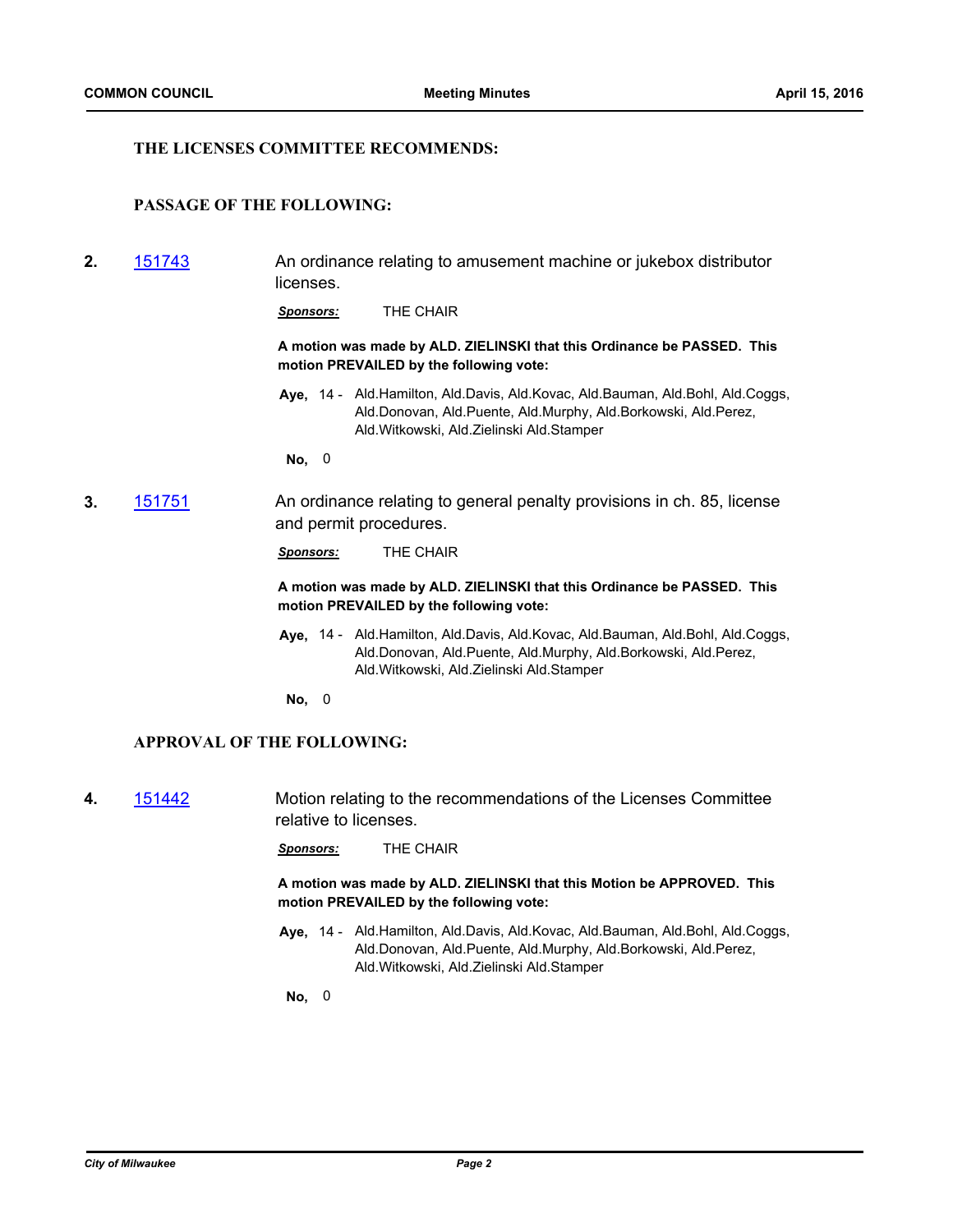## **THE PUBLIC WORKS COMMITTEE RECOMMENDS:**

## **APPROVAL OF THE FOLLOWING:**

**5.** [151304](http://milwaukee.legistar.com/gateway.aspx?m=l&id=/matter.aspx?key=42903) Motion relating to the recommendations of the Public Works Committee relative to licenses.

*Sponsors:* THE CHAIR

**A motion was made by ALD. BAUMAN that this Motion be APPROVED. This motion PREVAILED by the following vote:**

- Aye, 13 Ald.Hamilton, Ald.Davis, Ald.Kovac, Ald.Bauman, Ald.Bohl, Ald.Coggs, Ald.Puente, Ald.Murphy, Ald.Borkowski, Ald.Perez, Ald.Witkowski, Ald.Zielinski Ald.Stamper
- **No,** 0
- **Excused,** 1 Ald.Donovan

## **PASSAGE OF THE FOLLOWING:**

**6.** [151444](http://milwaukee.legistar.com/gateway.aspx?m=l&id=/matter.aspx?key=43074) A substitute ordinance establishing a pedestrian mall to be known as "North 4th Street Pedestrian Mall" in North 4th Street, between the proposed Bucks arena and live block, from West Highland Avenue to West Juneau Avenue, in the 4th Aldermanic District.

*Sponsors:* Ald. Bauman

**A motion was made by ALD. BAUMAN that this Ordinance be PASSED. This motion PREVAILED by the following vote:**

- Aye, 12 Ald.Hamilton, Ald.Davis, Ald.Kovac, Ald.Bauman, Ald.Bohl, Ald.Coggs, Ald.Puente, Ald.Murphy, Ald.Perez, Ald.Witkowski, Ald.Zielinski Ald.Stamper
- **No,** 1 Ald.Borkowski
- **Excused,** 1 Ald.Donovan
- **7.** [151705](http://milwaukee.legistar.com/gateway.aspx?m=l&id=/matter.aspx?key=43402) A substitute ordinance granting an airspace lease for a building overhang for the Milwaukee Bucks arena.

*Sponsors:* THE CHAIR

**A motion was made by ALD. BAUMAN that this Ordinance be PASSED. This motion PREVAILED by the following vote:**

- Aye, 13 Ald.Hamilton, Ald.Davis, Ald.Kovac, Ald.Bauman, Ald.Bohl, Ald.Coggs, Ald.Puente, Ald.Murphy, Ald.Borkowski, Ald.Perez, Ald.Witkowski, Ald.Zielinski Ald.Stamper
- **No,** 0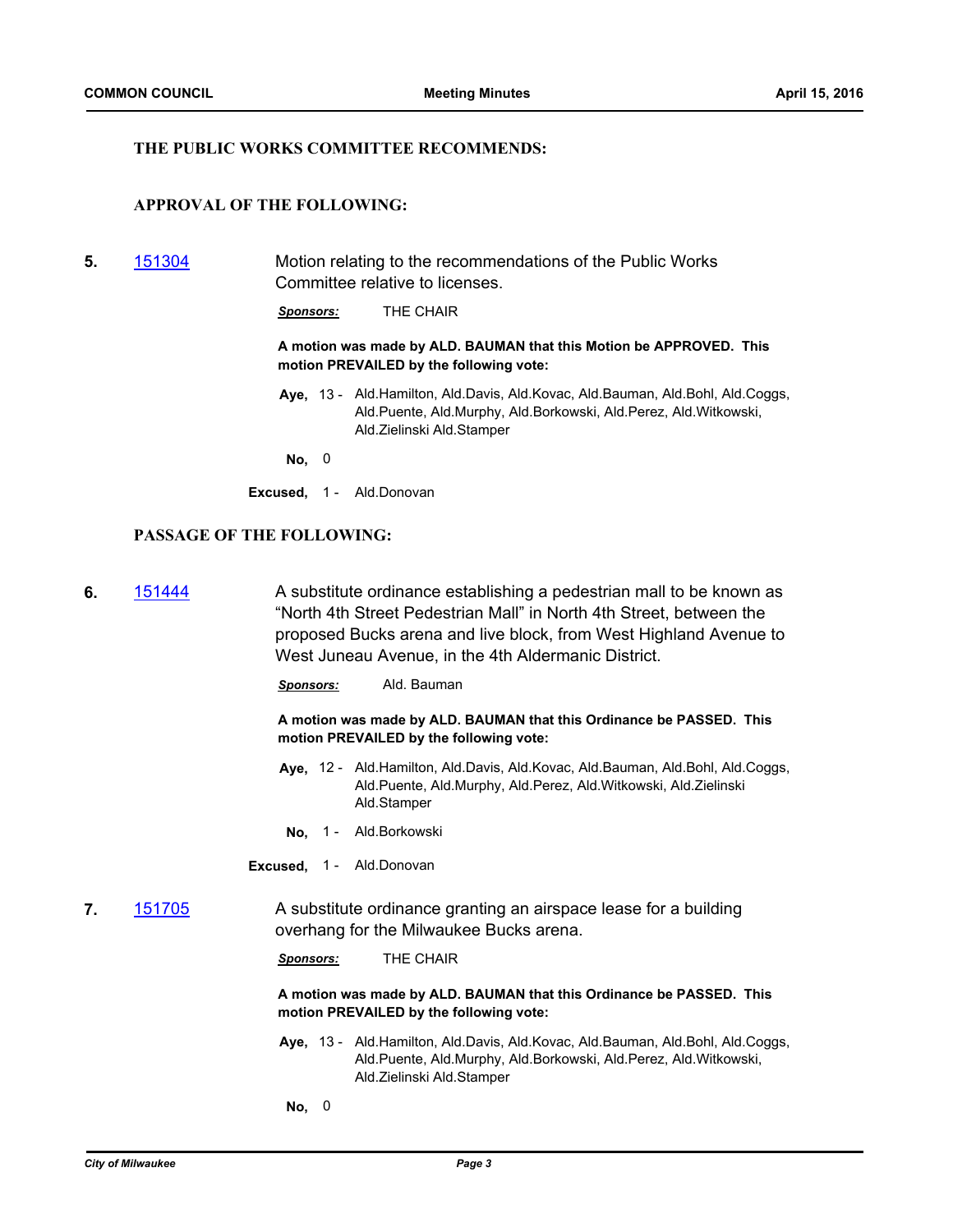#### **Excused,** 1 - Ald.Donovan

- **8.** [151776](http://milwaukee.legistar.com/gateway.aspx?m=l&id=/matter.aspx?key=43488) An ordinance relating to storm water management regulations.
	- *Sponsors:* Ald. Bauman

**A motion was made by ALD. BAUMAN that this Ordinance be PASSED. This motion PREVAILED by the following vote:**

- **Aye,** Ald.Hamilton, Ald.Davis, Ald.Kovac, Ald.Bauman, Ald.Bohl, Ald.Coggs, 13 Ald.Puente, Ald.Murphy, Ald.Borkowski, Ald.Perez, Ald.Witkowski, Ald.Zielinski Ald.Stamper
- **No,** 0
- **Excused,** 1 Ald.Donovan

#### **ADOPTION OF THE FOLLOWING:**

**9.** [151429](http://milwaukee.legistar.com/gateway.aspx?m=l&id=/matter.aspx?key=43059) Substitute resolution to vacate a portion of the alley in the block bounded by East Corcoran Avenue, East Erie Street, North Milwaukee Street and North Young Street, in the 4th Aldermanic District.

*Sponsors:* THE CHAIR

#### **A motion was made by ALD. BAUMAN that this Resolution be ADOPTED. This motion PREVAILED by the following vote:**

- **Aye,** Ald.Hamilton, Ald.Davis, Ald.Kovac, Ald.Bauman, Ald.Bohl, Ald.Coggs, 13 Ald.Puente, Ald.Murphy, Ald.Borkowski, Ald.Perez, Ald.Witkowski, Ald.Zielinski Ald.Stamper
	- **No,** 0
- **Excused,** 1 Ald.Donovan
- **10.** [151714](http://milwaukee.legistar.com/gateway.aspx?m=l&id=/matter.aspx?key=43413) Resolution directing the Commissioner of Public Works to execute project agreements titled State/Municipal Agreement for a State Let Urbanized Area STP-Urban Project with the Wisconsin Department of Transportation and to set up funds for design engineering at total estimated cost of \$2,895,000 and an estimated City of Milwaukee share of \$579,000 and a grantor share of \$2,316,000.

*Sponsors:* THE CHAIR

**A motion was made by ALD. BAUMAN that this Resolution be ADOPTED. This motion PREVAILED by the following vote:**

- **Aye,** Ald.Hamilton, Ald.Davis, Ald.Kovac, Ald.Bauman, Ald.Bohl, Ald.Coggs, 13 Ald.Puente, Ald.Murphy, Ald.Borkowski, Ald.Perez, Ald.Witkowski, Ald.Zielinski Ald.Stamper
- **No,** 0
- **Excused,** 1 Ald.Donovan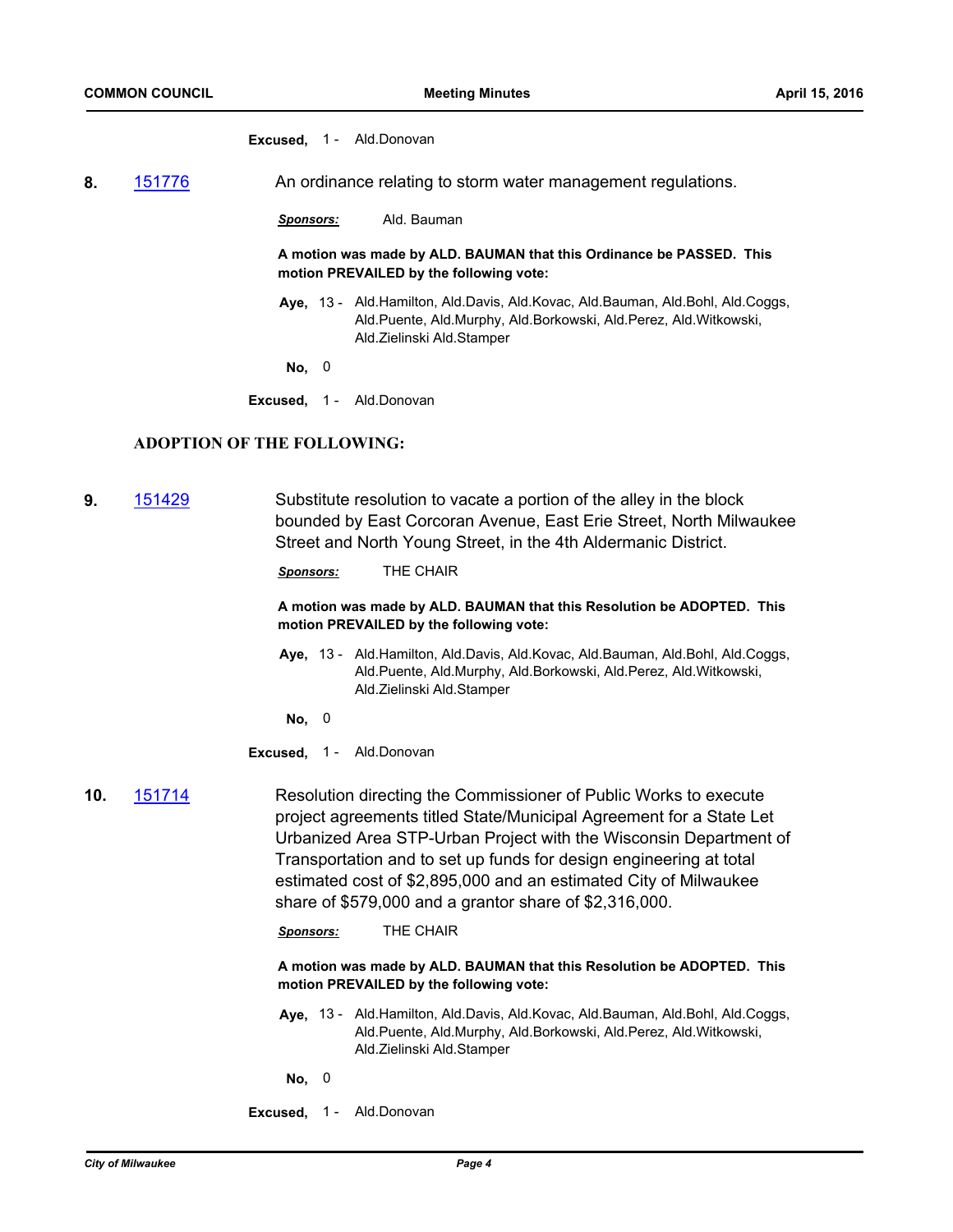**11.** [151715](http://milwaukee.legistar.com/gateway.aspx?m=l&id=/matter.aspx?key=43416) Resolution relative to acceptance and funding of a Clean Fleet Emissions Reduction Initiative Grant.

*Sponsors:* THE CHAIR

**A motion was made by ALD. BAUMAN that this Resolution be ADOPTED. This motion PREVAILED by the following vote:**

Aye, 13 - Ald.Hamilton, Ald.Davis, Ald.Kovac, Ald.Bauman, Ald.Bohl, Ald.Coggs, Ald.Puente, Ald.Murphy, Ald.Borkowski, Ald.Perez, Ald.Witkowski, Ald.Zielinski Ald.Stamper

**No,** 0

- **Excused,** 1 Ald.Donovan
- **12.** [151723](http://milwaukee.legistar.com/gateway.aspx?m=l&id=/matter.aspx?key=43427) Resolution authorizing the Commissioner of Public Works to petition the Milwaukee Metropolitan Sewerage District to take jurisdiction over the lower estuary portions of the Milwaukee River, Menomonee River, the Kinnickinnic River, the South Menomonee Canal, and the Burnham Canal.

*Sponsors:* Ald. Bohl

**A motion was made by ALD. BAUMAN that this Resolution be ADOPTED. This motion PREVAILED by the following vote:**

Aye, 13 - Ald.Hamilton, Ald.Davis, Ald.Kovac, Ald.Bauman, Ald.Bohl, Ald.Coggs, Ald.Puente, Ald.Murphy, Ald.Borkowski, Ald.Perez, Ald.Witkowski, Ald.Zielinski Ald.Stamper

**No,** 0

- **Excused,** 1 Ald.Donovan
- **13.** [151728](http://milwaukee.legistar.com/gateway.aspx?m=l&id=/matter.aspx?key=43437) Resolution authorizing the Commissioner of Public Works to execute a Project Agreement titled "State-Municipal Agreement for a State - Let Highway Project" with the Wisconsin Department of Transportation for the reconstruction of the Chase Avenue (STH 38) Bridge over the Union Pacific Railroad with Federal and State aid under the State Trunk Highway Program and to fund the preliminary engineering estimate of \$575,000 of which \$143,750 is the City of Milwaukee's share and \$431,250 is the grantor's share.

*Sponsors:* THE CHAIR

**A motion was made by ALD. BAUMAN that this Resolution be ADOPTED. This motion PREVAILED by the following vote:**

- Aye, 13 Ald.Hamilton, Ald.Davis, Ald.Kovac, Ald.Bauman, Ald.Bohl, Ald.Coggs, Ald.Puente, Ald.Murphy, Ald.Borkowski, Ald.Perez, Ald.Witkowski, Ald.Zielinski Ald.Stamper
- **No,** 0
- **Excused,** 1 Ald.Donovan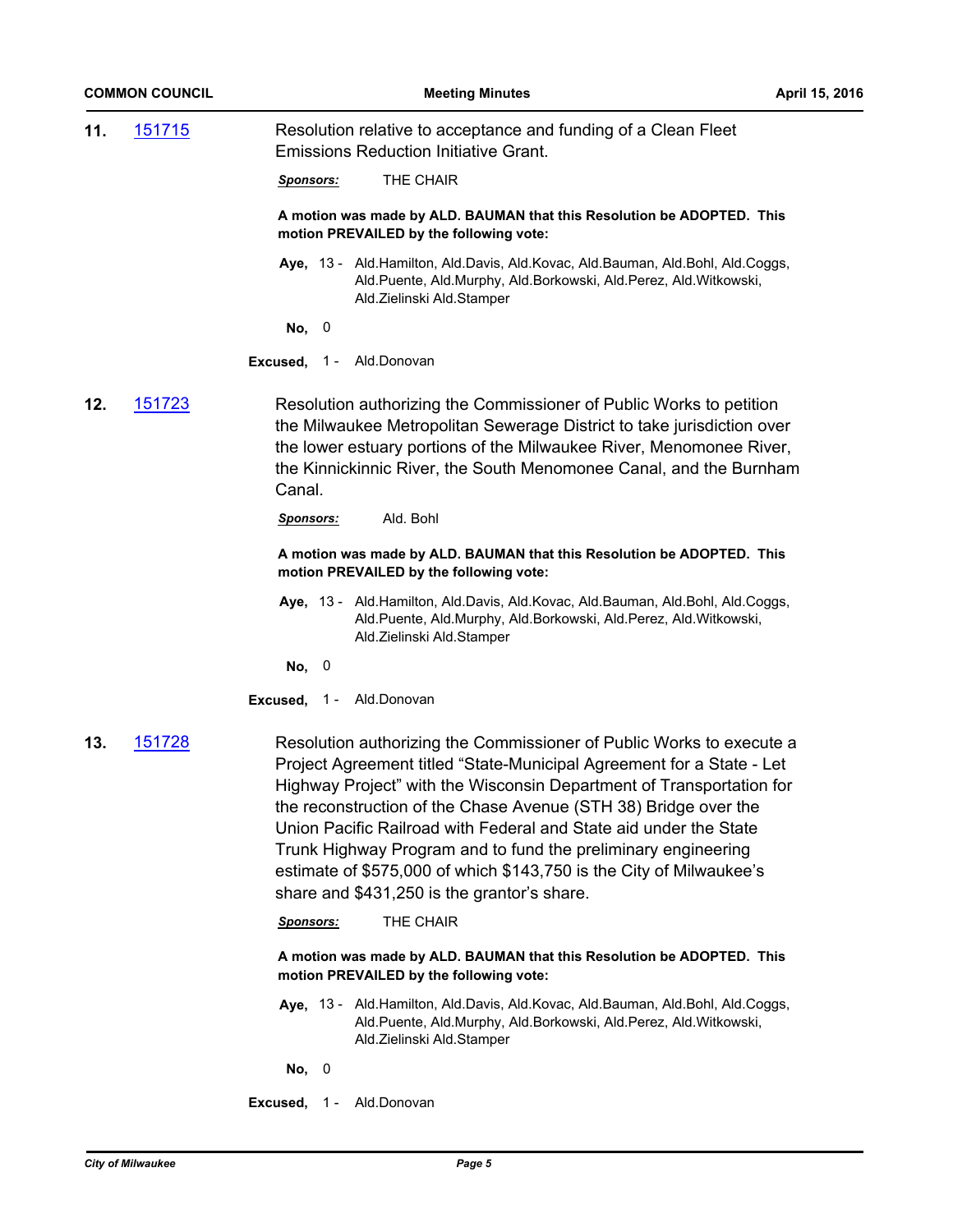|     | <b>COMMON COUNCIL</b> | <b>Meeting Minutes</b>                                                                                                                                                                                                                                                                                 | April 15, 2016 |
|-----|-----------------------|--------------------------------------------------------------------------------------------------------------------------------------------------------------------------------------------------------------------------------------------------------------------------------------------------------|----------------|
| 14. | <u>151744</u>         | Substitute resolution determining it necessary to make various<br>assessable public improvements at various locations and appropriating<br>funds for these purposes with the City engineering cost estimated to<br>be \$17,300 for a total estimated cost of these projects being<br>\$1,035,000.      |                |
|     |                       | THE CHAIR<br><u>Sponsors:</u>                                                                                                                                                                                                                                                                          |                |
|     |                       | A motion was made by ALD. BAUMAN that this Resolution be ADOPTED. This<br>motion PREVAILED by the following vote:                                                                                                                                                                                      |                |
|     |                       | Aye, 13 - Ald.Hamilton, Ald.Davis, Ald.Kovac, Ald.Bauman, Ald.Bohl, Ald.Coggs,<br>Ald.Puente, Ald.Murphy, Ald.Borkowski, Ald.Perez, Ald.Witkowski,<br>Ald.Zielinski Ald.Stamper                                                                                                                        |                |
|     |                       | No,<br>$\bf{0}$                                                                                                                                                                                                                                                                                        |                |
|     |                       | Excused, 1 - Ald.Donovan                                                                                                                                                                                                                                                                               |                |
| 15. | <u>151745</u>         | Substitute resolution approving the construction of a public<br>improvement project and appropriating funds for this purpose with the<br>City cost of the project approved by this resolution is estimated to be<br>\$1,850,000 for a total estimated cost of \$2,200,000.                             |                |
|     |                       | THE CHAIR<br><u>Sponsors:</u>                                                                                                                                                                                                                                                                          |                |
|     |                       | A motion was made by ALD. BAUMAN that this Resolution be ADOPTED. This<br>motion PREVAILED by the following vote:                                                                                                                                                                                      |                |
|     |                       | Aye, 13 - Ald.Hamilton, Ald.Davis, Ald.Kovac, Ald.Bauman, Ald.Bohl, Ald.Coggs,<br>Ald.Puente, Ald.Murphy, Ald.Borkowski, Ald.Perez, Ald.Witkowski,<br>Ald.Zielinski Ald.Stamper                                                                                                                        |                |
|     |                       | No,<br>$\overline{0}$                                                                                                                                                                                                                                                                                  |                |
|     |                       | Excused, 1 - Ald.Donovan                                                                                                                                                                                                                                                                               |                |
| 16. | <u>151746</u>         | Substitute resolution determining it necessary to make various<br>nonassessable public improvements at various locations and<br>appropriating funds for these purposes with the City engineering cost<br>estimated to be \$690,000 for a total estimated cost of these projects<br>being \$19,153,000. |                |
|     |                       | THE CHAIR<br>Sponsors:                                                                                                                                                                                                                                                                                 |                |
|     |                       | A motion was made by ALD. BAUMAN that this Resolution be ADOPTED. This<br>motion PREVAILED by the following vote:                                                                                                                                                                                      |                |
|     |                       | Aye, 13 - Ald. Hamilton, Ald. Davis, Ald. Kovac, Ald. Bauman, Ald. Bohl, Ald. Coggs,<br>Ald.Puente, Ald.Murphy, Ald.Borkowski, Ald.Perez, Ald.Witkowski,<br>Ald.Zielinski Ald.Stamper                                                                                                                  |                |
|     |                       | No, 0                                                                                                                                                                                                                                                                                                  |                |
|     |                       | Ald.Donovan<br>Excused, $1 -$                                                                                                                                                                                                                                                                          |                |
| 17. | <u>151747</u>         | Substitute resolution approving construction of nonassessable public                                                                                                                                                                                                                                   |                |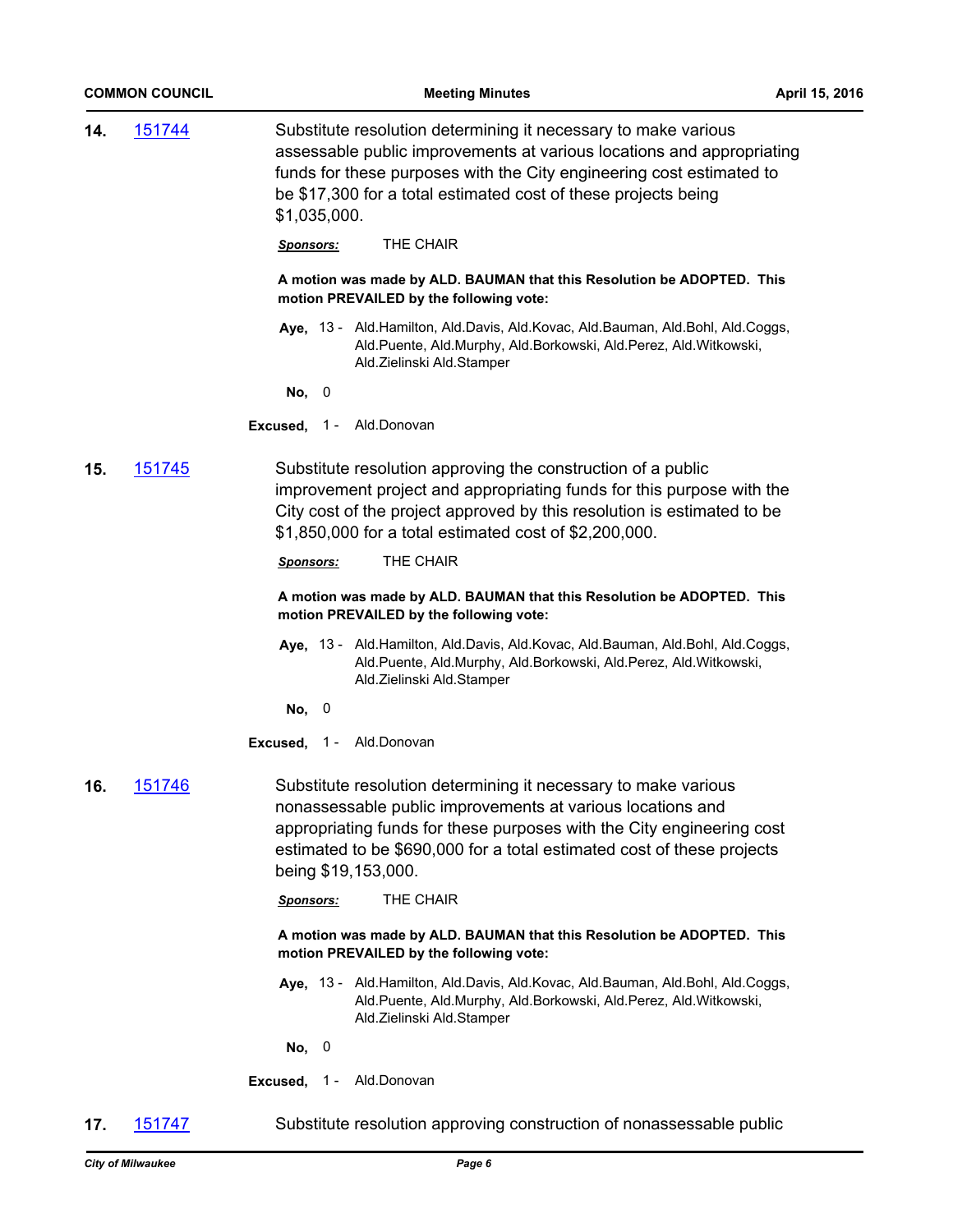improvements at various locations and appropriating funds for these purposes with the City construction cost estimated to be \$6,517,305 for a total estimated cost of these projects being \$11,195,000.

*Sponsors:* THE CHAIR

**A motion was made by ALD. BAUMAN that this Resolution be ADOPTED. This motion PREVAILED by the following vote:**

- Aye, 13 Ald.Hamilton, Ald.Davis, Ald.Kovac, Ald.Bauman, Ald.Bohl, Ald.Coggs, Ald.Puente, Ald.Murphy, Ald.Borkowski, Ald.Perez, Ald.Witkowski, Ald.Zielinski Ald.Stamper
- **No,** 0
- **Excused,** 1 Ald.Donovan
- **18.** [151748](http://milwaukee.legistar.com/gateway.aspx?m=l&id=/matter.aspx?key=43460) Resolution approving a lease between the City of Milwaukee and the Wisconsin Center District for the North 4th Street pedestrian mall, in the 4th aldermanic district.

*Sponsors:* THE CHAIR

**A motion was made by ALD. BAUMAN that this Resolution be ADOPTED. This motion PREVAILED by the following vote:**

- **Aye,** Ald.Hamilton, Ald.Davis, Ald.Kovac, Ald.Bauman, Ald.Bohl, Ald.Coggs, 12 Ald.Puente, Ald.Murphy, Ald.Perez, Ald.Witkowski, Ald.Zielinski Ald.Stamper
- **No,** 1 Ald.Borkowski
- **Excused,** 1 Ald.Donovan
- **19.** [151752](http://milwaukee.legistar.com/gateway.aspx?m=l&id=/matter.aspx?key=43464) Resolution approving a 2016 Three-Year Harbor Statement of Intentions for the Port of Milwaukee

*Sponsors:* THE CHAIR

**A motion was made by ALD. BAUMAN that this Resolution be ADOPTED. This motion PREVAILED by the following vote:**

- Aye, 13 Ald.Hamilton, Ald.Davis, Ald.Kovac, Ald.Bauman, Ald.Bohl, Ald.Coggs, Ald.Puente, Ald.Murphy, Ald.Borkowski, Ald.Perez, Ald.Witkowski, Ald.Zielinski Ald.Stamper
- **No,** 0
- **Excused,** 1 Ald.Donovan
- **20.** [151772](http://milwaukee.legistar.com/gateway.aspx?m=l&id=/matter.aspx?key=43484) Substitute resolution relative to amending the space agreement between the City of Milwaukee and the Board of Regents of the University of Wisconsin System on behalf of the University of Wisconsin-Milwaukee, Joseph J. Zilber School of Public Health.

*Sponsors:* THE CHAIR

**A motion was made by ALD. BAUMAN that this Resolution be ADOPTED. This**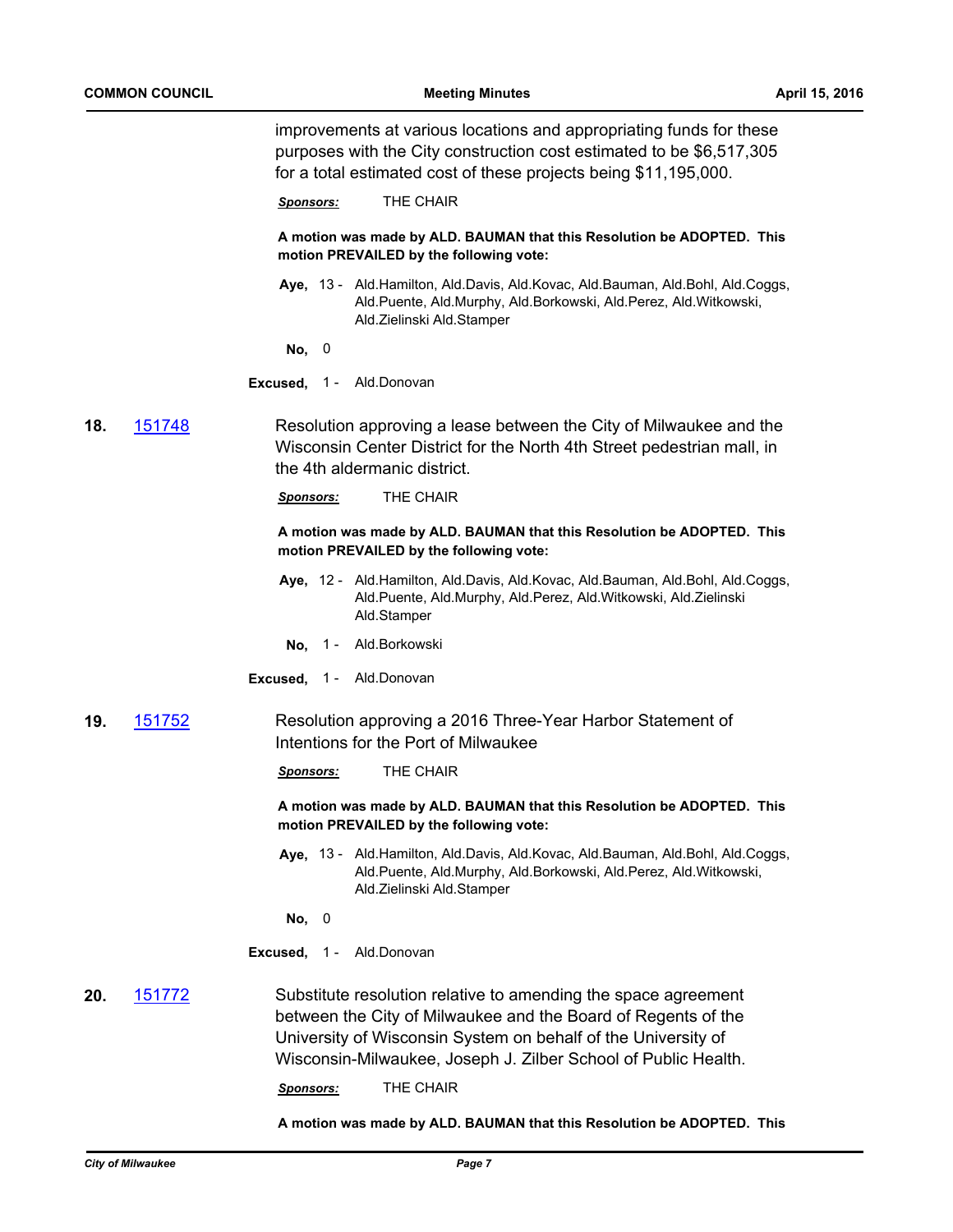#### **motion PREVAILED by the following vote:**

Aye, 13 - Ald.Hamilton, Ald.Davis, Ald.Kovac, Ald.Bauman, Ald.Bohl, Ald.Coggs, Ald.Puente, Ald.Murphy, Ald.Borkowski, Ald.Perez, Ald.Witkowski, Ald.Zielinski Ald.Stamper

**No,** 0

## **Excused,** 1 - Ald.Donovan

**21.** [151773](http://milwaukee.legistar.com/gateway.aspx?m=l&id=/matter.aspx?key=43485) Substitute resolution authorizing the City of Milwaukee to license office space to Wisconsin Alliance for Women's Health, Inc. in the University of Wisconsin-Milwaukee, Joseph J. Zilber School of Public Health to implement the Providers and Teens Communicating for Health ("PATCH") program.

*Sponsors:* THE CHAIR

**A motion was made by ALD. BAUMAN that this Resolution be ADOPTED. This motion PREVAILED by the following vote:**

- Aye, 13 Ald.Hamilton, Ald.Davis, Ald.Kovac, Ald.Bauman, Ald.Bohl, Ald.Coggs, Ald.Puente, Ald.Murphy, Ald.Borkowski, Ald.Perez, Ald.Witkowski, Ald.Zielinski Ald.Stamper
- **No,** 0
- **Excused,** 1 Ald.Donovan
- **22.** [151774](http://milwaukee.legistar.com/gateway.aspx?m=l&id=/matter.aspx?key=43486) Substitute resolution authorizing the City of Milwaukee to license office space to Diverse & Resilient, Inc. in the Northwest Health Center for the purpose of expanding testing services for HIV and sexually transmitted diseases.
	- *Sponsors:* THE CHAIR

**A motion was made by ALD. BAUMAN that this Resolution be ADOPTED. This motion PREVAILED by the following vote:**

Aye, 13 - Ald.Hamilton, Ald.Davis, Ald.Kovac, Ald.Bauman, Ald.Bohl, Ald.Coggs, Ald.Puente, Ald.Murphy, Ald.Borkowski, Ald.Perez, Ald.Witkowski, Ald.Zielinski Ald.Stamper

**No,** 0

**Excused,** 1 - Ald.Donovan

- **23.** [151778](http://milwaukee.legistar.com/gateway.aspx?m=l&id=/matter.aspx?key=43490) Substitute resolution authorizing the issuance of a street occupancy permit to Mortenson Construction for work at the new Milwaukee Buck's arena.
	- *Sponsors:* Ald. Bauman

**A motion was made by ALD. BAUMAN that this Resolution be ADOPTED. This motion PREVAILED by the following vote:**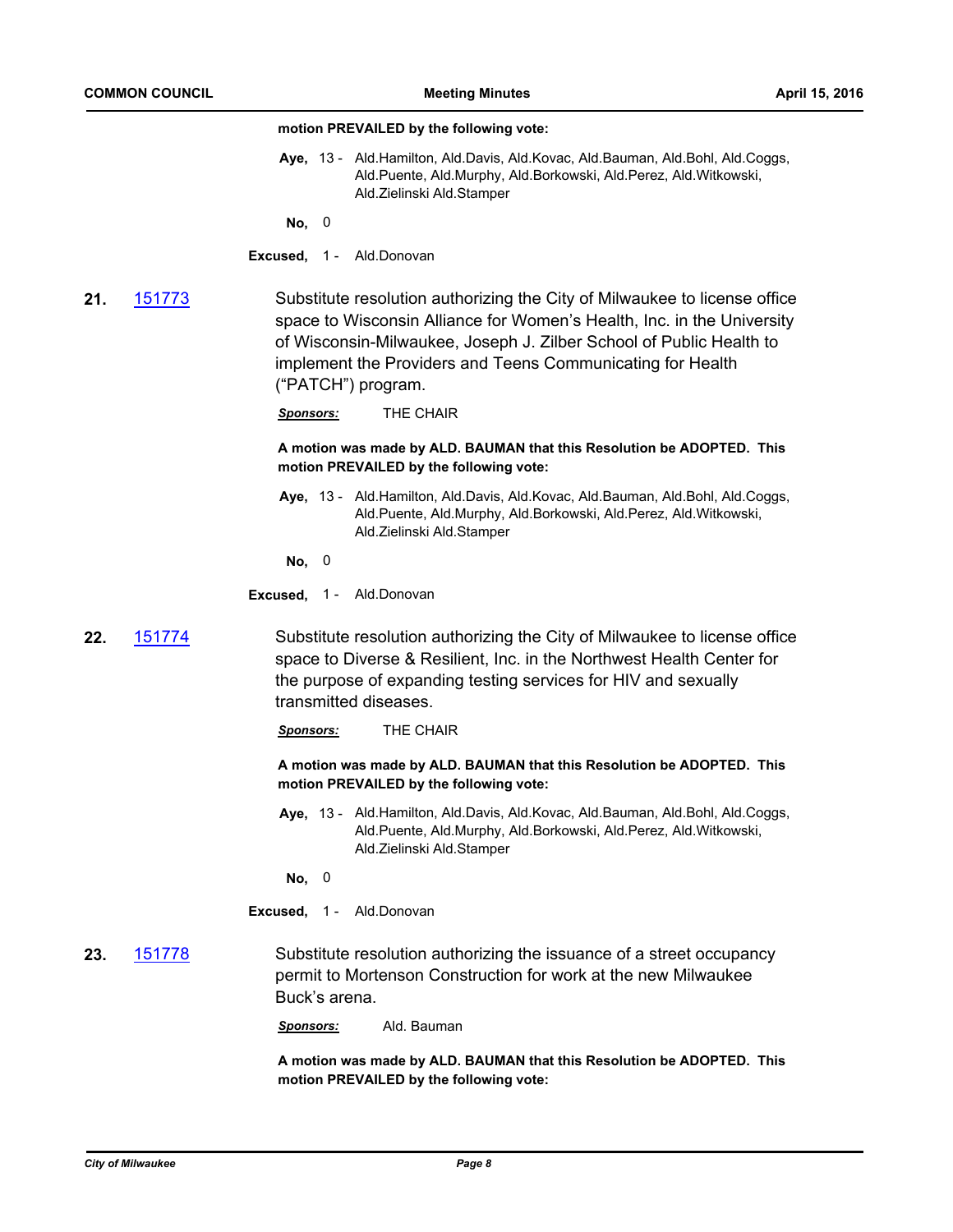Aye, 13 - Ald.Hamilton, Ald.Davis, Ald.Kovac, Ald.Bauman, Ald.Bohl, Ald.Coggs, Ald.Puente, Ald.Murphy, Ald.Borkowski, Ald.Perez, Ald.Witkowski, Ald.Zielinski Ald.Stamper

**No,** 0

- **Excused,** 1 Ald.Donovan
- **24.** [151779](http://milwaukee.legistar.com/gateway.aspx?m=l&id=/matter.aspx?key=43491) Resolution authorizing the issuance of a street occupancy permit to Balistrieri Environmental & Development Inc. for work at 1009 West Juneau Avenue.

*Sponsors:* Ald. Bauman

**A motion was made by ALD. BAUMAN that this Resolution be ADOPTED. This motion PREVAILED by the following vote:**

**Aye,** Ald.Hamilton, Ald.Davis, Ald.Kovac, Ald.Bauman, Ald.Bohl, Ald.Coggs, 13 - Ald.Puente, Ald.Murphy, Ald.Borkowski, Ald.Perez, Ald.Witkowski, Ald.Zielinski Ald.Stamper

**No,** 0

**Excused,** 1 - Ald.Donovan

**25.** [151781](http://milwaukee.legistar.com/gateway.aspx?m=l&id=/matter.aspx?key=43493) Resolution authorizing the proper City officials to execute Sewer Easement Agreement SE-2862 in vacated North 38th Street between West Highland Boulevard and vacated West Linden Street, in the 15th Aldermanic District.

*Sponsors:* THE CHAIR

**A motion was made by ALD. BAUMAN that this Resolution be ADOPTED. This motion PREVAILED by the following vote:**

Aye, 13 - Ald.Hamilton, Ald.Davis, Ald.Kovac, Ald.Bauman, Ald.Bohl, Ald.Coggs, Ald.Puente, Ald.Murphy, Ald.Borkowski, Ald.Perez, Ald.Witkowski, Ald.Zielinski Ald.Stamper

**No,** 0

**Excused,** 1 - Ald.Donovan

**26.** [151782](http://milwaukee.legistar.com/gateway.aspx?m=l&id=/matter.aspx?key=43494) Resolution authorizing the proper City officials to execute a Quit Claim Deed (QCD-2865) document conveying sanitary and combined sewers located in vacated North 5th Street between West Highland Avenue and West Juneau Avenue and storm sewer located in the easterly half of the east-west leg of the vacated alley bounded by North 5th Street, West Juneau Avenue, North 4th Street and West Highland Avenue to Deer District LLC, in the 4th Aldermanic District.

*Sponsors:* THE CHAIR

**A motion was made by ALD. BAUMAN that this Resolution be ADOPTED. This motion PREVAILED by the following vote:**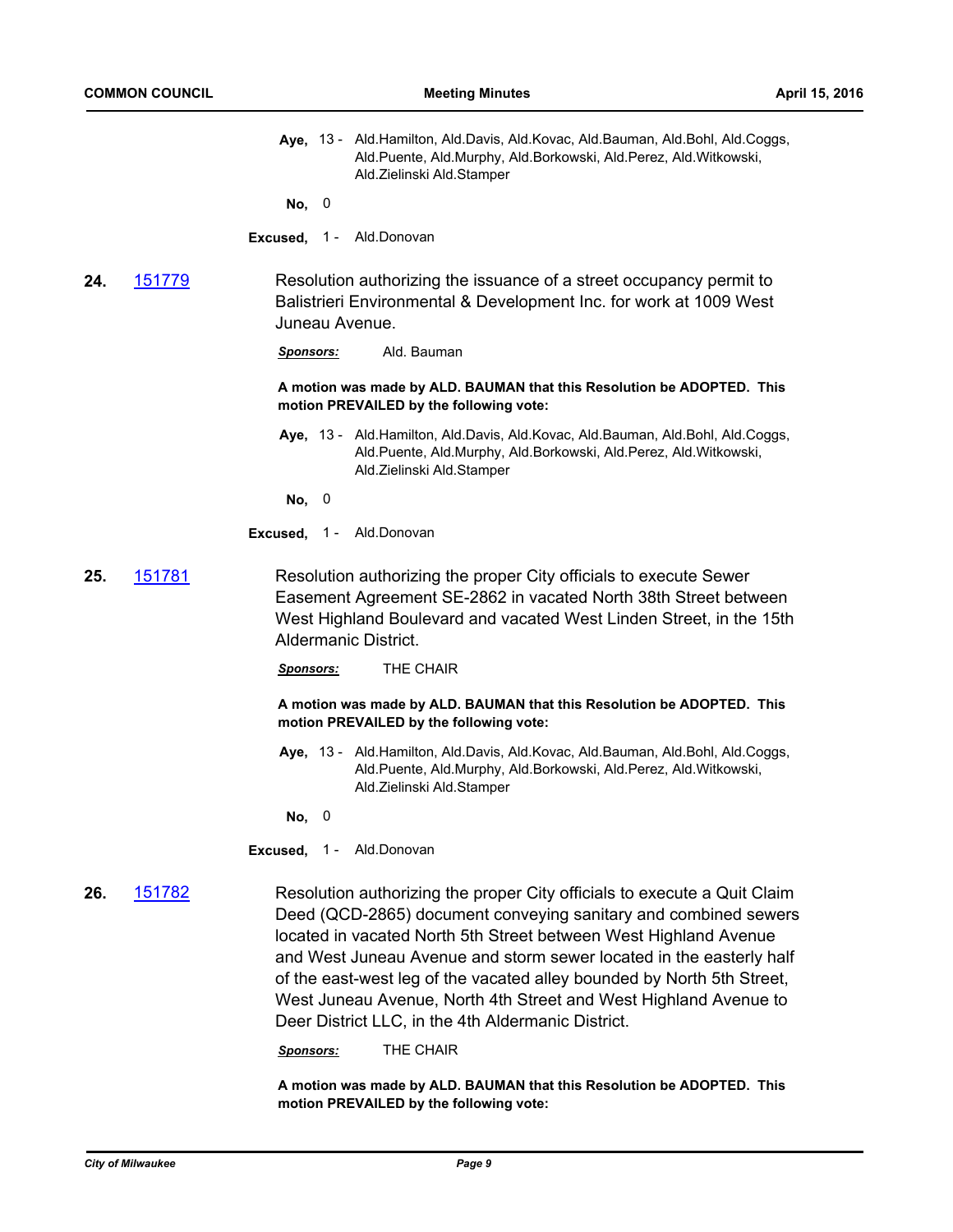Aye, 13 - Ald.Hamilton, Ald.Davis, Ald.Kovac, Ald.Bauman, Ald.Bohl, Ald.Coggs, Ald.Puente, Ald.Murphy, Ald.Borkowski, Ald.Perez, Ald.Witkowski, Ald.Zielinski Ald.Stamper

**No,** 0

- **Excused,** 1 Ald.Donovan
- **27.** [151791](http://milwaukee.legistar.com/gateway.aspx?m=l&id=/matter.aspx?key=43503) Resolution accepting the donation of a distressed, foreclosed house at 1254 North 24th Street in the Historic Lynden Hill neighborhood from US Bank NA for restoration using the Housing Infrastructure Preservation Fund, in the 4th Aldermanic District.
	- *Sponsors:* Ald. Bauman

**A motion was made by ALD. BAUMAN that this Resolution be ADOPTED. This motion PREVAILED by the following vote:**

- **Aye,** Ald.Hamilton, Ald.Davis, Ald.Kovac, Ald.Bauman, Ald.Bohl, Ald.Coggs, 13 Ald.Puente, Ald.Murphy, Ald.Borkowski, Ald.Perez, Ald.Witkowski, Ald.Zielinski Ald.Stamper
- **No,** 0
- **Excused,** 1 Ald.Donovan
- **28.** [151812](http://milwaukee.legistar.com/gateway.aspx?m=l&id=/matter.aspx?key=43529) Resolution authorizing the naming of North Edison Street between North Broadway extended and North Milwaukee Street as a private road, located in the 3rd Aldermanic District.
	- *Sponsors:* Ald. Kovac

**A motion was made by ALD. BAUMAN that this Resolution be ADOPTED. This motion PREVAILED by the following vote:**

Aye, 13 - Ald.Hamilton, Ald.Davis, Ald.Kovac, Ald.Bauman, Ald.Bohl, Ald.Coggs, Ald.Puente, Ald.Murphy, Ald.Borkowski, Ald.Perez, Ald.Witkowski, Ald.Zielinski Ald.Stamper

**No,** 0

**Excused,** 1 - Ald.Donovan

## **PLACING ON FILE THE FOLLOWING:**

**29.** [141832](http://milwaukee.legistar.com/gateway.aspx?m=l&id=/matter.aspx?key=41284) Resolution granting a special privilege to Stamm Land LLC for a code non-compliant awning in the public right-of-way for the premises at 117-121 West Pittsburgh Avenue, in the 12th Aldermanic District.

*Sponsors:* THE CHAIR

**A motion was made by ALD. BAUMAN that this Resolution be PLACED ON FILE. This motion PREVAILED by the following vote:**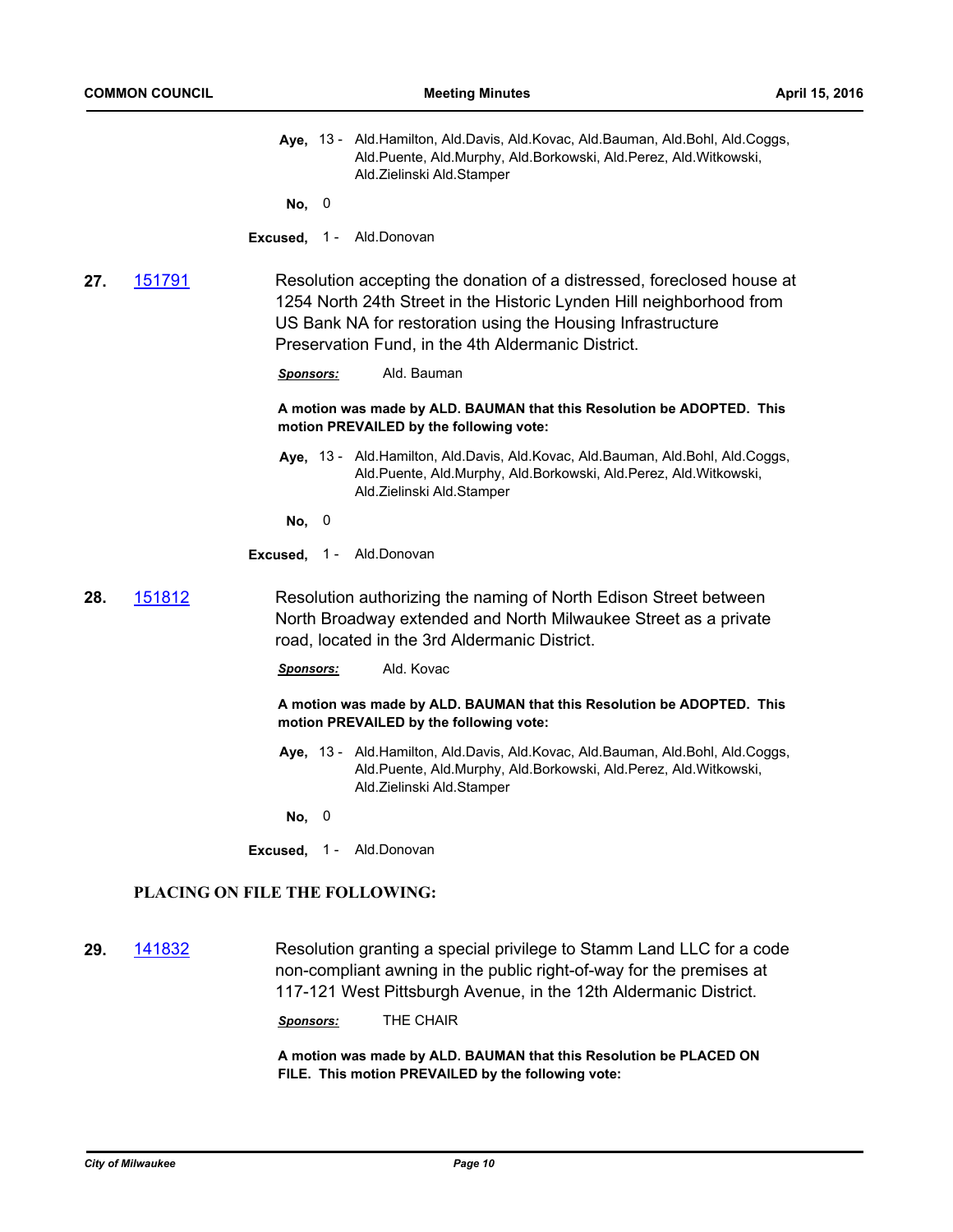Aye, 13 - Ald.Hamilton, Ald.Davis, Ald.Kovac, Ald.Bauman, Ald.Bohl, Ald.Coggs, Ald.Puente, Ald.Murphy, Ald.Borkowski, Ald.Perez, Ald.Witkowski, Ald.Zielinski Ald.Stamper

**No,** 0

**Excused,** 1 - Ald.Donovan

**30.** [150741](http://milwaukee.legistar.com/gateway.aspx?m=l&id=/matter.aspx?key=42266) Resolution granting a special privilege to River Venture Partners I LLC for steps and barrier free access ramp in the public right-of-way for the premises at 1781 North Water Street, in the 3rd Aldermanic District.

*Sponsors:* THE CHAIR

**A motion was made by ALD. BAUMAN that this Resolution be PLACED ON FILE. This motion PREVAILED by the following vote:**

**Aye,** Ald.Hamilton, Ald.Davis, Ald.Kovac, Ald.Bauman, Ald.Bohl, Ald.Coggs, 13 - Ald.Puente, Ald.Murphy, Ald.Borkowski, Ald.Perez, Ald.Witkowski, Ald.Zielinski Ald.Stamper

**No,** 0

**Excused,** 1 - Ald.Donovan

## **31.** [151184](http://milwaukee.legistar.com/gateway.aspx?m=l&id=/matter.aspx?key=42755) Resolution to vacate North 4th Street between West Highland Avenue and West Juneau Avenue, in the 4th Aldermanic District.

*Sponsors:* THE CHAIR

**A motion was made by ALD. BAUMAN that this Resolution be PLACED ON FILE. This motion PREVAILED by the following vote:**

Aye, 13 - Ald.Hamilton, Ald.Davis, Ald.Kovac, Ald.Bauman, Ald.Bohl, Ald.Coggs, Ald.Puente, Ald.Murphy, Ald.Borkowski, Ald.Perez, Ald.Witkowski, Ald.Zielinski Ald.Stamper

**No,** 0

**Excused,** 1 - Ald.Donovan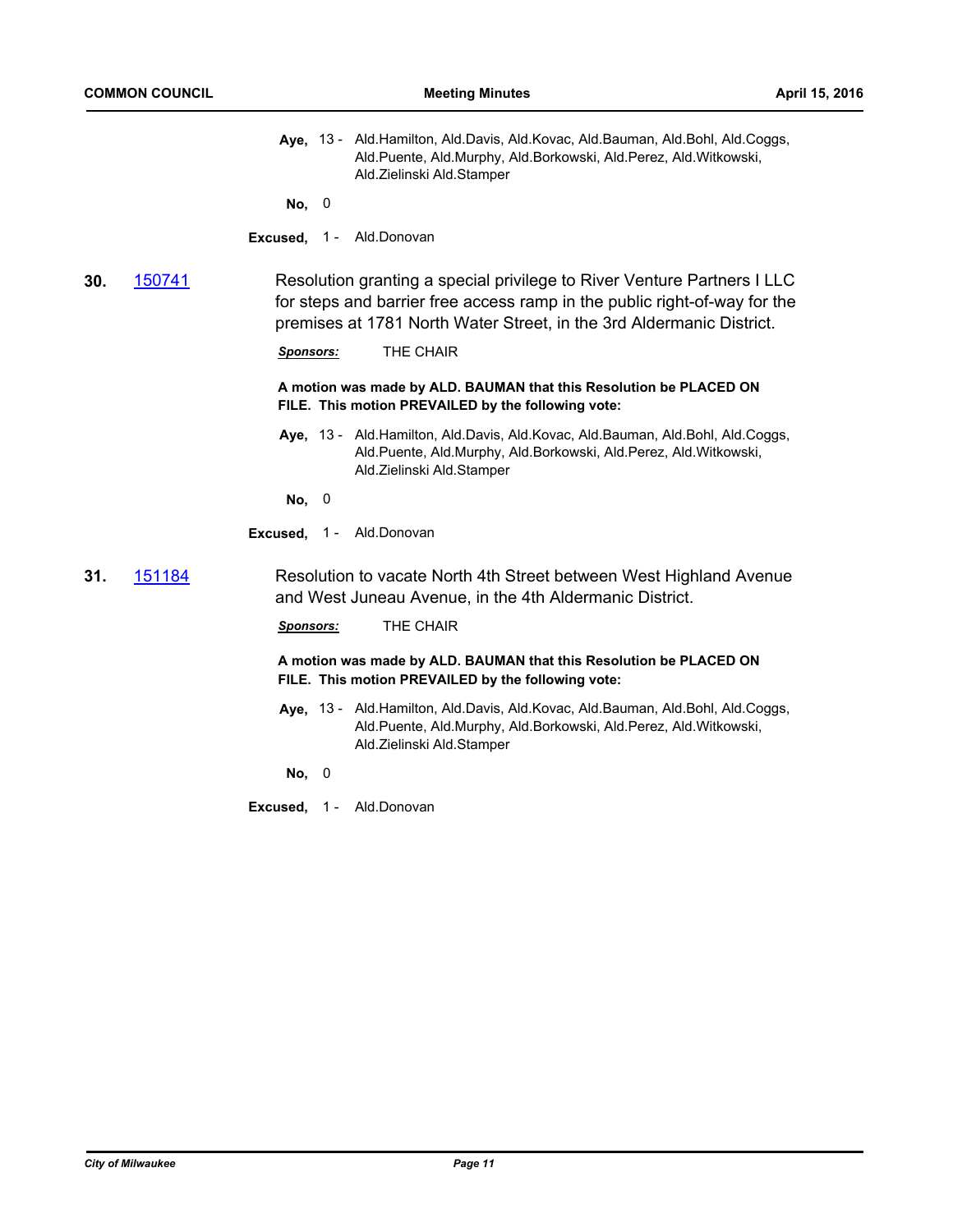## **THE FINANCE & PERSONNEL COMMITTEE RECOMMENDS:**

## **PASSAGE OF THE FOLLOWING:**

**32.** [151767](http://milwaukee.legistar.com/gateway.aspx?m=l&id=/matter.aspx?key=43479) A substitute ordinance to further amend the 2016 rates of pay of offices and positions in the City Service.

*Sponsors:* THE CHAIR

**A motion was made by ALD. KOVAC that this Ordinance be PASSED. This motion PREVAILED by the following vote:**

Aye, 14 - Ald.Hamilton, Ald.Davis, Ald.Kovac, Ald.Bauman, Ald.Bohl, Ald.Coggs, Ald.Donovan, Ald.Puente, Ald.Murphy, Ald.Borkowski, Ald.Perez, Ald.Witkowski, Ald.Zielinski Ald.Stamper

**No,** 0

**33.** [151768](http://milwaukee.legistar.com/gateway.aspx?m=l&id=/matter.aspx?key=43480) A substitute ordinance to further amend the 2016 offices and positions in the City Service.

*Sponsors:* THE CHAIR

**A motion was made by ALD. KOVAC that this Ordinance be PASSED. This motion PREVAILED by the following vote:**

**Aye,** Ald.Hamilton, Ald.Davis, Ald.Kovac, Ald.Bauman, Ald.Bohl, Ald.Coggs, 14 - Ald.Donovan, Ald.Puente, Ald.Murphy, Ald.Borkowski, Ald.Perez, Ald.Witkowski, Ald.Zielinski Ald.Stamper

**No,** 0

#### **ADOPTION OF THE FOLLOWING:**

**34.** [151534](http://milwaukee.legistar.com/gateway.aspx?m=l&id=/matter.aspx?key=43173) Substitute resolution authorizing attendance at conventions, seminars and other travel.

*Sponsors:* THE CHAIR

**A motion was made by ALD. KOVAC that this Resolution be ADOPTED. This motion PREVAILED by the following vote:**

Aye, 14 - Ald.Hamilton, Ald.Davis, Ald.Kovac, Ald.Bauman, Ald.Bohl, Ald.Coggs, Ald.Donovan, Ald.Puente, Ald.Murphy, Ald.Borkowski, Ald.Perez, Ald.Witkowski, Ald.Zielinski Ald.Stamper

**No,** 0

**35.** [151561](http://milwaukee.legistar.com/gateway.aspx?m=l&id=/matter.aspx?key=43201) Substitute resolution directing the Department of Employee Relations to conduct a request-for-proposal process to select a vendor for the City's group life insurance benefit.

*Sponsors:* THE CHAIR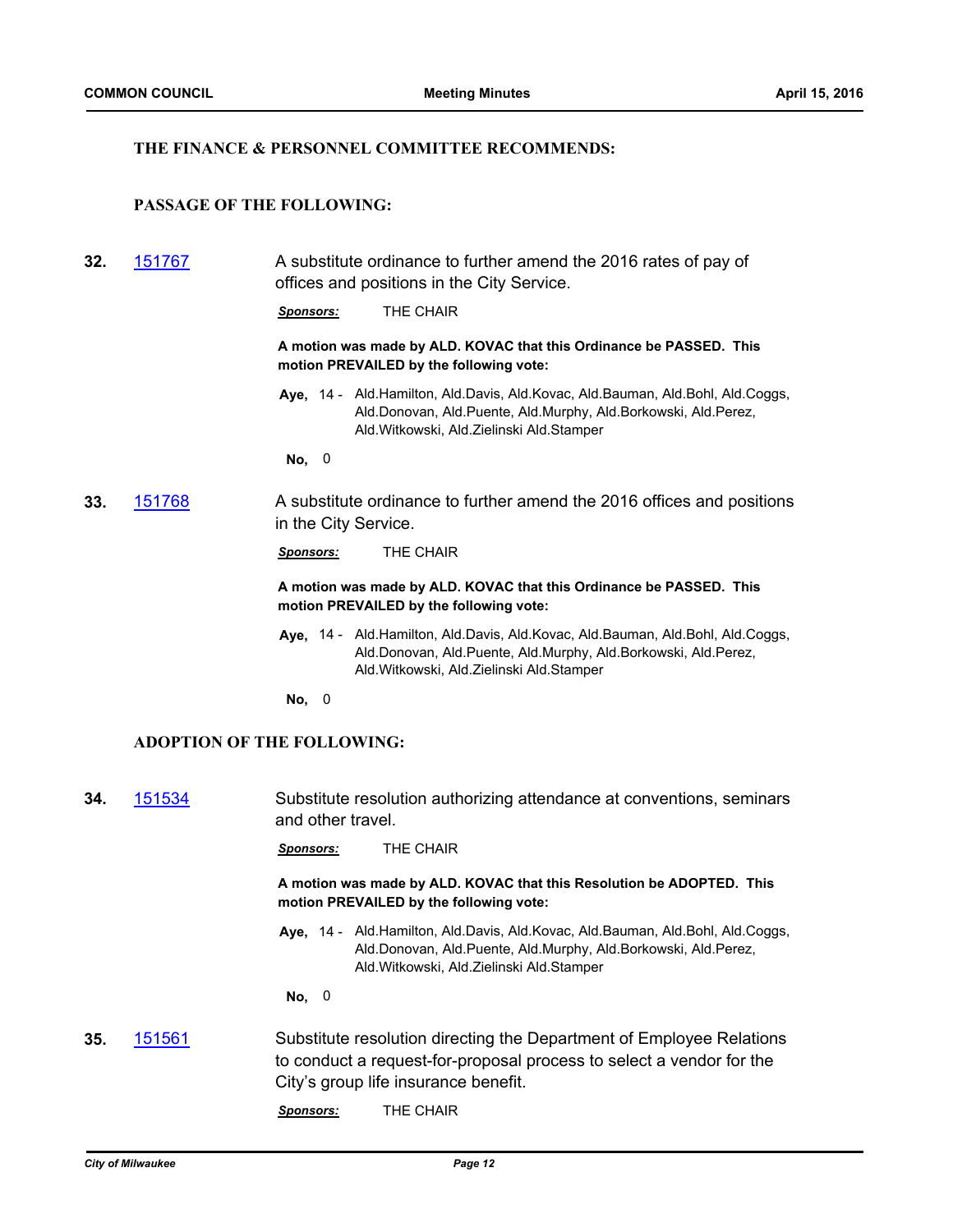|     |                | A motion was made by ALD. KOVAC that this Resolution be ADOPTED. This<br>motion PREVAILED by the following vote:                                                                                                                                                      |
|-----|----------------|-----------------------------------------------------------------------------------------------------------------------------------------------------------------------------------------------------------------------------------------------------------------------|
|     |                | Aye, 14 - Ald.Hamilton, Ald.Davis, Ald.Kovac, Ald.Bauman, Ald.Bohl, Ald.Coggs,<br>Ald.Donovan, Ald.Puente, Ald.Murphy, Ald.Borkowski, Ald.Perez,<br>Ald. Witkowski, Ald. Zielinski Ald. Stamper                                                                       |
|     |                | No, 0                                                                                                                                                                                                                                                                 |
| 36. | <u> 151573</u> | Substitute resolution rescinding reserved commitments and<br>appropriating remaining funds from the 2015 Common Council<br>Contingent Fund for the purpose of closing the 2015 financial books<br>due to unanticipated shortfalls in current year operating expenses. |
|     |                | THE CHAIR<br><b>Sponsors:</b>                                                                                                                                                                                                                                         |
|     |                | A motion was made by ALD. KOVAC that this Resolution be ADOPTED. This<br>motion PREVAILED by the following vote:                                                                                                                                                      |
|     |                | Aye, 14 - Ald.Hamilton, Ald.Davis, Ald.Kovac, Ald.Bauman, Ald.Bohl, Ald.Coggs,<br>Ald.Donovan, Ald.Puente, Ald.Murphy, Ald.Borkowski, Ald.Perez,<br>Ald. Witkowski, Ald. Zielinski Ald. Stamper                                                                       |
|     |                | No, 0                                                                                                                                                                                                                                                                 |
| 37. | <u>151574</u>  | Substitute resolution authorizing carryover of certain fund balances<br>from 2015 to 2016 in accordance with Section $65.07(1)(p)$ , Wisconsin<br>Statutes.                                                                                                           |
|     |                | THE CHAIR<br><b>Sponsors:</b>                                                                                                                                                                                                                                         |
|     |                | A motion was made by ALD. KOVAC that this Resolution be ADOPTED. This<br>motion PREVAILED by the following vote:                                                                                                                                                      |
|     |                | Aye, 14 - Ald.Hamilton, Ald.Davis, Ald.Kovac, Ald.Bauman, Ald.Bohl, Ald.Coggs,<br>Ald.Donovan, Ald.Puente, Ald.Murphy, Ald.Borkowski, Ald.Perez,<br>Ald. Witkowski, Ald. Zielinski Ald. Stamper                                                                       |
|     |                | No, 0                                                                                                                                                                                                                                                                 |
| 38. | <u> 151757</u> | Resolution relative to the acceptance and funding of the Universal<br>Newborn Hearing Screening Program from the State of Wisconsin<br>Department of Health Services.                                                                                                 |
|     |                | THE CHAIR<br><b>Sponsors:</b>                                                                                                                                                                                                                                         |
|     |                | A motion was made by ALD. KOVAC that this Resolution be ADOPTED. This<br>motion PREVAILED by the following vote:                                                                                                                                                      |
|     |                | Aye, 14 - Ald.Hamilton, Ald.Davis, Ald.Kovac, Ald.Bauman, Ald.Bohl, Ald.Coggs,<br>Ald.Donovan, Ald.Puente, Ald.Murphy, Ald.Borkowski, Ald.Perez,<br>Ald. Witkowski, Ald. Zielinski Ald. Stamper                                                                       |
|     |                | No, 0                                                                                                                                                                                                                                                                 |
| 39. | <u>151762</u>  | Substitute resolution accepting a contribution to the City of Milwaukee<br>from Ocwen Financial Corporation.                                                                                                                                                          |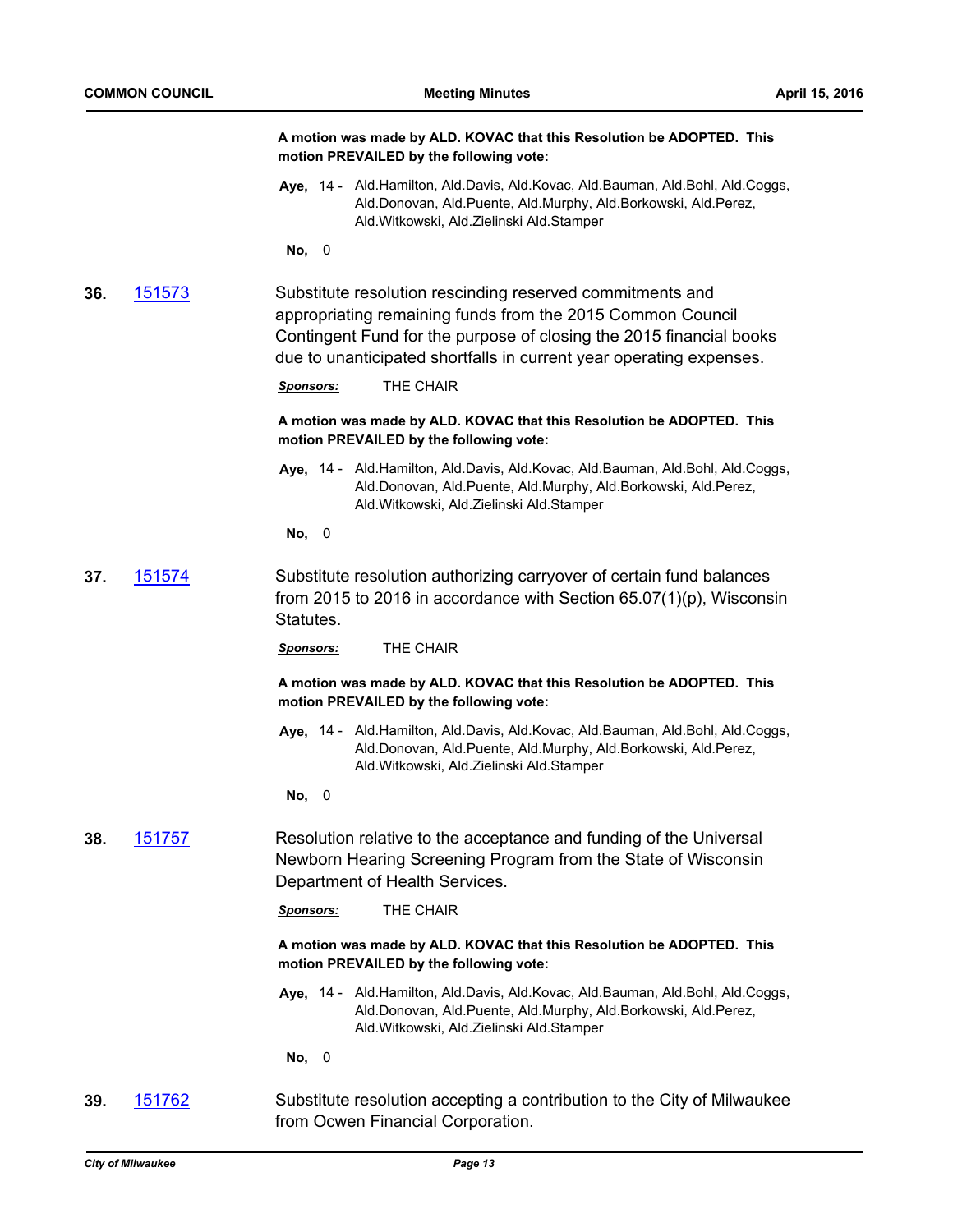*Sponsors:* Ald. Murphy and Ald. Bauman

**A motion was made by ALD. KOVAC that this Resolution be ADOPTED. This motion PREVAILED by the following vote:**

**Aye,** Ald.Hamilton, Ald.Davis, Ald.Kovac, Ald.Bauman, Ald.Bohl, Ald.Coggs, 14 - Ald.Donovan, Ald.Puente, Ald.Murphy, Ald.Borkowski, Ald.Perez, Ald.Witkowski, Ald.Zielinski Ald.Stamper

**No,** 0

## **THE FOLLOWING FILES MAY BE REFERRED FROM A SPECIAL FINANCE AND PERSONNEL COMMITTEE MEETING TO BE HELD AT 8:30 A.M. ON FRIDAY, APRIL 15, 2016.**

**40.** [151243](http://milwaukee.legistar.com/gateway.aspx?m=l&id=/matter.aspx?key=42836) Resolution approving the form of the Preliminary Official Statement used in connection with the sale of City of Milwaukee debt.

*Sponsors:* THE CHAIR

**A motion was made by ALD. KOVAC that this Resolution be ADOPTED. This motion PREVAILED by the following vote:**

- Aye, 14 Ald.Hamilton, Ald.Davis, Ald.Kovac, Ald.Bauman, Ald.Bohl, Ald.Coggs, Ald.Donovan, Ald.Puente, Ald.Murphy, Ald.Borkowski, Ald.Perez, Ald.Witkowski, Ald.Zielinski Ald.Stamper
- **No,** 0

**41.** [151736](http://milwaukee.legistar.com/gateway.aspx?m=l&id=/matter.aspx?key=43446) Resolution authorizing the Commissioner of Public Works to execute a revised project agreement titled "State and Municipal Agreement for a State-Let Highway Project" with the Wisconsin Department of Transportation for the improvement of traffic signals on West Forest Home Avenue and South 27th Street at six Connecting Highway Intersections, with 90% State and Federal aid, under the Highway Safety Improvement Program; with an estimated total project cost of \$1,089,350, which is an increase in construction cost of \$134,450, of which the City's share is \$13,445 and the Grantor's share is \$121,005.

*Sponsors:* THE CHAIR

**A motion was made by ALD. KOVAC that this Resolution be ADOPTED. This motion PREVAILED by the following vote:**

Aye, 14 - Ald.Hamilton, Ald.Davis, Ald.Kovac, Ald.Bauman, Ald.Bohl, Ald.Coggs, Ald.Donovan, Ald.Puente, Ald.Murphy, Ald.Borkowski, Ald.Perez, Ald.Witkowski, Ald.Zielinski Ald.Stamper

**No,** 0

**42.** [151818](http://milwaukee.legistar.com/gateway.aspx?m=l&id=/matter.aspx?key=43539) Substitute resolution relating to the Milwaukee Public Schools Career Plus Coordinators work-plan.

*Sponsors:* Ald. Hamilton and Ald. Perez

**A motion was made by ALD. KOVAC that this Resolution be ADOPTED. This**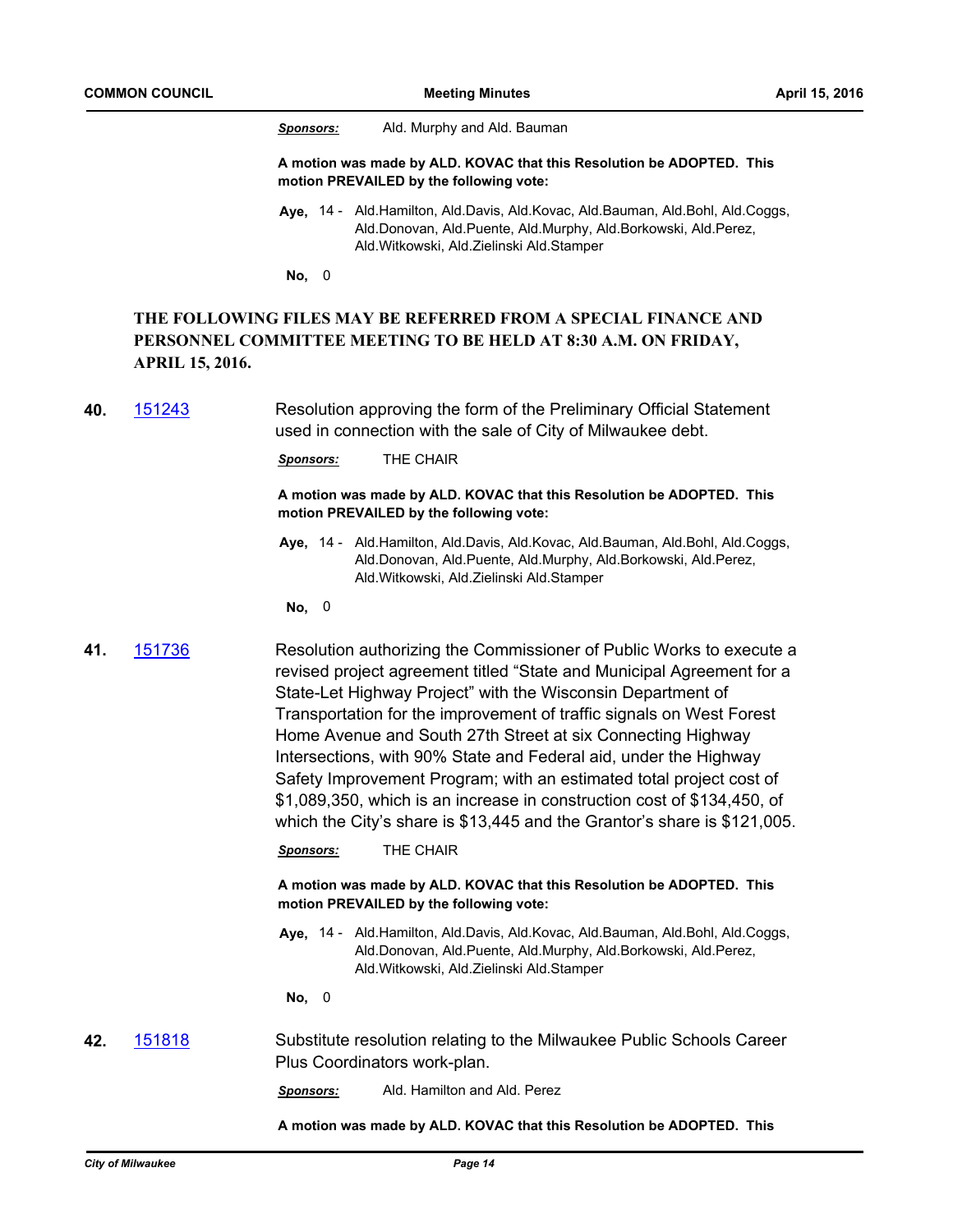#### **motion PREVAILED by the following vote:**

Aye, 14 - Ald.Hamilton, Ald.Davis, Ald.Kovac, Ald.Bauman, Ald.Bohl, Ald.Coggs, Ald.Donovan, Ald.Puente, Ald.Murphy, Ald.Borkowski, Ald.Perez, Ald.Witkowski, Ald.Zielinski Ald.Stamper

**No,** 0

## **PLACING ON FILE THE FOLLOWING:**

| 43. | 141799 | Communication from the Milwaukee Police Department relating to the |
|-----|--------|--------------------------------------------------------------------|
|     |        | MPD State Asset Forfeiture Program.                                |

*Sponsors:* THE CHAIR

**A motion was made by ALD. KOVAC that this Communication be PLACED ON FILE. This motion PREVAILED by the following vote:**

- **Aye,** Ald.Hamilton, Ald.Davis, Ald.Kovac, Ald.Bauman, Ald.Bohl, Ald.Coggs, 14 Ald.Donovan, Ald.Puente, Ald.Murphy, Ald.Borkowski, Ald.Perez, Ald.Witkowski, Ald.Zielinski Ald.Stamper
- **No,** 0
- **44.** [141800](http://milwaukee.legistar.com/gateway.aspx?m=l&id=/matter.aspx?key=41249) Communication from the Milwaukee Police Department relating to the Milwaukee Metropolitan Drug Enforcement Group State Asset Forfeiture Program.

*Sponsors:* THE CHAIR

**A motion was made by ALD. KOVAC that this Communication be PLACED ON FILE. This motion PREVAILED by the following vote:**

**Aye,** Ald.Hamilton, Ald.Davis, Ald.Kovac, Ald.Bauman, Ald.Bohl, Ald.Coggs, 14 - Ald.Donovan, Ald.Puente, Ald.Murphy, Ald.Borkowski, Ald.Perez, Ald.Witkowski, Ald.Zielinski Ald.Stamper

**No,** 0

**45.** [151696](http://milwaukee.legistar.com/gateway.aspx?m=l&id=/matter.aspx?key=43391) Communication from the Milwaukee Police Department relating to the Asset Forfeiture Sharing Program.

*Sponsors:* THE CHAIR

**A motion was made by ALD. KOVAC that this Communication be PLACED ON FILE. This motion PREVAILED by the following vote:**

**Aye,** Ald.Hamilton, Ald.Davis, Ald.Kovac, Ald.Bauman, Ald.Bohl, Ald.Coggs, 14 - Ald.Donovan, Ald.Puente, Ald.Murphy, Ald.Borkowski, Ald.Perez, Ald.Witkowski, Ald.Zielinski Ald.Stamper

**No,** 0

**46.** [151769](http://milwaukee.legistar.com/gateway.aspx?m=l&id=/matter.aspx?key=43481) Communication from the Department of Employee Relations relating to amending the 2016 Salary Ordinance relative to clerical and administrative corrections.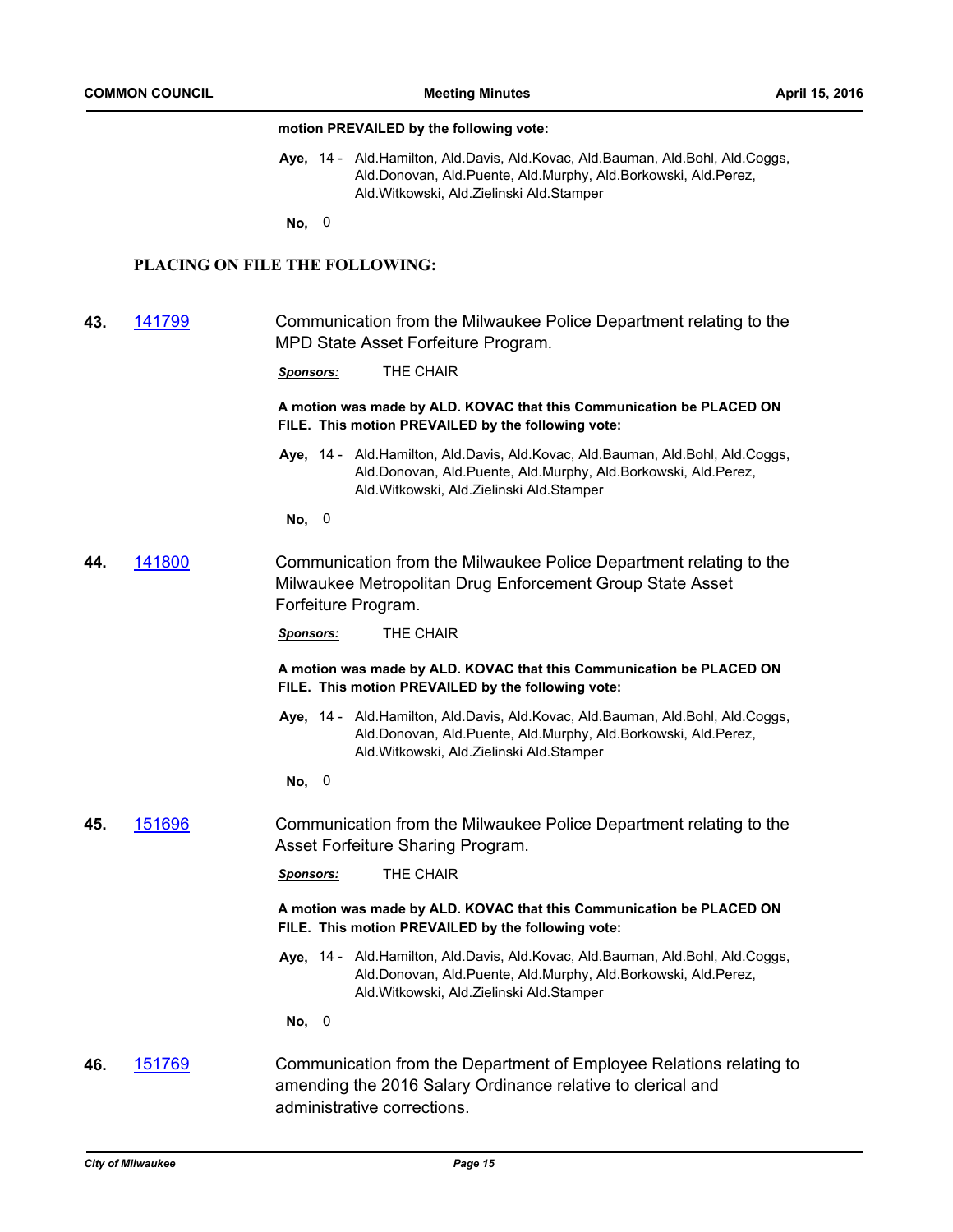|     |        | THE CHAIR<br>Sponsors:                                                                                                                                                                          |
|-----|--------|-------------------------------------------------------------------------------------------------------------------------------------------------------------------------------------------------|
|     |        | A motion was made by ALD. KOVAC that this Communication be PLACED ON<br>FILE. This motion PREVAILED by the following vote:                                                                      |
|     |        | Aye, 14 - Ald.Hamilton, Ald.Davis, Ald.Kovac, Ald.Bauman, Ald.Bohl, Ald.Coggs,<br>Ald.Donovan, Ald.Puente, Ald.Murphy, Ald.Borkowski, Ald.Perez,<br>Ald. Witkowski, Ald. Zielinski Ald. Stamper |
|     |        | No, 0                                                                                                                                                                                           |
| 47. | 151777 | Communication from the City Treasurer transmitting the 2016 list of<br>authorized public depositories and security broker/dealers and the<br>2015 general fund annual investment reports.       |
|     |        | THE CHAIR<br><b>Sponsors:</b>                                                                                                                                                                   |
|     |        | A motion was made by ALD. KOVAC that this Communication be PLACED ON<br>FILE. This motion PREVAILED by the following vote:                                                                      |
|     |        |                                                                                                                                                                                                 |

**Aye,** Ald.Hamilton, Ald.Davis, Ald.Kovac, Ald.Bauman, Ald.Bohl, Ald.Coggs, 14 - Ald.Donovan, Ald.Puente, Ald.Murphy, Ald.Borkowski, Ald.Perez, Ald.Witkowski, Ald.Zielinski Ald.Stamper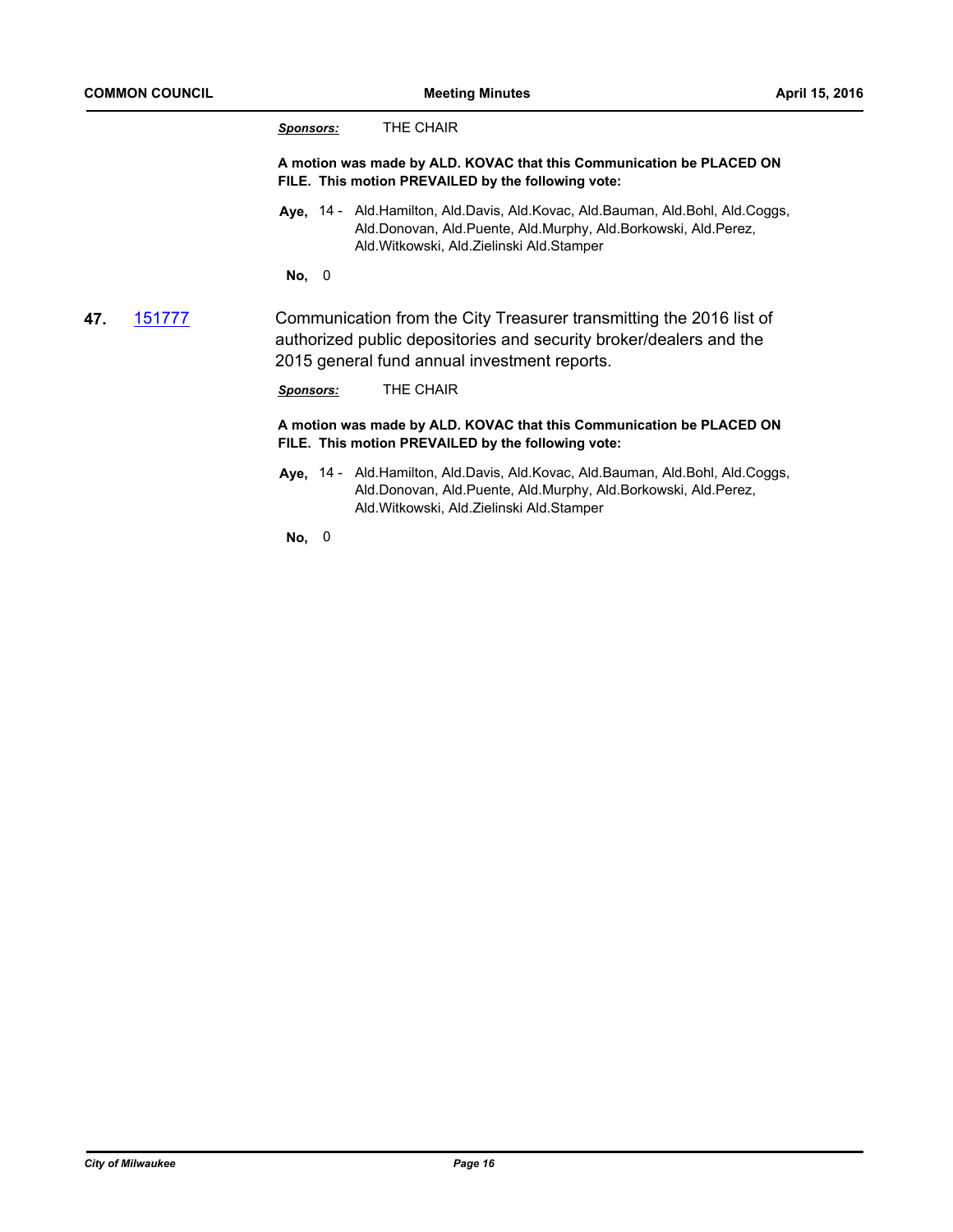## **THE JUDICIARY & LEGISLATION COMMITTEE RECOMMENDS:**

**48.** [150533](http://milwaukee.legistar.com/gateway.aspx?m=l&id=/matter.aspx?key=41995) Substitute resolution authorizing the return of real estate located at

## **ADOPTION OF THE FOLLOWING:**

|               | 3501-3511 W. North Avenue in the 15th Aldermanic District to its<br>former owner New Covenant 3501 Commercial LLC                                                                                     |
|---------------|-------------------------------------------------------------------------------------------------------------------------------------------------------------------------------------------------------|
|               | THE CHAIR<br><b>Sponsors:</b>                                                                                                                                                                         |
|               | A motion was made by ALD. HAMILTON that this Resolution be ADOPTED.<br>This motion PREVAILED by the following vote:                                                                                   |
|               | Aye, 14 - Ald. Hamilton, Ald. Davis, Ald. Kovac, Ald. Bauman, Ald. Bohl, Ald. Coggs,<br>Ald.Donovan, Ald.Puente, Ald.Murphy, Ald.Borkowski, Ald.Perez,<br>Ald. Witkowski, Ald. Zielinski Ald. Stamper |
|               | No, 0                                                                                                                                                                                                 |
| 151537<br>49. | Resolution authorizing the denial of claims for alleged unlawful and<br>alleged excessive tax assessments filed with the City of Milwaukee.                                                           |
|               | THE CHAIR<br><b>Sponsors:</b>                                                                                                                                                                         |
|               | A motion was made by ALD. HAMILTON that this Resolution be ADOPTED.<br>This motion PREVAILED by the following vote:                                                                                   |
|               | Aye, 14 - Ald. Hamilton, Ald. Davis, Ald. Kovac, Ald. Bauman, Ald. Bohl, Ald. Coggs,<br>Ald.Donovan, Ald.Puente, Ald.Murphy, Ald.Borkowski, Ald.Perez,<br>Ald.Witkowski, Ald.Zielinski Ald.Stamper    |
|               | No, 0                                                                                                                                                                                                 |
| 151643<br>50. | Substitute resolution relating to the appeal of Doug Dralle for property<br>damage.                                                                                                                   |
|               | THE CHAIR<br><b>Sponsors:</b>                                                                                                                                                                         |
|               | A motion was made by ALD. HAMILTON that this Resolution be ADOPTED.<br>This motion PREVAILED by the following vote:                                                                                   |
|               | Aye, 14 - Ald.Hamilton, Ald.Davis, Ald.Kovac, Ald.Bauman, Ald.Bohl, Ald.Coggs,<br>Ald.Donovan, Ald.Puente, Ald.Murphy, Ald.Borkowski, Ald.Perez,<br>Ald.Witkowski, Ald.Zielinski Ald.Stamper          |
|               | No,<br>0                                                                                                                                                                                              |

**51.** [151703](http://milwaukee.legistar.com/gateway.aspx?m=l&id=/matter.aspx?key=43400) Substitute resolution authorizing the return of real estate located at 5140 N. 32nd Street in the 1st Aldermanic District to its former owner John J. Cook.

*Sponsors:* THE CHAIR

*This file was not properly before the committee due to noncompliance with requirements set forth by the committee.*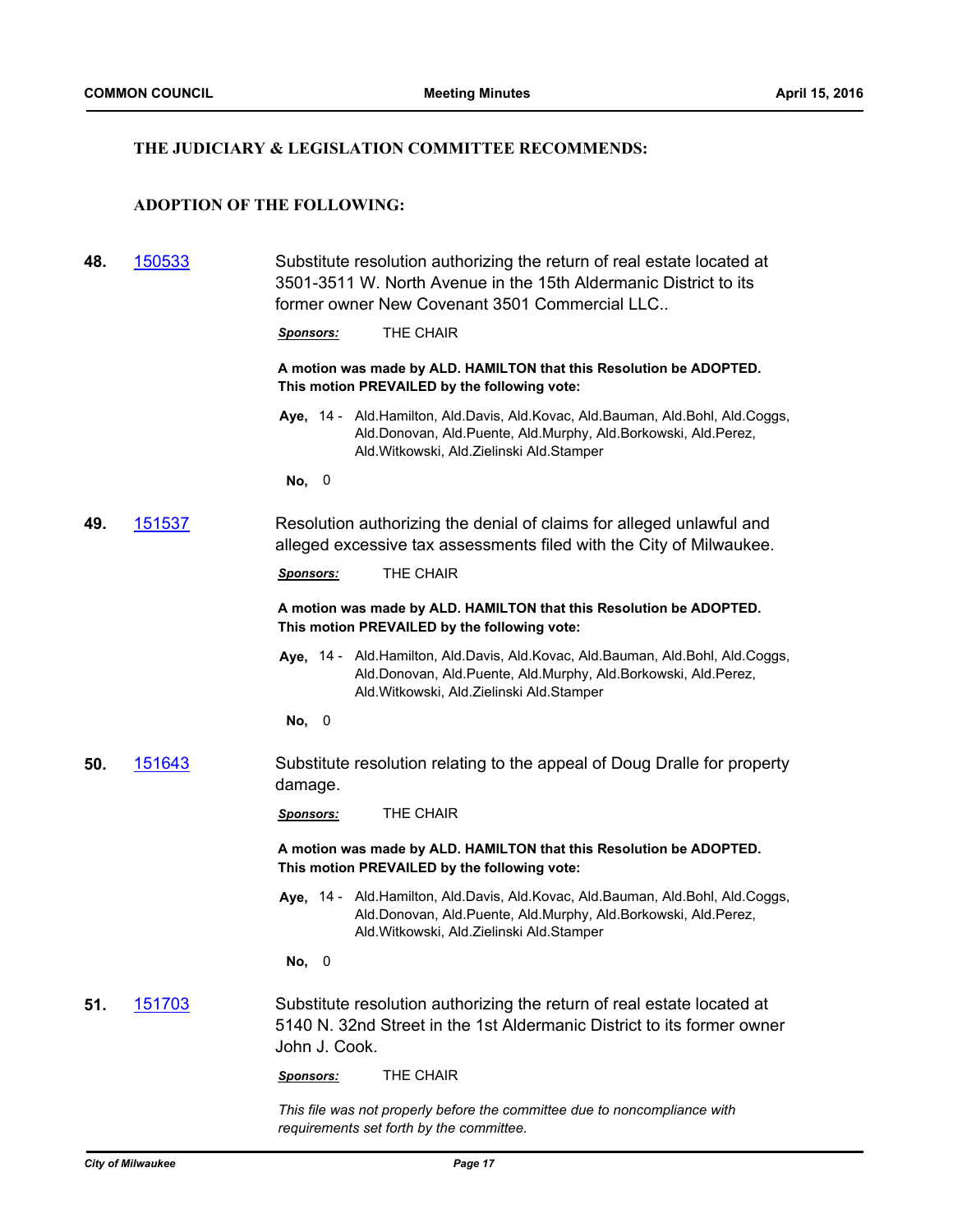|     |        | This Resolution was NOT ACTED ON                                                                                                                                                                                                                                      |
|-----|--------|-----------------------------------------------------------------------------------------------------------------------------------------------------------------------------------------------------------------------------------------------------------------------|
| 52. | 151722 | Substitute resolution authorizing the return of real estate located at<br>3814 N. 13th Street in the 6th Aldermanic District to its former owner<br>Rosetta Perry.                                                                                                    |
|     |        | THE CHAIR<br><u>Sponsors:</u>                                                                                                                                                                                                                                         |
|     |        | A motion was made by ALD. HAMILTON that this Resolution be ADOPTED.<br>This motion PREVAILED by the following vote:                                                                                                                                                   |
|     |        | Aye, 14 - Ald.Hamilton, Ald.Davis, Ald.Kovac, Ald.Bauman, Ald.Bohl, Ald.Coggs,<br>Ald.Donovan, Ald.Puente, Ald.Murphy, Ald.Borkowski, Ald.Perez,<br>Ald. Witkowski, Ald. Zielinski Ald. Stamper                                                                       |
|     |        | No, 0                                                                                                                                                                                                                                                                 |
| 53. | 151734 | Resolution cancelling real estate taxes levied against certain parcels<br>bearing various key numbers on the 2014 and 2015 tax rolls, plus<br>interest applicable to date of repayment, if appropriate.                                                               |
|     |        | THE CHAIR<br><u>Sponsors:</u>                                                                                                                                                                                                                                         |
|     |        | A motion was made by ALD. HAMILTON that this Resolution be ADOPTED.<br>This motion PREVAILED by the following vote:                                                                                                                                                   |
|     |        | Aye, 14 - Ald.Hamilton, Ald.Davis, Ald.Kovac, Ald.Bauman, Ald.Bohl, Ald.Coggs,<br>Ald.Donovan, Ald.Puente, Ald.Murphy, Ald.Borkowski, Ald.Perez,<br>Ald. Witkowski, Ald. Zielinski Ald. Stamper                                                                       |
|     |        | $\overline{\phantom{0}}$<br>No,                                                                                                                                                                                                                                       |
| 54. | 151739 | Resolution to cancel real estate taxes levied against certain parcel<br>identified by tax key number 423-0032-000-1, 3757 W. Milwaukee<br>Road, (Ingeteam Inc), on the 2014 manufacturing tax roll, plus interest<br>applicable to date of repayment, if appropriate. |
|     |        | THE CHAIR<br><u>Sponsors:</u>                                                                                                                                                                                                                                         |
|     |        | A motion was made by ALD. HAMILTON that this Resolution be ADOPTED.<br>This motion PREVAILED by the following vote:                                                                                                                                                   |
|     |        | Aye, 14 - Ald.Hamilton, Ald.Davis, Ald.Kovac, Ald.Bauman, Ald.Bohl, Ald.Coggs,<br>Ald.Donovan, Ald.Puente, Ald.Murphy, Ald.Borkowski, Ald.Perez,<br>Ald. Witkowski, Ald. Zielinski Ald. Stamper                                                                       |
|     |        | No, 0                                                                                                                                                                                                                                                                 |
| 55. | 151741 | Substitute resolution authorizing the return of real estate located at<br>2879 N 41st Street in the 15th Aldermanic District to its former owner<br>Sandra E. Penman.                                                                                                 |
|     |        | THE CHAIR<br><u>Sponsors:</u>                                                                                                                                                                                                                                         |
|     |        | A motion was made by ALD. HAMILTON that this Resolution be ADOPTED.<br>This motion PREVAILED by the following vote:                                                                                                                                                   |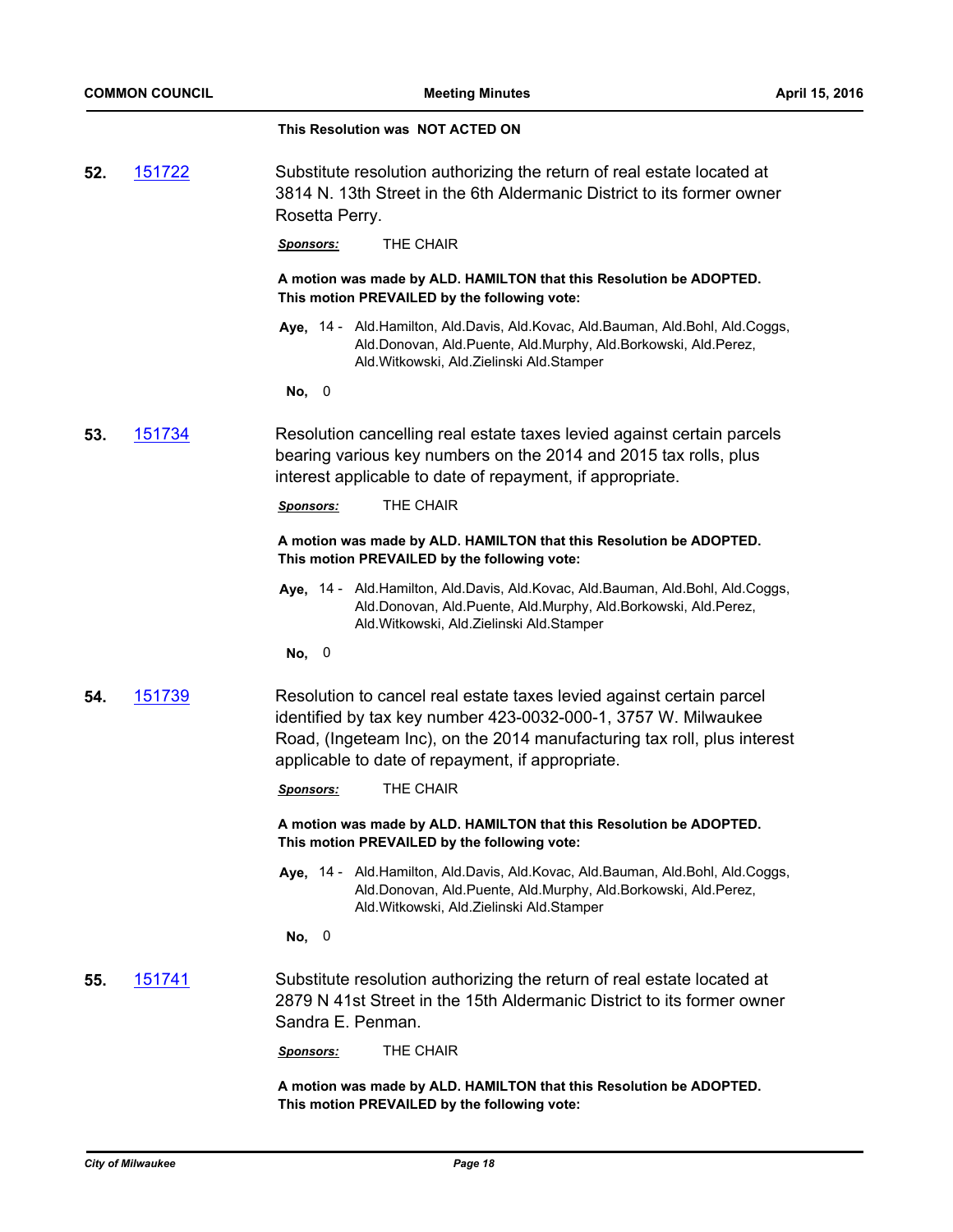Aye, 14 - Ald.Hamilton, Ald.Davis, Ald.Kovac, Ald.Bauman, Ald.Bohl, Ald.Coggs, Ald.Donovan, Ald.Puente, Ald.Murphy, Ald.Borkowski, Ald.Perez, Ald.Witkowski, Ald.Zielinski Ald.Stamper

**No,** 0

## **PLACING ON FILE THE FOLLOWING:**

**56.** [081378](http://milwaukee.legistar.com/gateway.aspx?m=l&id=/matter.aspx?key=28737) Substitute resolution directing the Intergovernmental Relations Division-Department of Administration to seek introduction and passage of state legislation amending provisions relating to a First Class City School System to create a citywide elective position of Chief Executive Officer and abolish the position of Superintendent of Schools, and establish the terms of office of both School Board members and the Chief Executive Officer to run and expire concurrently with those of the city's Mayor and Common Council.

*Sponsors:* Ald. Bohl

#### **A motion was made by ALD. HAMILTON that this Resolution be PLACED ON FILE. This motion PREVAILED by the following vote:**

- **Aye,** Ald.Hamilton, Ald.Davis, Ald.Kovac, Ald.Bauman, Ald.Bohl, Ald.Coggs, 14 Ald.Donovan, Ald.Puente, Ald.Murphy, Ald.Borkowski, Ald.Perez, Ald.Witkowski, Ald.Zielinski Ald.Stamper
- **No,** 0
- **57.** [090617](http://milwaukee.legistar.com/gateway.aspx?m=l&id=/matter.aspx?key=29873) Resolution directing the Intergovernmental Relations Division Department of Administration to seek introduction and passage of state legislation to allow the election of the members of the Milwaukee Public Schools' Board of Directors, City of Milwaukee Municipal Court judges, and the State Superintendent of Public Instruction, coterminus with the election of the City of Milwaukee's mayor and Common Council members.

*Sponsors:* Ald. Kovac

**A motion was made by ALD. HAMILTON that this Resolution be PLACED ON FILE. This motion PREVAILED by the following vote:**

Aye, 14 - Ald.Hamilton, Ald.Davis, Ald.Kovac, Ald.Bauman, Ald.Bohl, Ald.Coggs, Ald.Donovan, Ald.Puente, Ald.Murphy, Ald.Borkowski, Ald.Perez, Ald.Witkowski, Ald.Zielinski Ald.Stamper

**No,** 0

**58.** [130416](http://milwaukee.legistar.com/gateway.aspx?m=l&id=/matter.aspx?key=37690) An ordinance relating to the organization and structure of the social development commission.

*Sponsors:* Ald. Hamilton and Ald. Coggs

**A motion was made by ALD. HAMILTON that this Ordinance be PLACED ON FILE. This motion PREVAILED by the following vote:**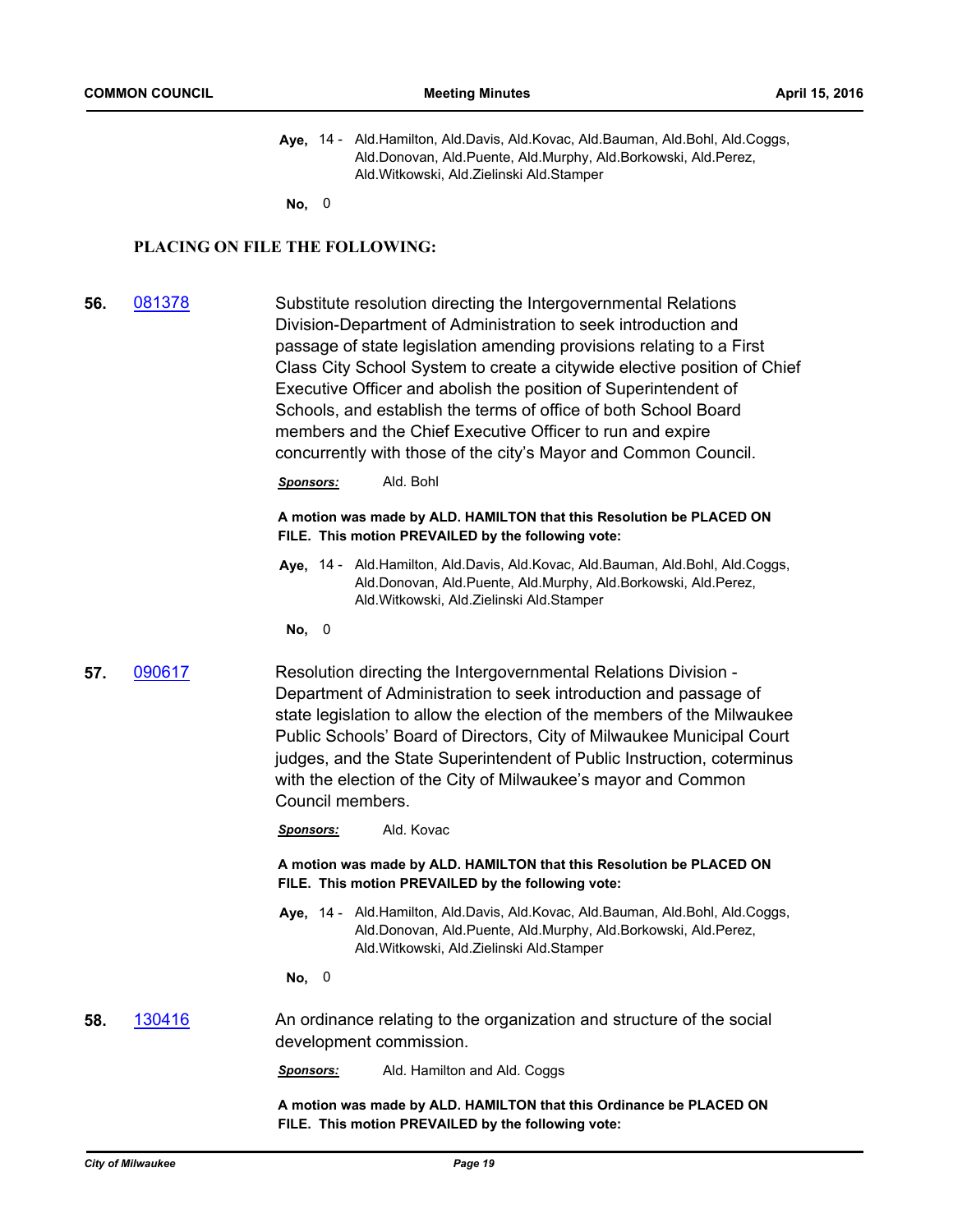|  | Aye, 14 - Ald.Hamilton, Ald.Davis, Ald.Kovac, Ald.Bauman, Ald.Bohl, Ald.Coggs, |
|--|--------------------------------------------------------------------------------|
|  | Ald.Donovan, Ald.Puente, Ald.Murphy, Ald.Borkowski, Ald.Perez,                 |
|  | Ald.Witkowski, Ald.Zielinski Ald.Stamper                                       |

**No,** 0

**59.** [131525](http://milwaukee.legistar.com/gateway.aspx?m=l&id=/matter.aspx?key=38939) Resolution relating to reporting of multidrug-resistant infections and other serious healthcare-associated infections, and directing the Intergovernmental Relations Division-Department of Administration, with the assistance of the Health Department, to seek changes in state law and policy to require reporting of certain infections to local health officials.

*Sponsors:* Ald. Murphy

#### **A motion was made by ALD. HAMILTON that this Resolution be PLACED ON FILE. This motion PREVAILED by the following vote:**

**Aye,** Ald.Hamilton, Ald.Davis, Ald.Kovac, Ald.Bauman, Ald.Bohl, Ald.Coggs, 14 - Ald.Donovan, Ald.Puente, Ald.Murphy, Ald.Borkowski, Ald.Perez, Ald.Witkowski, Ald.Zielinski Ald.Stamper

**No,** 0

**60.** [131736](http://milwaukee.legistar.com/gateway.aspx?m=l&id=/matter.aspx?key=39173) Resolution relative to legislative bills.

*Sponsors:* THE CHAIR

**A motion was made by ALD. HAMILTON that this Resolution be PLACED ON FILE. This motion PREVAILED by the following vote:**

- Aye, 14 Ald.Hamilton, Ald.Davis, Ald.Kovac, Ald.Bauman, Ald.Bohl, Ald.Coggs, Ald.Donovan, Ald.Puente, Ald.Murphy, Ald.Borkowski, Ald.Perez, Ald.Witkowski, Ald.Zielinski Ald.Stamper
- **No,** 0
- **61.** [140262](http://milwaukee.legistar.com/gateway.aspx?m=l&id=/matter.aspx?key=39552) Resolution relating to continuing and expanding City voter registration activities and opportunities.
	- *Sponsors:* Ald. Coggs

**A motion was made by ALD. HAMILTON that this Resolution be PLACED ON FILE. This motion PREVAILED by the following vote:**

**Aye,** Ald.Hamilton, Ald.Davis, Ald.Kovac, Ald.Bauman, Ald.Bohl, Ald.Coggs, 14 - Ald.Donovan, Ald.Puente, Ald.Murphy, Ald.Borkowski, Ald.Perez, Ald.Witkowski, Ald.Zielinski Ald.Stamper

**No,** 0

- **62.** [140483](http://milwaukee.legistar.com/gateway.aspx?m=l&id=/matter.aspx?key=39792) Resolution urging full enforcement of U.S. international trade laws relating to steel imports.
	- *Sponsors:* Ald. Zielinski

**A motion was made by ALD. HAMILTON that this Resolution be PLACED ON**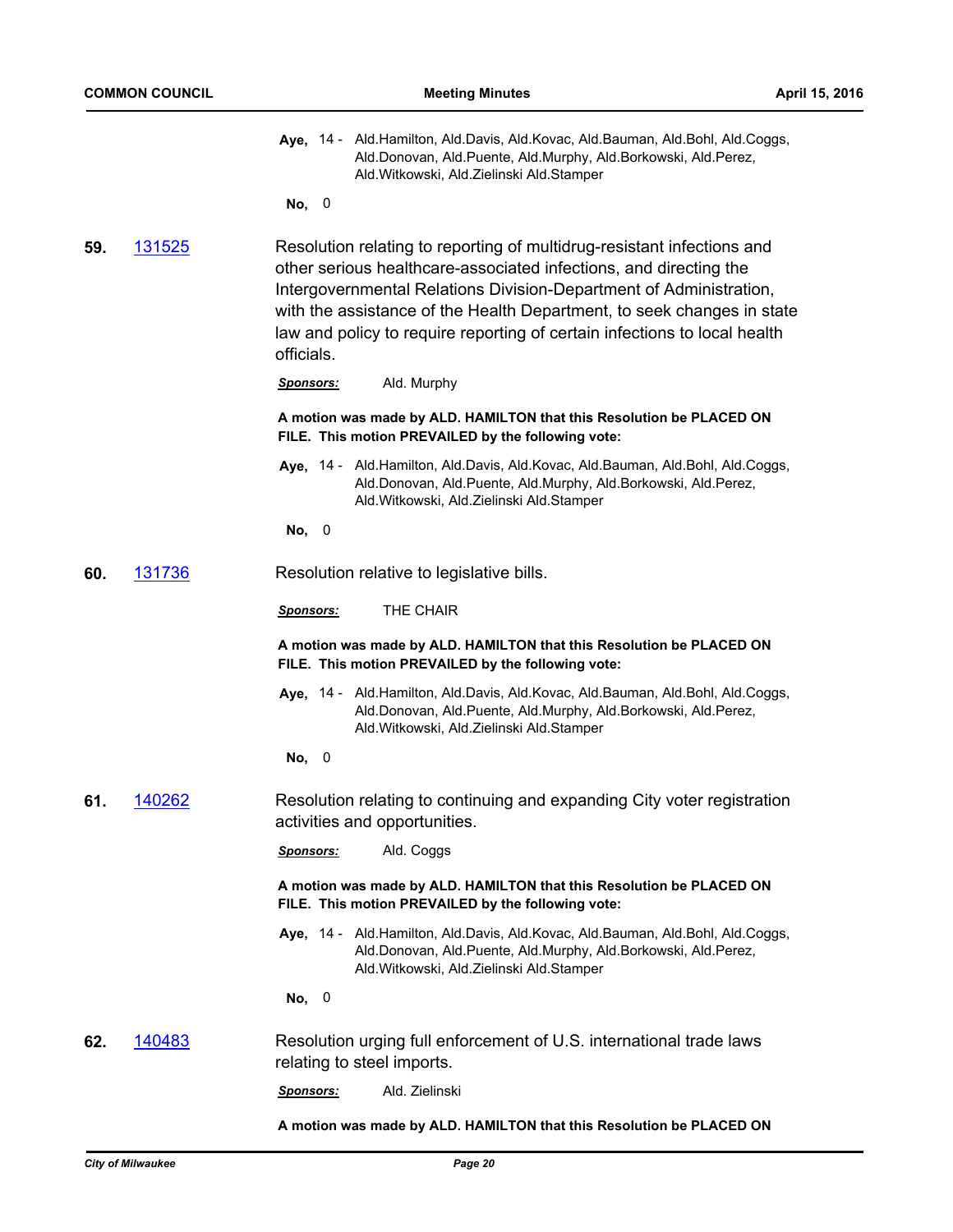|     | <b>COMMON COUNCIL</b> | April 15, 2016<br><b>Meeting Minutes</b>                                                                                                                                                                                                                  |  |
|-----|-----------------------|-----------------------------------------------------------------------------------------------------------------------------------------------------------------------------------------------------------------------------------------------------------|--|
|     |                       | FILE. This motion PREVAILED by the following vote:                                                                                                                                                                                                        |  |
|     |                       | Aye, 14 - Ald.Hamilton, Ald.Davis, Ald.Kovac, Ald.Bauman, Ald.Bohl, Ald.Coggs,<br>Ald.Donovan, Ald.Puente, Ald.Murphy, Ald.Borkowski, Ald.Perez,<br>Ald.Witkowski, Ald.Zielinski Ald.Stamper                                                              |  |
|     |                       | No, 0                                                                                                                                                                                                                                                     |  |
| 63. | 140761                | Resolution relating to change in state law concerning possession of<br>marijuana.                                                                                                                                                                         |  |
|     |                       | Ald. Kovac<br>Sponsors:                                                                                                                                                                                                                                   |  |
|     |                       | A motion was made by ALD. HAMILTON that this Resolution be PLACED ON<br>FILE. This motion PREVAILED by the following vote:                                                                                                                                |  |
|     |                       | Aye, 14 - Ald. Hamilton, Ald. Davis, Ald. Kovac, Ald. Bauman, Ald. Bohl, Ald. Coggs,<br>Ald.Donovan, Ald.Puente, Ald.Murphy, Ald.Borkowski, Ald.Perez,<br>Ald. Witkowski, Ald. Zielinski Ald. Stamper                                                     |  |
|     |                       | No, 0                                                                                                                                                                                                                                                     |  |
| 64. | <u>141181</u>         | Resolution directing the Department of<br>Administration-Intergovernmental Relations Division and the Common<br>Council's Legislative Coordinator to seek introduction and passage of<br>state legislation relating to traffic photo enhancement systems. |  |
|     |                       | Ald. Stamper<br><u>Sponsors:</u>                                                                                                                                                                                                                          |  |
|     |                       | A motion was made by ALD. HAMILTON that this Resolution be PLACED ON<br>FILE. This motion PREVAILED by the following vote:                                                                                                                                |  |
|     |                       | Aye, 14 - Ald.Hamilton, Ald.Davis, Ald.Kovac, Ald.Bauman, Ald.Bohl, Ald.Coggs,<br>Ald.Donovan, Ald.Puente, Ald.Murphy, Ald.Borkowski, Ald.Perez,<br>Ald. Witkowski, Ald. Zielinski Ald. Stamper                                                           |  |
|     |                       | No,<br>0                                                                                                                                                                                                                                                  |  |
| 65. | 141295                | Resolution relating to Office of the City Treasurer communications<br>directed to delinquent taxpayers.                                                                                                                                                   |  |
|     |                       | Ald. Hamilton<br><u>Sponsors:</u>                                                                                                                                                                                                                         |  |
|     |                       | A motion was made by ALD. HAMILTON that this Resolution be PLACED ON<br>FILE. This motion PREVAILED by the following vote:                                                                                                                                |  |
|     |                       | Aye, 14 - Ald.Hamilton, Ald.Davis, Ald.Kovac, Ald.Bauman, Ald.Bohl, Ald.Coggs,<br>Ald.Donovan, Ald.Puente, Ald.Murphy, Ald.Borkowski, Ald.Perez,<br>Ald.Witkowski, Ald.Zielinski Ald.Stamper                                                              |  |
|     |                       | No, 0                                                                                                                                                                                                                                                     |  |
| 66. | 141312                | Resolution expressing the City of Milwaukee's position on the State of<br>Wisconsin's plans for reconstruction of the Interstate 94 corridor<br>between 16th and 70th Streets.                                                                            |  |
|     |                       | Ald. Murphy<br>Sponsors:                                                                                                                                                                                                                                  |  |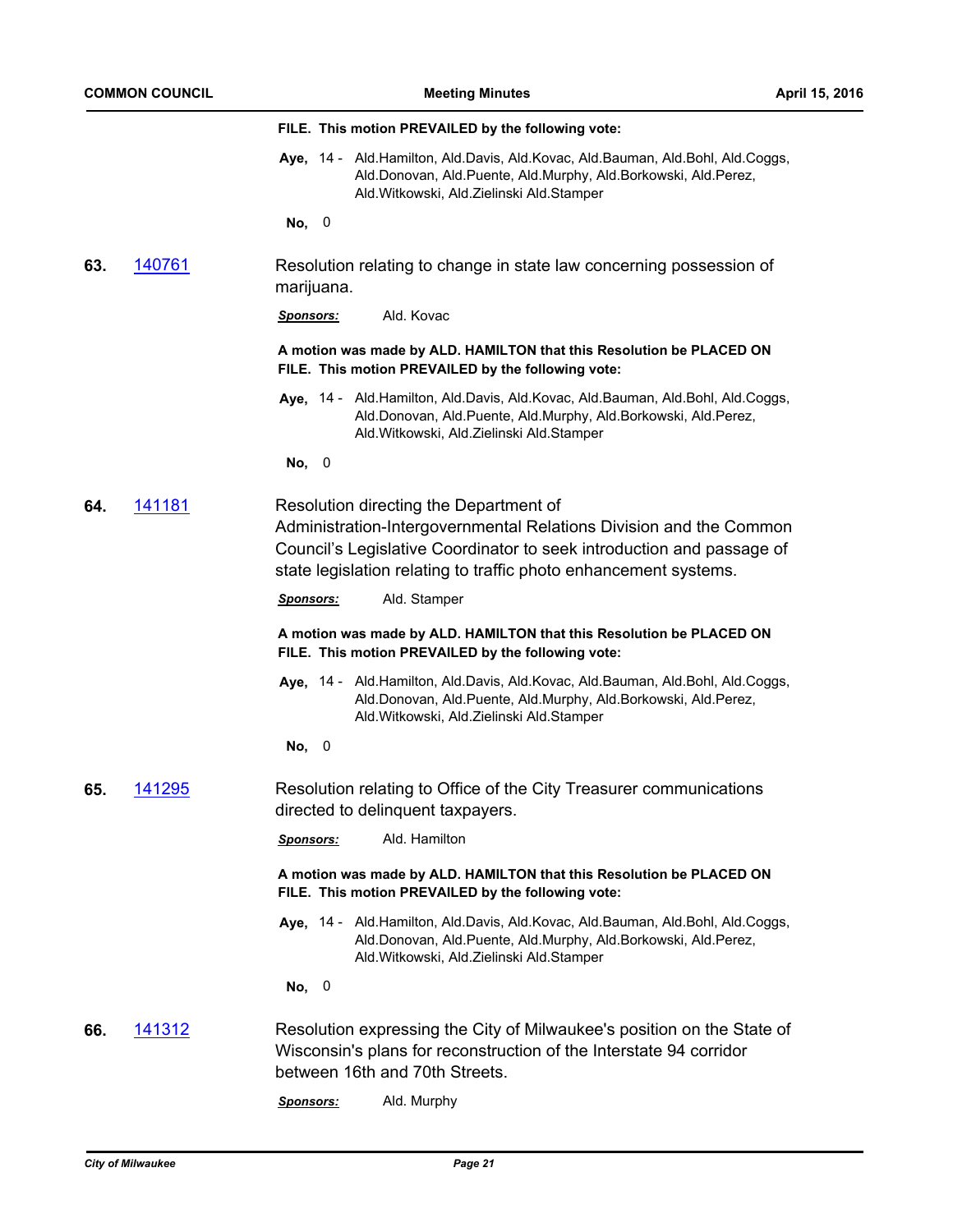|     |               | A motion was made by ALD. HAMILTON that this Resolution be PLACED ON<br>FILE. This motion PREVAILED by the following vote:                                                                            |
|-----|---------------|-------------------------------------------------------------------------------------------------------------------------------------------------------------------------------------------------------|
|     |               | Aye, 14 - Ald. Hamilton, Ald. Davis, Ald. Kovac, Ald. Bauman, Ald. Bohl, Ald. Coggs,<br>Ald.Donovan, Ald.Puente, Ald.Murphy, Ald.Borkowski, Ald.Perez,<br>Ald. Witkowski, Ald. Zielinski Ald. Stamper |
|     |               | No, 0                                                                                                                                                                                                 |
| 67. | 141484        | Substitute resolution relative to various legislative bill.                                                                                                                                           |
|     |               | THE CHAIR<br><b>Sponsors:</b>                                                                                                                                                                         |
|     |               | A motion was made by ALD. HAMILTON that this Resolution be PLACED ON<br>FILE. This motion PREVAILED by the following vote:                                                                            |
|     |               | Aye, 14 - Ald.Hamilton, Ald.Davis, Ald.Kovac, Ald.Bauman, Ald.Bohl, Ald.Coggs,<br>Ald.Donovan, Ald.Puente, Ald.Murphy, Ald.Borkowski, Ald.Perez,<br>Ald. Witkowski, Ald. Zielinski Ald. Stamper       |
|     |               | No, 0                                                                                                                                                                                                 |
| 68. | 150220        | Resolution relative to legislative bills.                                                                                                                                                             |
|     |               | THE CHAIR<br><b>Sponsors:</b>                                                                                                                                                                         |
|     |               | A motion was made by ALD. HAMILTON that this Resolution be PLACED ON<br>FILE. This motion PREVAILED by the following vote:                                                                            |
|     |               | Aye, 14 - Ald.Hamilton, Ald.Davis, Ald.Kovac, Ald.Bauman, Ald.Bohl, Ald.Coggs,<br>Ald.Donovan, Ald.Puente, Ald.Murphy, Ald.Borkowski, Ald.Perez,<br>Ald. Witkowski, Ald. Zielinski Ald. Stamper       |
|     |               | No, 0                                                                                                                                                                                                 |
| 69. | 151506        | Substitute resolution authorizing the return of real estate located at<br>2314 N. 15th Street in the 15th Aldermanic District to its former owner<br>Jantira Nakhapakorn.                             |
|     |               | THE CHAIR<br><u>Sponsors:</u>                                                                                                                                                                         |
|     |               | A motion was made by ALD. HAMILTON that this Resolution be PLACED ON<br>FILE. This motion PREVAILED by the following vote:                                                                            |
|     |               | Aye, 14 - Ald.Hamilton, Ald.Davis, Ald.Kovac, Ald.Bauman, Ald.Bohl, Ald.Coggs,<br>Ald.Donovan, Ald.Puente, Ald.Murphy, Ald.Borkowski, Ald.Perez,<br>Ald. Witkowski, Ald. Zielinski Ald. Stamper       |
|     |               | No, 0                                                                                                                                                                                                 |
| 70. | <u>151367</u> | Substitute resolution authorizing the return of real estate located at<br>3702 N. 40th Street in the 7th Aldermanic District to its former owner<br>Larry Norwood.                                    |
|     |               | THE CHAIR<br><u>Sponsors:</u>                                                                                                                                                                         |
|     |               | A motion was made by ALD, HAMILTON that this Resolution be PLACED ON.                                                                                                                                 |

**A motion was made by ALD. HAMILTON that this Resolution be PLACED ON FILE. This motion PREVAILED by the following vote:**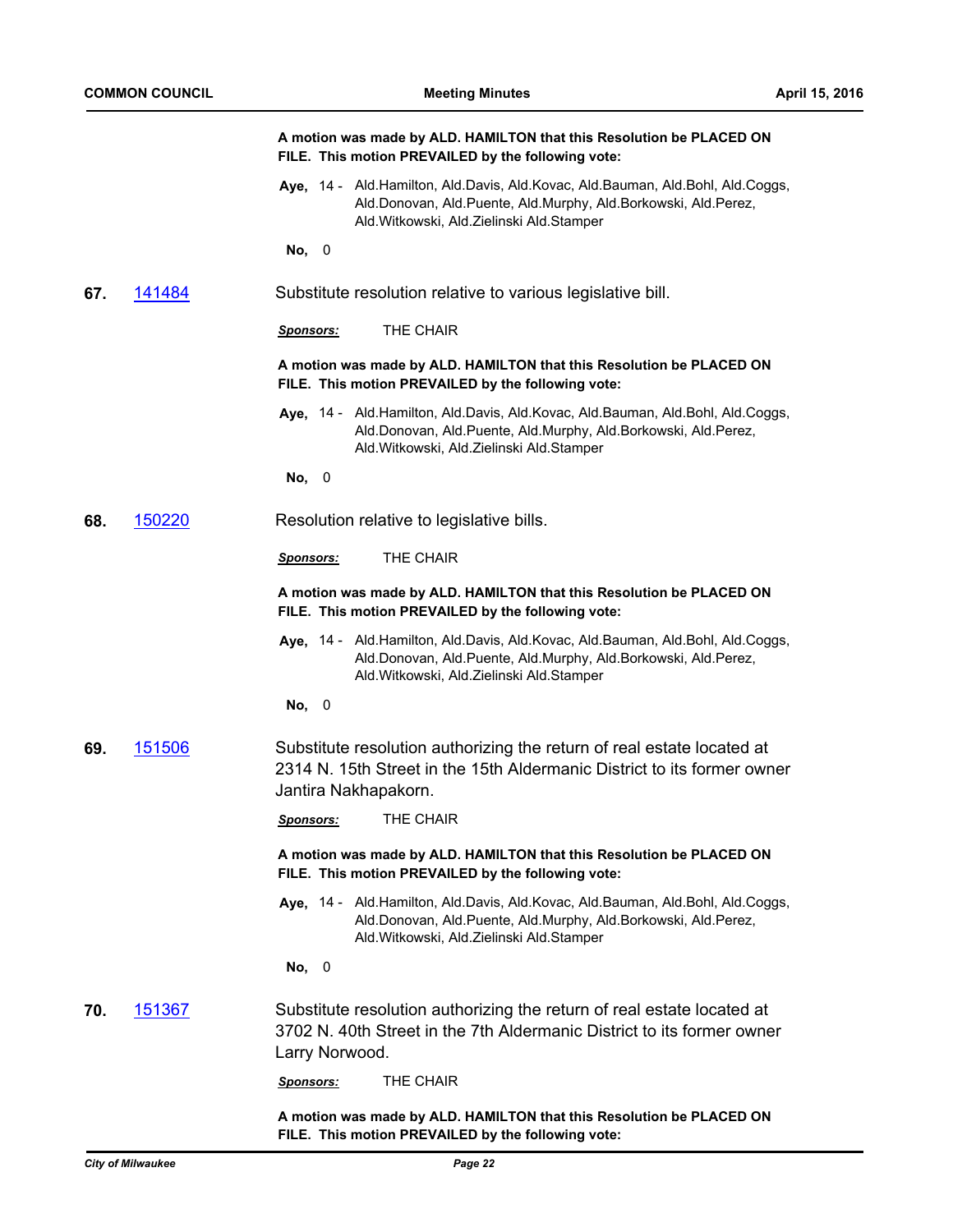|  | Aye, 14 - Ald.Hamilton, Ald.Davis, Ald.Kovac, Ald.Bauman, Ald.Bohl, Ald.Coggs, |
|--|--------------------------------------------------------------------------------|
|  | Ald.Donovan, Ald.Puente, Ald.Murphy, Ald.Borkowski, Ald.Perez,                 |
|  | Ald. Witkowski, Ald. Zielinski Ald. Stamper                                    |

**No,** 0

#### **DISALLOWANCE AND INDEFINITE POSTPONEMENT OF THE FOLLOWING:**

**71.** [151626](http://milwaukee.legistar.com/gateway.aspx?m=l&id=/matter.aspx?key=43313) Resolution relating to the appeal of Maria Russo for property damage.

*Sponsors:* THE CHAIR

**A motion was made by ALD. HAMILTON that this Resolution be DISALLOWED AND INDEFINITELY POSTPONED. This motion PREVAILED by the following vote:**

Aye, 14 - Ald.Hamilton, Ald.Davis, Ald.Kovac, Ald.Bauman, Ald.Bohl, Ald.Coggs, Ald.Donovan, Ald.Puente, Ald.Murphy, Ald.Borkowski, Ald.Perez, Ald.Witkowski, Ald.Zielinski Ald.Stamper

**No,** 0

**72.** [151642](http://milwaukee.legistar.com/gateway.aspx?m=l&id=/matter.aspx?key=43329) Resolution relating to the appeal of Mary Anderson-Gee for property damage and personal injuries. (7th Aldermanic District)

*Sponsors:* THE CHAIR

**A motion was made by ALD. HAMILTON that this Resolution be DISALLOWED AND INDEFINITELY POSTPONED. This motion PREVAILED by the following vote:**

- Aye, 14 Ald.Hamilton, Ald.Davis, Ald.Kovac, Ald.Bauman, Ald.Bohl, Ald.Coggs, Ald.Donovan, Ald.Puente, Ald.Murphy, Ald.Borkowski, Ald.Perez, Ald.Witkowski, Ald.Zielinski Ald.Stamper
- **No,** 0
- **73.** [151684](http://milwaukee.legistar.com/gateway.aspx?m=l&id=/matter.aspx?key=43377) Resolution relating to the claim of Jessica Kellerhals, agent for State Farm Insurance on behalf of Nicholas Stillings for property damage.

*Sponsors:* THE CHAIR

**A motion was made by ALD. HAMILTON that this Resolution be DISALLOWED AND INDEFINITELY POSTPONED. This motion PREVAILED by the following vote:**

Aye, 14 - Ald.Hamilton, Ald.Davis, Ald.Kovac, Ald.Bauman, Ald.Bohl, Ald.Coggs, Ald.Donovan, Ald.Puente, Ald.Murphy, Ald.Borkowski, Ald.Perez, Ald.Witkowski, Ald.Zielinski Ald.Stamper

- **74.** [151686](http://milwaukee.legistar.com/gateway.aspx?m=l&id=/matter.aspx?key=43379) Resolution relating to the appeal of Cynthia Calderon for property damage. (8th Aldermanic District)
	- *Sponsors:* THE CHAIR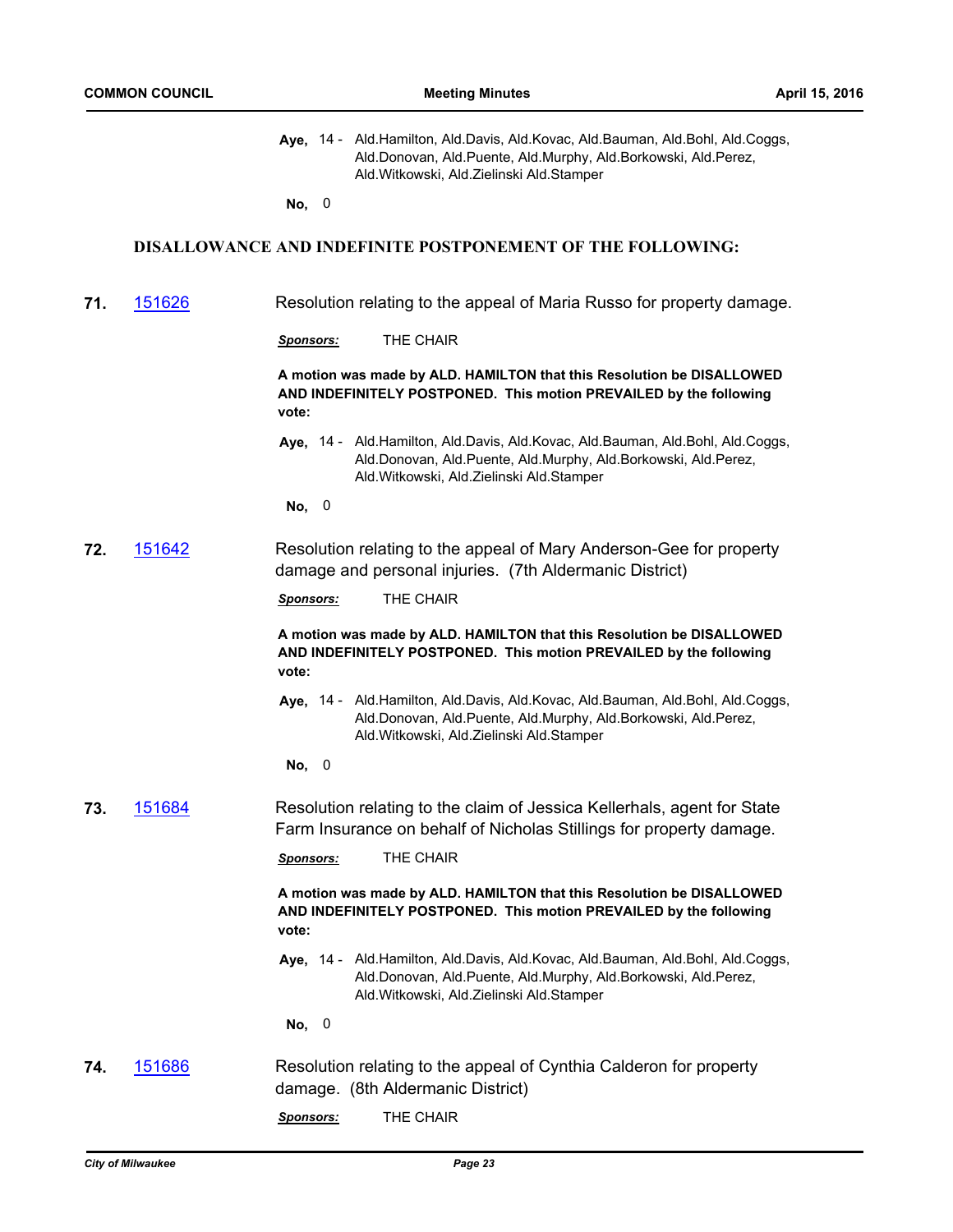**A motion was made by ALD. HAMILTON that this Resolution be DISALLOWED AND INDEFINITELY POSTPONED. This motion PREVAILED by the following vote:**

Aye, 14 - Ald.Hamilton, Ald.Davis, Ald.Kovac, Ald.Bauman, Ald.Bohl, Ald.Coggs, Ald.Donovan, Ald.Puente, Ald.Murphy, Ald.Borkowski, Ald.Perez, Ald.Witkowski, Ald.Zielinski Ald.Stamper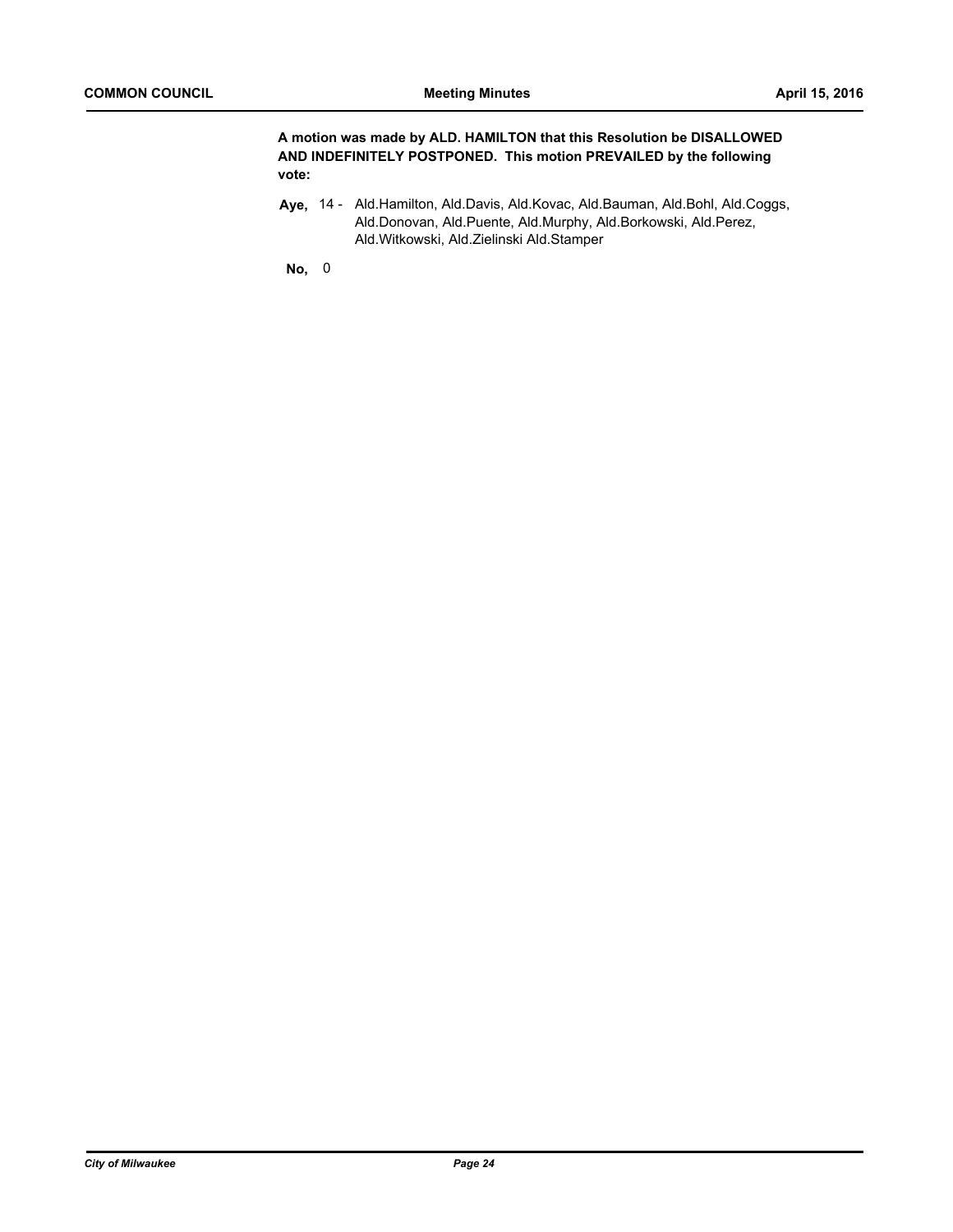## **THE PUBLIC SAFETY COMMITTEE RECOMMENDS:**

## **PASSAGE OF THE FOLLOWING:**

| 75. | <u>151571</u> | A substitute ordinance relating to residency restrictions for sex<br>offenders.                                                                                                                    |  |  |
|-----|---------------|----------------------------------------------------------------------------------------------------------------------------------------------------------------------------------------------------|--|--|
|     |               | Ald. Donovan<br>Sponsors:                                                                                                                                                                          |  |  |
|     |               | A motion was made by ALD. WITKOWSKI that this Ordinance be PASSED. This<br>motion PREVAILED by the following vote:                                                                                 |  |  |
|     |               | Aye, 14 - Ald.Hamilton, Ald.Davis, Ald.Kovac, Ald.Bauman, Ald.Bohl, Ald.Coggs,<br>Ald.Donovan, Ald.Puente, Ald.Murphy, Ald.Borkowski, Ald.Perez,<br>Ald.Witkowski, Ald.Zielinski Ald.Stamper       |  |  |
|     |               | No, 0                                                                                                                                                                                              |  |  |
| 76. | 151740        | A substitute ordinance relating to parking controls.                                                                                                                                               |  |  |
|     |               | THE CHAIR<br><b>Sponsors:</b>                                                                                                                                                                      |  |  |
|     |               | A motion was made by ALD. WITKOWSKI that this Ordinance be PASSED. This<br>motion PREVAILED by the following vote:                                                                                 |  |  |
|     |               | Aye, 14 - Ald.Hamilton, Ald.Davis, Ald.Kovac, Ald.Bauman, Ald.Bohl, Ald.Coggs,<br>Ald.Donovan, Ald.Puente, Ald.Murphy, Ald.Borkowski, Ald.Perez,<br>Ald.Witkowski, Ald.Zielinski Ald.Stamper       |  |  |
|     |               | No, 0                                                                                                                                                                                              |  |  |
| 77. | 151742        | A substitute ordinance relating to traffic controls.                                                                                                                                               |  |  |
|     |               | THE CHAIR<br><b>Sponsors:</b>                                                                                                                                                                      |  |  |
|     |               | A motion was made by ALD. WITKOWSKI that this Ordinance be PASSED. This<br>motion PREVAILED by the following vote:                                                                                 |  |  |
|     |               | Aye, 14 - Ald.Hamilton, Ald.Davis, Ald.Kovac, Ald.Bauman, Ald.Bohl, Ald.Coggs,<br>Ald.Donovan, Ald.Puente, Ald.Murphy, Ald.Borkowski, Ald.Perez,<br>Ald.Witkowski, Ald.Zielinski Ald.Stamper       |  |  |
|     |               | No, 0                                                                                                                                                                                              |  |  |
| 78. | <u>151802</u> | A substitute ordinance relating to residential daytime parking privileges<br>in commuter parking impacted areas.                                                                                   |  |  |
|     |               | Ald. Kovac<br><b>Sponsors:</b>                                                                                                                                                                     |  |  |
|     |               | A motion was made by ALD. WITKOWSKI that this Ordinance be PASSED. This<br>motion PREVAILED by the following vote:                                                                                 |  |  |
|     |               | Aye, 14 - Ald. Hamilton, Ald. Davis, Ald. Kovac, Ald. Bauman, Ald. Bohl, Ald. Coggs,<br>Ald.Donovan, Ald.Puente, Ald.Murphy, Ald.Borkowski, Ald.Perez,<br>Ald.Witkowski, Ald.Zielinski Ald.Stamper |  |  |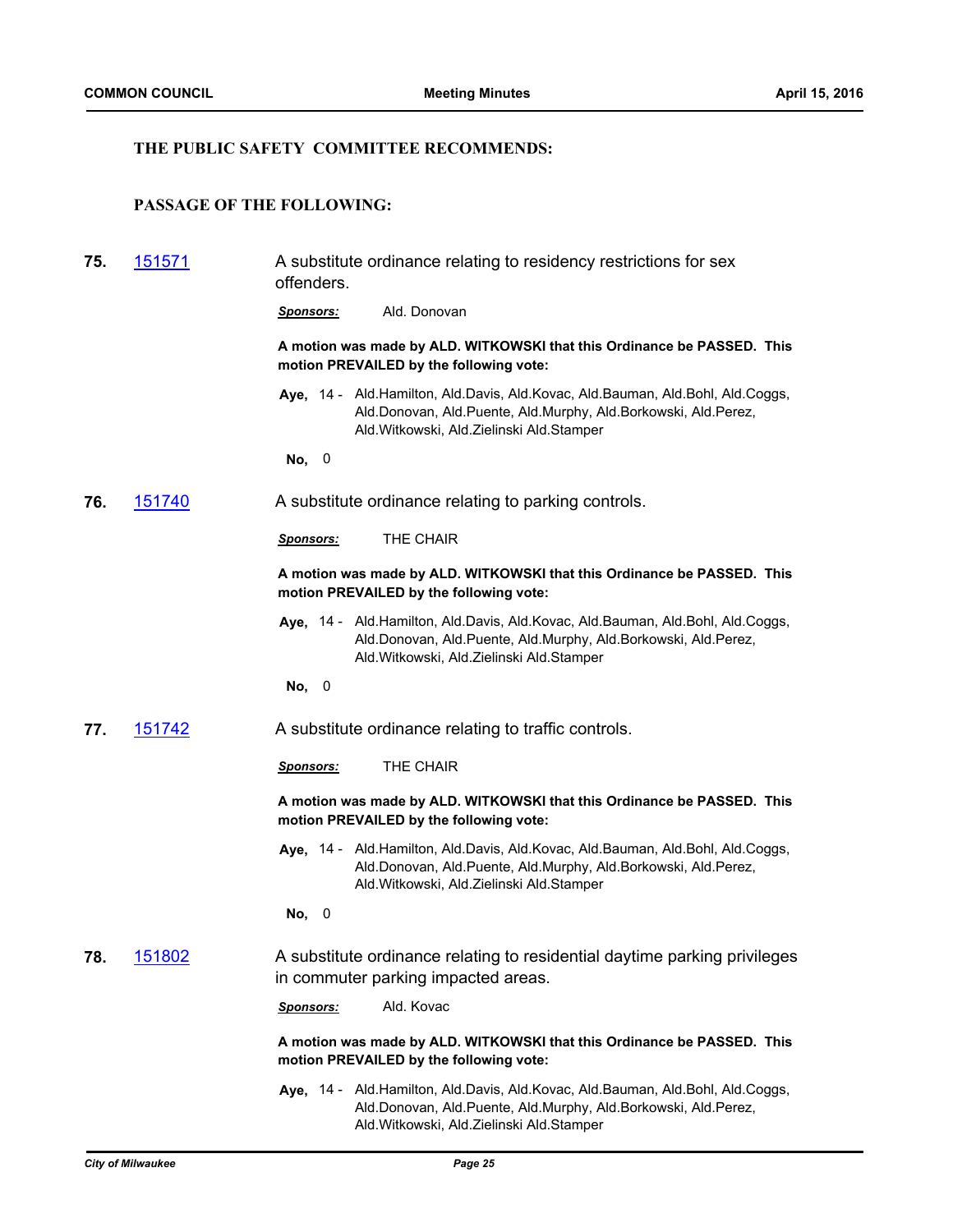#### **No,** 0

## **ADOPTION OF THE FOLLOWING:**

| 151691<br>79.<br>Crimes Against Children Grant. |               | Resolution relative to acceptance and funding of a Wisconsin Internet                                                                                                                                                                                                                                                                                                                              |
|-------------------------------------------------|---------------|----------------------------------------------------------------------------------------------------------------------------------------------------------------------------------------------------------------------------------------------------------------------------------------------------------------------------------------------------------------------------------------------------|
|                                                 |               | THE CHAIR<br><b>Sponsors:</b>                                                                                                                                                                                                                                                                                                                                                                      |
|                                                 |               | A motion was made by ALD. WITKOWSKI that this Resolution be ADOPTED.<br>This motion PREVAILED by the following vote:                                                                                                                                                                                                                                                                               |
|                                                 |               | Aye, 14 - Ald.Hamilton, Ald.Davis, Ald.Kovac, Ald.Bauman, Ald.Bohl, Ald.Coggs,<br>Ald.Donovan, Ald.Puente, Ald.Murphy, Ald.Borkowski, Ald.Perez,<br>Ald. Witkowski, Ald. Zielinski Ald. Stamper                                                                                                                                                                                                    |
|                                                 |               | No, 0                                                                                                                                                                                                                                                                                                                                                                                              |
| 80.                                             | <u>151731</u> | Substitute resolution relative to acceptance and funding of the<br>Homeland Security HAZMAT Radiological Equipment Grant from<br>Wisconsin Department of Military Affairs.                                                                                                                                                                                                                         |
|                                                 |               | THE CHAIR<br><b>Sponsors:</b>                                                                                                                                                                                                                                                                                                                                                                      |
|                                                 |               | A motion was made by ALD. WITKOWSKI that this Resolution be ADOPTED.<br>This motion PREVAILED by the following vote:                                                                                                                                                                                                                                                                               |
|                                                 |               | Aye, 14 - Ald.Hamilton, Ald.Davis, Ald.Kovac, Ald.Bauman, Ald.Bohl, Ald.Coggs,<br>Ald.Donovan, Ald.Puente, Ald.Murphy, Ald.Borkowski, Ald.Perez,<br>Ald. Witkowski, Ald. Zielinski Ald. Stamper                                                                                                                                                                                                    |
|                                                 |               | No, 0                                                                                                                                                                                                                                                                                                                                                                                              |
| 81.                                             | 151780        | Resolution relative to application, acceptance and funding of a<br>Planning Grant from the Federal Emergency Management Agency<br>through the Wisconsin Division of Emergency Management to update<br>the All Hazard Mitigation Plan for the City of Milwaukee and to enter<br>into a Pre-Disaster Mitigation Program Assistance Agreement with the<br>Wisconsin Division of Emergency Management. |
|                                                 |               | Ald. Witkowski<br><b>Sponsors:</b>                                                                                                                                                                                                                                                                                                                                                                 |
|                                                 |               | A motion was made by ALD. WITKOWSKI that this Resolution be ADOPTED.<br>This motion PREVAILED by the following vote:                                                                                                                                                                                                                                                                               |
|                                                 |               | Aye, 14 - Ald.Hamilton, Ald.Davis, Ald.Kovac, Ald.Bauman, Ald.Bohl, Ald.Coggs,<br>Ald.Donovan, Ald.Puente, Ald.Murphy, Ald.Borkowski, Ald.Perez,<br>Ald. Witkowski, Ald. Zielinski Ald. Stamper                                                                                                                                                                                                    |
|                                                 |               | No, 0                                                                                                                                                                                                                                                                                                                                                                                              |
| 82.                                             | <u>151800</u> | Substitute resolution authorizing the Milwaukee Fire Department to<br>enter into HIPAA Business Associate Agreements on behalf of the City<br>of Milwaukee.                                                                                                                                                                                                                                        |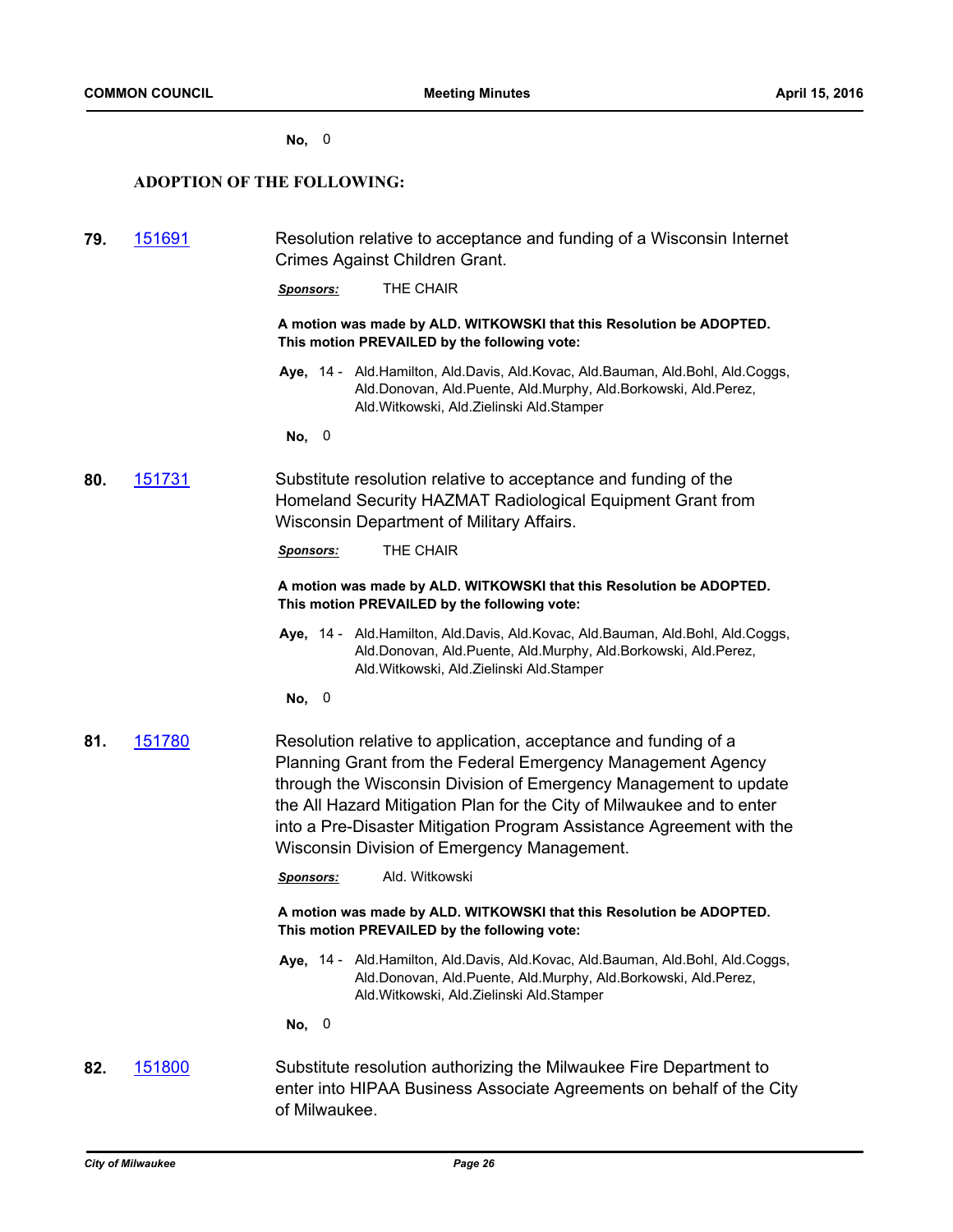*Sponsors:* THE CHAIR

**A motion was made by ALD. WITKOWSKI that this Resolution be ADOPTED. This motion PREVAILED by the following vote:**

**Aye,** Ald.Hamilton, Ald.Davis, Ald.Kovac, Ald.Bauman, Ald.Bohl, Ald.Coggs, 14 - Ald.Donovan, Ald.Puente, Ald.Murphy, Ald.Borkowski, Ald.Perez, Ald.Witkowski, Ald.Zielinski Ald.Stamper

**No,** 0

## **CONFIRMATION OF THE FOLLOWING:**

**83.** [151732](http://milwaukee.legistar.com/gateway.aspx?m=l&id=/matter.aspx?key=43442) Reappointment of Captain Aimee Obregon to the Milwaukee Commission on Domestic Violence and Sexual Assault by the Police Chief.

*Sponsors:* THE CHAIR

**A motion was made by ALD. WITKOWSKI that this Appointment be CONFIRMED. This motion PREVAILED by the following vote:**

Aye, 14 - Ald.Hamilton, Ald.Davis, Ald.Kovac, Ald.Bauman, Ald.Bohl, Ald.Coggs, Ald.Donovan, Ald.Puente, Ald.Murphy, Ald.Borkowski, Ald.Perez, Ald.Witkowski, Ald.Zielinski Ald.Stamper

**No,** 0

## **PLACING ON FILE THE FOLLOWING:**

**84.** [151572](http://milwaukee.legistar.com/gateway.aspx?m=l&id=/matter.aspx?key=43217) Communication from the Health Department relating to the 2015-2016 Community Health Assessment. *Sponsors:* THE CHAIR **A motion was made by ALD. WITKOWSKI that this Communication be PLACED ON FILE. This motion PREVAILED by the following vote:** Aye, 14 - Ald.Hamilton, Ald.Davis, Ald.Kovac, Ald.Bauman, Ald.Bohl, Ald.Coggs, Ald.Donovan, Ald.Puente, Ald.Murphy, Ald.Borkowski, Ald.Perez, Ald.Witkowski, Ald.Zielinski Ald.Stamper **No,** 0 **85.** [151729](http://milwaukee.legistar.com/gateway.aspx?m=l&id=/matter.aspx?key=43439) Communication from the Milwaukee Police Department relating to a report regarding agreements for additional law enforcement services. *Sponsors:* THE CHAIR **A motion was made by ALD. WITKOWSKI that this Communication be PLACED ON FILE. This motion PREVAILED by the following vote:** Aye, 14 - Ald.Hamilton, Ald.Davis, Ald.Kovac, Ald.Bauman, Ald.Bohl, Ald.Coggs, Ald.Donovan, Ald.Puente, Ald.Murphy, Ald.Borkowski, Ald.Perez, Ald.Witkowski, Ald.Zielinski Ald.Stamper **No,** 0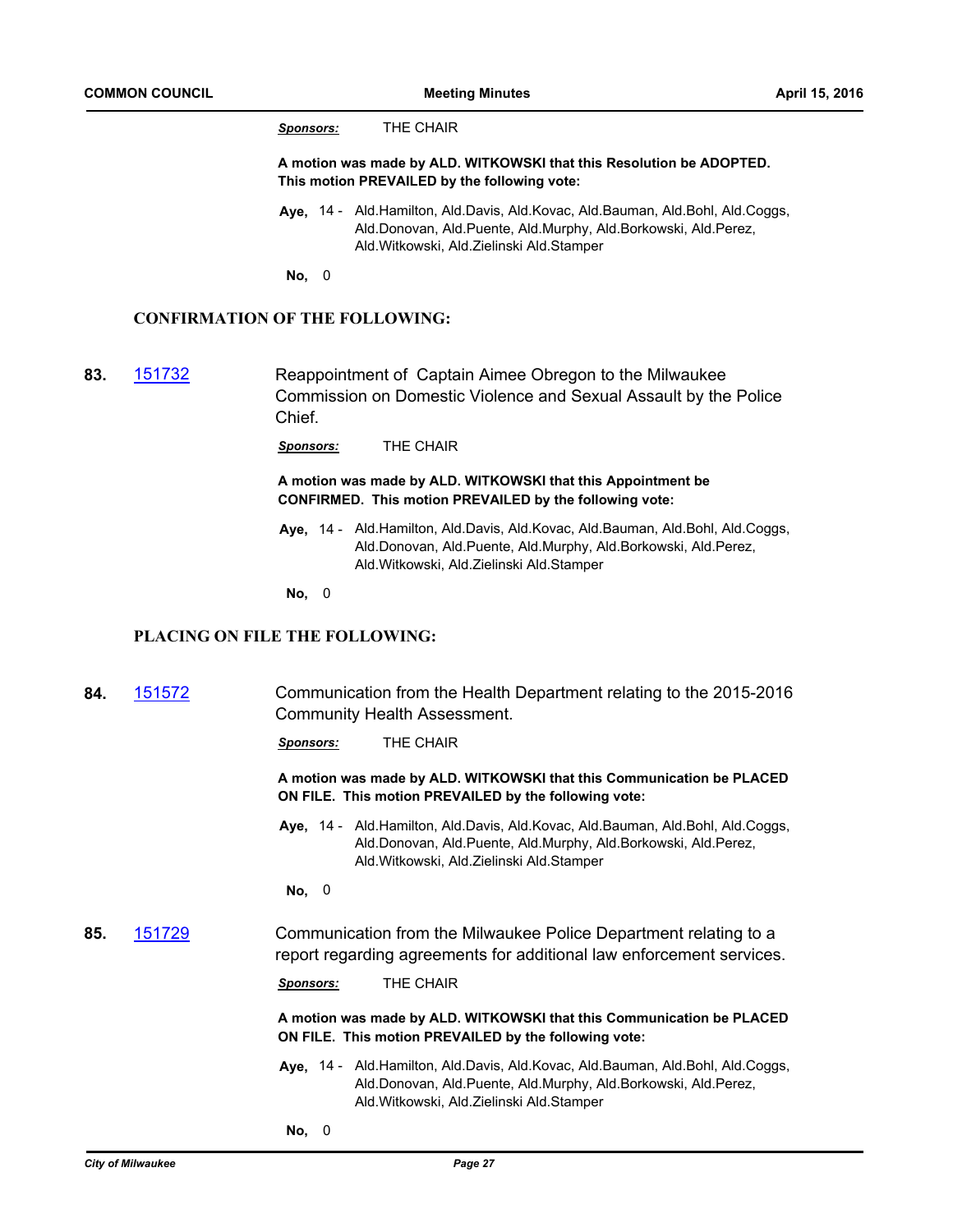## **THE ZONING, NEIGHBORHOODS & DEVELOPMENT COMMITTEE RECOMMENDS:**

## **PASSAGE OF THE FOLLOWING:**

- **86.** [151543](http://milwaukee.legistar.com/gateway.aspx?m=l&id=/matter.aspx?key=43182) A substitute ordinance relating to a change in zoning from a Detailed Planned Development known as Walton's Calumet Square to Industrial-Light for the property located at 7701 West Calumet Road, on the south side of West Calumet Road, west of North 76th Street, in the 9th Aldermanic District.
	- *Sponsors:* Ald. Puente

**A motion was made by ALD. BOHL that this Ordinance be ASSIGNED TO to the ZONING, NEIGHBORHOODS & DEVELOPMENT COMMITTEE . This motion PREVAILED by the following vote:**

- Aye, 14 Ald.Hamilton, Ald.Davis, Ald.Kovac, Ald.Bauman, Ald.Bohl, Ald.Coggs, Ald.Donovan, Ald.Puente, Ald.Murphy, Ald.Borkowski, Ald.Perez, Ald.Witkowski, Ald.Zielinski Ald.Stamper
- **No,** 0
- **87.** [151544](http://milwaukee.legistar.com/gateway.aspx?m=l&id=/matter.aspx?key=43183) A substitute ordinance relating to the change in zoning from Downtown-Office and Service and Industrial-Light to Institutional to accommodate development of Marquette University's Athletic Performance Research Center on properties located on the south side of West Michigan Street, west of North 6th Street, in the 4th Aldermanic District.
	- *Sponsors:* Ald. Bauman

**A motion was made by ALD. BOHL that this Ordinance be PASSED. This motion PREVAILED by the following vote:**

**Aye,** Ald.Hamilton, Ald.Davis, Ald.Kovac, Ald.Bauman, Ald.Bohl, Ald.Coggs, 14 - Ald.Donovan, Ald.Puente, Ald.Murphy, Ald.Borkowski, Ald.Perez, Ald.Witkowski, Ald.Zielinski Ald.Stamper

**No,** 0

**88.** [151670](http://milwaukee.legistar.com/gateway.aspx?m=l&id=/matter.aspx?key=43360) A substitute ordinance relating to the establishment of a Development Incentive Zone known as Direct Supply for land located generally on the north and south sides of West Industrial Road, east of North 76th Street, in the 9th Aldermanic District.

*Sponsors:* Ald. Puente

**A motion was made by ALD. BOHL that this Ordinance be PASSED. This motion PREVAILED by the following vote:**

Aye, 14 - Ald.Hamilton, Ald.Davis, Ald.Kovac, Ald.Bauman, Ald.Bohl, Ald.Coggs, Ald.Donovan, Ald.Puente, Ald.Murphy, Ald.Borkowski, Ald.Perez, Ald.Witkowski, Ald.Zielinski Ald.Stamper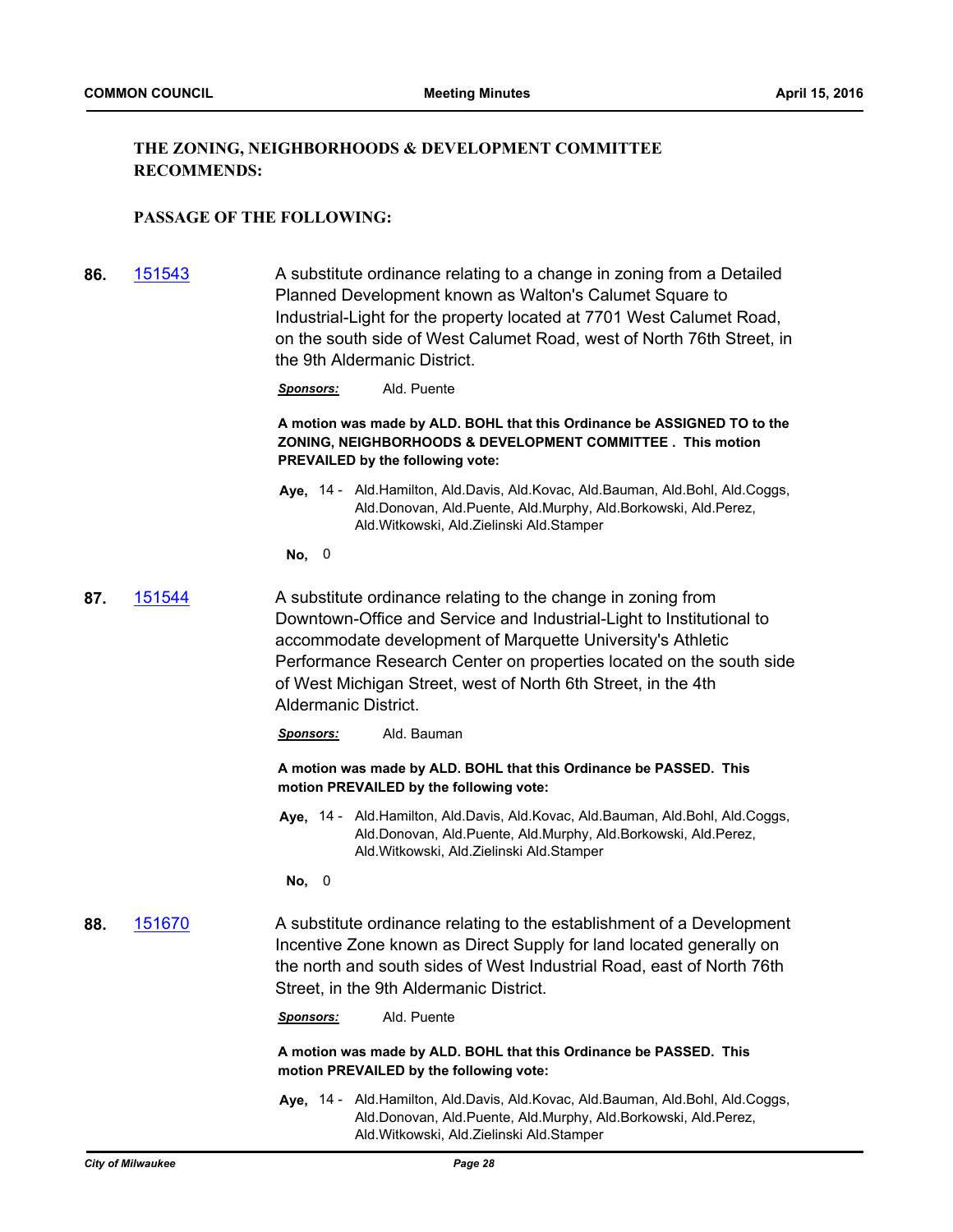**No,** 0

**89.** [151709](http://milwaukee.legistar.com/gateway.aspx?m=l&id=/matter.aspx?key=43408) A substitute ordinance creating a school building proposal review committee under s. 119.61(4)(d), Wis. Stats.

*Sponsors:* THE CHAIR

**A motion was made by ALD. BOHL that this Ordinance be PASSED. This motion PREVAILED by the following vote:**

Aye, 14 - Ald.Hamilton, Ald.Davis, Ald.Kovac, Ald.Bauman, Ald.Bohl, Ald.Coggs, Ald.Donovan, Ald.Puente, Ald.Murphy, Ald.Borkowski, Ald.Perez, Ald.Witkowski, Ald.Zielinski Ald.Stamper

**No,** 0

## **ADOPTION OF THE FOLLOWING:**

| 90. | 150467 | Substitute resolution relating to a Minor Modification to the Detailed<br>Planned Development known as City Lights - Phase 1 for renovation of<br>the buildings at 2200 and 2210 West Mount Vernon Avenue, located<br>on the south side of West Mount Vernon Avenue and east of North<br>25th Street, in the 8th Aldermanic District.<br>Ald. Donovan<br><u>Sponsors:</u> |
|-----|--------|---------------------------------------------------------------------------------------------------------------------------------------------------------------------------------------------------------------------------------------------------------------------------------------------------------------------------------------------------------------------------|
|     |        | A motion was made by ALD. BOHL that this Resolution be ADOPTED. This<br>motion PREVAILED by the following vote:                                                                                                                                                                                                                                                           |
|     |        | Aye, 14 - Ald.Hamilton, Ald.Davis, Ald.Kovac, Ald.Bauman, Ald.Bohl, Ald.Coggs,<br>Ald.Donovan, Ald.Puente, Ald.Murphy, Ald.Borkowski, Ald.Perez,<br>Ald. Witkowski, Ald. Zielinski Ald. Stamper                                                                                                                                                                           |
|     |        | No, 0                                                                                                                                                                                                                                                                                                                                                                     |
| 91. | 151702 | Resolution relating to a list of those individuals and entities identified<br>as education operators under s. 119.61, Wis. Stats.                                                                                                                                                                                                                                         |
|     |        | THE CHAIR<br><u>Sponsors:</u>                                                                                                                                                                                                                                                                                                                                             |
|     |        | A motion was made by ALD. BOHL that this Resolution be ADOPTED. This<br>motion PREVAILED by the following vote:                                                                                                                                                                                                                                                           |
|     |        | Aye, 13 - Ald.Hamilton, Ald.Davis, Ald.Bauman, Ald.Bohl, Ald.Coggs, Ald.Donovan,<br>Ald.Puente, Ald.Murphy, Ald.Borkowski, Ald.Perez, Ald.Witkowski,<br>Ald.Zielinski Ald.Stamper                                                                                                                                                                                         |
|     |        | No, 1 - Ald. Kovac                                                                                                                                                                                                                                                                                                                                                        |
| 92. | 151750 | Resolution approving a Land Disposition Report and the RACM<br>conveyance to the Milwaukee Metropolitan Sewerage District of 4250<br>North 35th Street for stormwater management purposes for the 30th<br>Street Industrial Corridor, in the 1st Aldermanic District.<br>THE CHAIR<br><b>Sponsors:</b>                                                                    |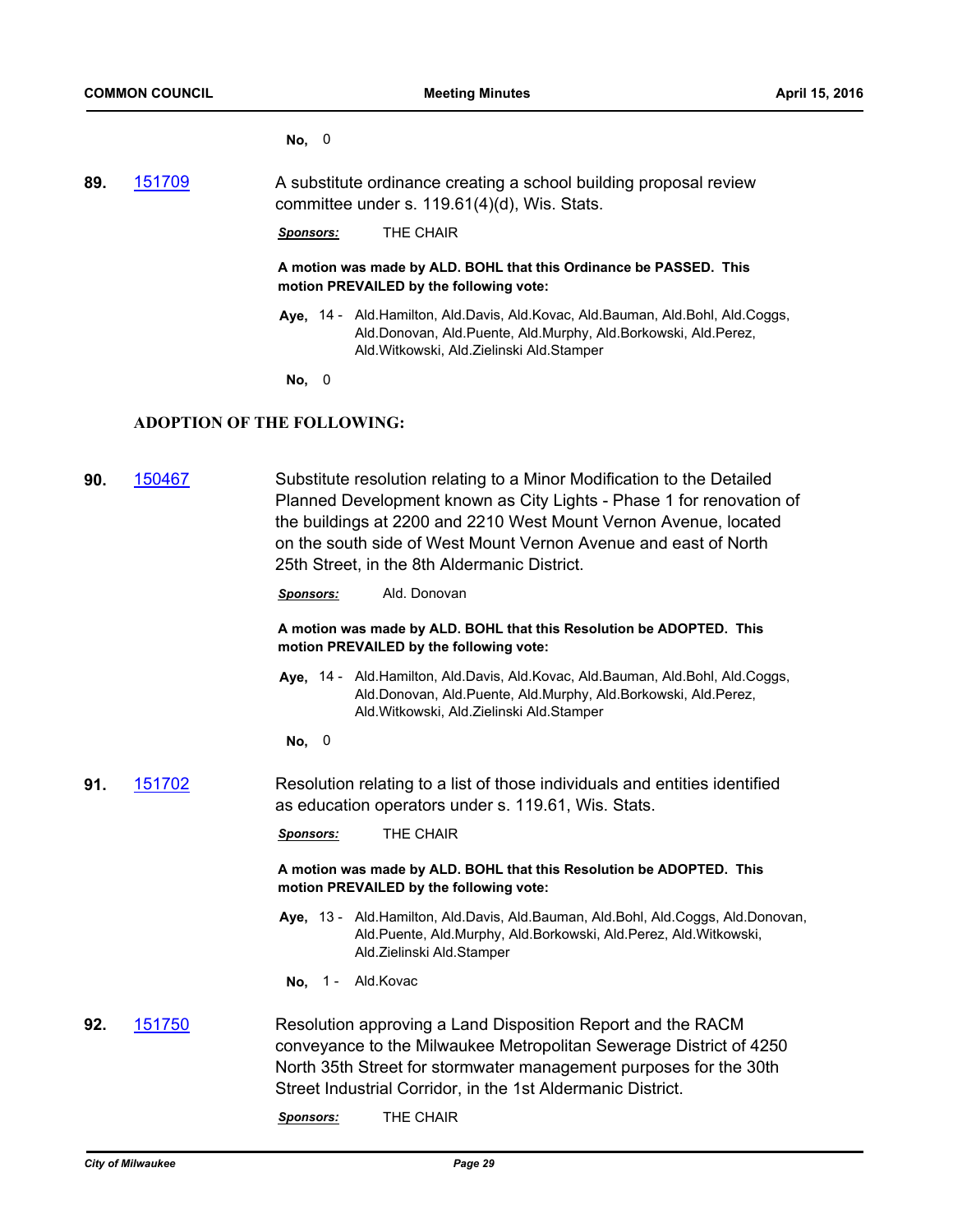|     |               | A motion was made by ALD. BOHL that this Resolution be ADOPTED. This<br>motion PREVAILED by the following vote:                                                                                    |
|-----|---------------|----------------------------------------------------------------------------------------------------------------------------------------------------------------------------------------------------|
|     |               | Aye, 14 - Ald.Hamilton, Ald.Davis, Ald.Kovac, Ald.Bauman, Ald.Bohl, Ald.Coggs,<br>Ald.Donovan, Ald.Puente, Ald.Murphy, Ald.Borkowski, Ald.Perez,<br>Ald. Witkowski, Ald. Zielinski Ald. Stamper    |
|     |               | No, 0                                                                                                                                                                                              |
| 93. | 151775        | Resolution authorizing acceptance of the unsolicited offer to purchase<br>from Madeline Beaudoin for the City-owned property located at 3429<br>South 2nd Street, in the 14th Aldermanic District. |
|     |               | Ald. Zielinski<br><u>Sponsors:</u>                                                                                                                                                                 |
|     |               | A motion was made by ALD. BOHL that this Resolution be ADOPTED. This<br>motion PREVAILED by the following vote:                                                                                    |
|     |               | Aye, 14 - Ald.Hamilton, Ald.Davis, Ald.Kovac, Ald.Bauman, Ald.Bohl, Ald.Coggs,<br>Ald.Donovan, Ald.Puente, Ald.Murphy, Ald.Borkowski, Ald.Perez,<br>Ald. Witkowski, Ald. Zielinski Ald. Stamper    |
|     |               | No, 0                                                                                                                                                                                              |
| 94. | 151783        | Resolution approving a Land Disposition Report and authorizing the<br>sale of the City-owned tax deed property at 1651 South 11th Street, in<br>the 12th Aldermanic District.                      |
|     |               | Ald. Perez<br><u>Sponsors:</u>                                                                                                                                                                     |
|     |               | A motion was made by ALD. BOHL that this Resolution be ADOPTED. This<br>motion PREVAILED by the following vote:                                                                                    |
|     |               | Aye, 14 - Ald.Hamilton, Ald.Davis, Ald.Kovac, Ald.Bauman, Ald.Bohl, Ald.Coggs,<br>Ald.Donovan, Ald.Puente, Ald.Murphy, Ald.Borkowski, Ald.Perez,<br>Ald. Witkowski, Ald. Zielinski Ald. Stamper    |
|     |               | No, 0                                                                                                                                                                                              |
| 95. | 151784        | Resolution approving a Land Disposition Report and authorizing the<br>sale of the City-owned tax deed property at 5632-34 West Burleigh<br>Street, in the 10th Aldermanic District.                |
|     |               | Ald. Murphy<br><b>Sponsors:</b>                                                                                                                                                                    |
|     |               | A motion was made by ALD. BOHL that this Resolution be ADOPTED. This<br>motion PREVAILED by the following vote:                                                                                    |
|     |               | Aye, 14 - Ald.Hamilton, Ald.Davis, Ald.Kovac, Ald.Bauman, Ald.Bohl, Ald.Coggs,<br>Ald.Donovan, Ald.Puente, Ald.Murphy, Ald.Borkowski, Ald.Perez,<br>Ald. Witkowski, Ald. Zielinski Ald. Stamper    |
|     |               | No, 0                                                                                                                                                                                              |
| 96. | <u>151785</u> | Resolution authorizing the sale of the City-owned property at 964<br>North 35th Street to the Near West Side Partners, Inc., in the 4th<br>Aldermanic District.                                    |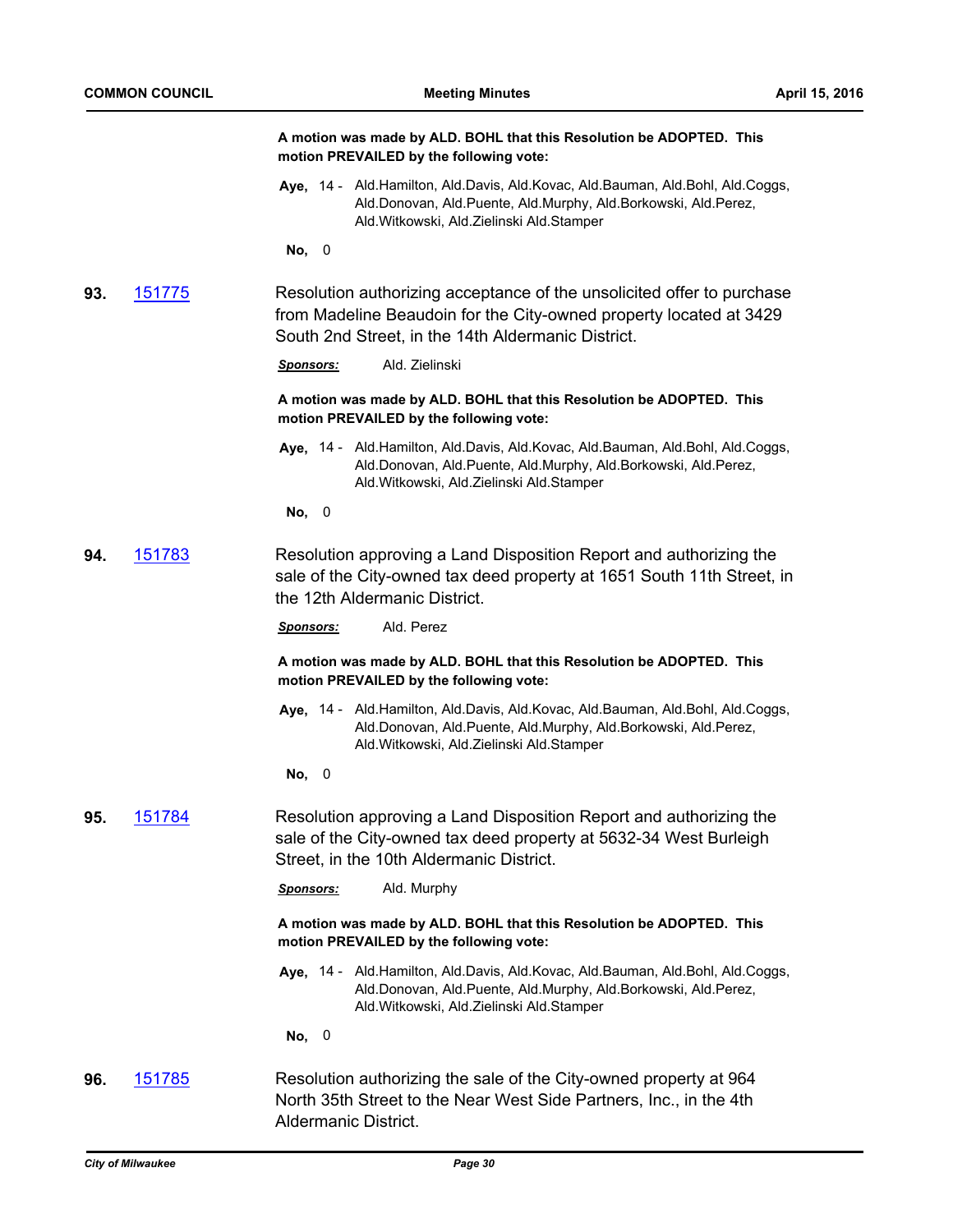|      |        | Ald. Bauman<br><u>Sponsors:</u>                                                                                                                                                                       |
|------|--------|-------------------------------------------------------------------------------------------------------------------------------------------------------------------------------------------------------|
|      |        | A motion was made by ALD. BOHL that this Resolution be ADOPTED. This<br>motion PREVAILED by the following vote:                                                                                       |
|      |        | Aye, 14 - Ald.Hamilton, Ald.Davis, Ald.Kovac, Ald.Bauman, Ald.Bohl, Ald.Coggs,<br>Ald.Donovan, Ald.Puente, Ald.Murphy, Ald.Borkowski, Ald.Perez,<br>Ald. Witkowski, Ald. Zielinski Ald. Stamper       |
|      |        | No, 0                                                                                                                                                                                                 |
| 97.  | 151786 | Resolution approving a Land Disposition Report and authorizing the<br>sale of the City-owned tax deed property at 1412-18 West Atkinson<br>Avenue, in the 6th Aldermanic District.                    |
|      |        | Ald. Coggs<br><u>Sponsors:</u>                                                                                                                                                                        |
|      |        | A motion was made by ALD. BOHL that this Resolution be ADOPTED. This<br>motion PREVAILED by the following vote:                                                                                       |
|      |        | Aye, 14 - Ald.Hamilton, Ald.Davis, Ald.Kovac, Ald.Bauman, Ald.Bohl, Ald.Coggs,<br>Ald.Donovan, Ald.Puente, Ald.Murphy, Ald.Borkowski, Ald.Perez,<br>Ald. Witkowski, Ald. Zielinski Ald. Stamper       |
|      |        | No, 0                                                                                                                                                                                                 |
| 98.  | 151787 | Resolution approving a Land Disposition Report and authorizing the<br>sale of the City-owned tax deed property at 830 West Atkinson<br>Avenue, in the 6th Aldermanic District.                        |
|      |        | Ald. Coggs<br><u>Sponsors:</u>                                                                                                                                                                        |
|      |        | A motion was made by ALD. BOHL that this Resolution be ADOPTED. This<br>motion PREVAILED by the following vote:                                                                                       |
|      |        | Aye, 14 - Ald. Hamilton, Ald. Davis, Ald. Kovac, Ald. Bauman, Ald. Bohl, Ald. Coggs,<br>Ald.Donovan, Ald.Puente, Ald.Murphy, Ald.Borkowski, Ald.Perez,<br>Ald. Witkowski, Ald. Zielinski Ald. Stamper |
|      |        | No, 0                                                                                                                                                                                                 |
| 99.  | 151788 | Resolution approving a Project Plan and a Development Agreement,<br>authorizing expenditures and creating Tax Incremental District No. 86<br>(Germania Building), in the 4th Aldermanic District.     |
|      |        | Ald. Bauman<br><b>Sponsors:</b>                                                                                                                                                                       |
|      |        | A motion was made by ALD. BOHL that this Resolution be ADOPTED. This<br>motion PREVAILED by the following vote:                                                                                       |
|      |        | Aye, 13 - Ald.Hamilton, Ald.Davis, Ald.Kovac, Ald.Bohl, Ald.Coggs, Ald.Donovan,<br>Ald.Puente, Ald.Murphy, Ald.Borkowski, Ald.Perez, Ald.Witkowski,<br>Ald.Zielinski Ald.Stamper                      |
|      |        | No, 1 - Ald. Bauman                                                                                                                                                                                   |
| 100. | 151789 | Resolution approving a Land Disposition Report and authorizing the<br>sale of the City-owned tax deed property at 1104 West Historic                                                                  |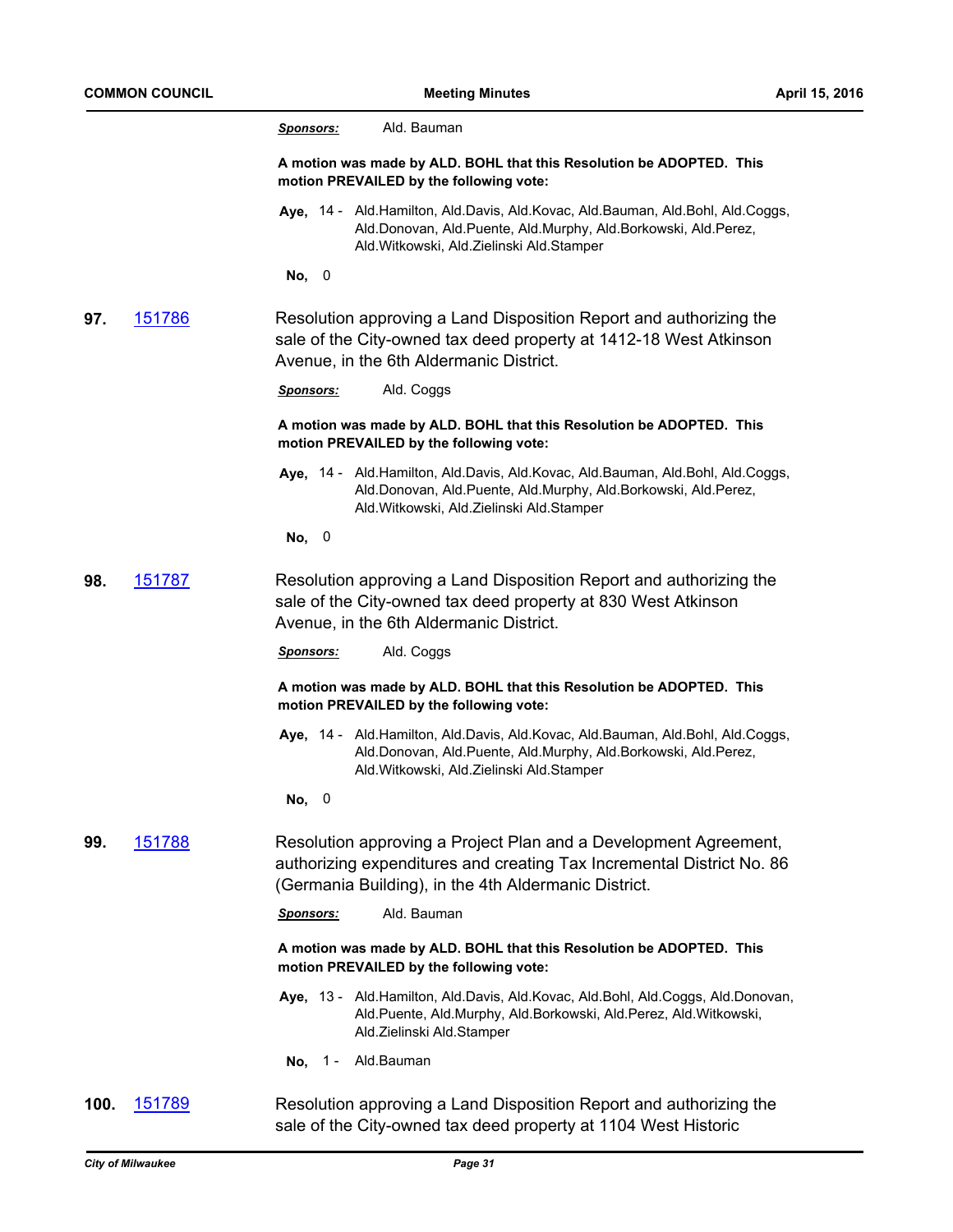|      |        | Mitchell Street, in the 12th Aldermanic District.                                                                                                                                               |
|------|--------|-------------------------------------------------------------------------------------------------------------------------------------------------------------------------------------------------|
|      |        | Ald. Perez<br><u>Sponsors:</u>                                                                                                                                                                  |
|      |        | A motion was made by ALD. BOHL that this Resolution be ADOPTED. This<br>motion PREVAILED by the following vote:                                                                                 |
|      |        | Aye, 14 - Ald.Hamilton, Ald.Davis, Ald.Kovac, Ald.Bauman, Ald.Bohl, Ald.Coggs,<br>Ald.Donovan, Ald.Puente, Ald.Murphy, Ald.Borkowski, Ald.Perez,<br>Ald. Witkowski, Ald. Zielinski Ald. Stamper |
|      |        | No, 0                                                                                                                                                                                           |
| 101. | 151790 | Resolution authorizing additional funding for Tax Incremental District<br>No. 85 (6th and National), in the 12th Aldermanic District.                                                           |
|      |        | Ald. Perez<br><b>Sponsors:</b>                                                                                                                                                                  |
|      |        | A motion was made by ALD. BOHL that this Resolution be ADOPTED. This<br>motion PREVAILED by the following vote:                                                                                 |
|      |        | Aye, 14 - Ald.Hamilton, Ald.Davis, Ald.Kovac, Ald.Bauman, Ald.Bohl, Ald.Coggs,<br>Ald.Donovan, Ald.Puente, Ald.Murphy, Ald.Borkowski, Ald.Perez,<br>Ald. Witkowski, Ald. Zielinski Ald. Stamper |
|      |        | No, 0                                                                                                                                                                                           |
| 102. | 151798 | Resolution approving a Land Disposition Report and authorizing the<br>sale of the City-owned tax deed property at 4828 West Lisbon Avenue,<br>in the 15th Aldermanic District.                  |
|      |        | Ald. Stamper<br><u>Sponsors:</u>                                                                                                                                                                |
|      |        | A motion was made by ALD. BOHL that this Resolution be ADOPTED. This<br>motion PREVAILED by the following vote:                                                                                 |
|      |        | Aye, 14 - Ald.Hamilton, Ald.Davis, Ald.Kovac, Ald.Bauman, Ald.Bohl, Ald.Coggs,<br>Ald.Donovan, Ald.Puente, Ald.Murphy, Ald.Borkowski, Ald.Perez,<br>Ald. Witkowski, Ald. Zielinski Ald. Stamper |
|      |        | 0<br>No,                                                                                                                                                                                        |
| 103. | 151799 | Resolution approving a Land Disposition Report and authorizing the<br>sale of the City-owned tax deed property at 5124-26 West Center<br>Street, in the 10th Aldermanic District.               |
|      |        | Ald. Murphy<br><b>Sponsors:</b>                                                                                                                                                                 |
|      |        | A motion was made by ALD. BOHL that this Resolution be ADOPTED. This<br>motion PREVAILED by the following vote:                                                                                 |
|      |        | Aye, 14 - Ald.Hamilton, Ald.Davis, Ald.Kovac, Ald.Bauman, Ald.Bohl, Ald.Coggs,<br>Ald.Donovan, Ald.Puente, Ald.Murphy, Ald.Borkowski, Ald.Perez,<br>Ald. Witkowski, Ald. Zielinski Ald. Stamper |
|      |        | No, 0                                                                                                                                                                                           |
| 104. | 151804 | Substitute resolution approving a Land Disposition Report and<br>authorizing the sale of the City-owned tax deed property at 4270-72                                                            |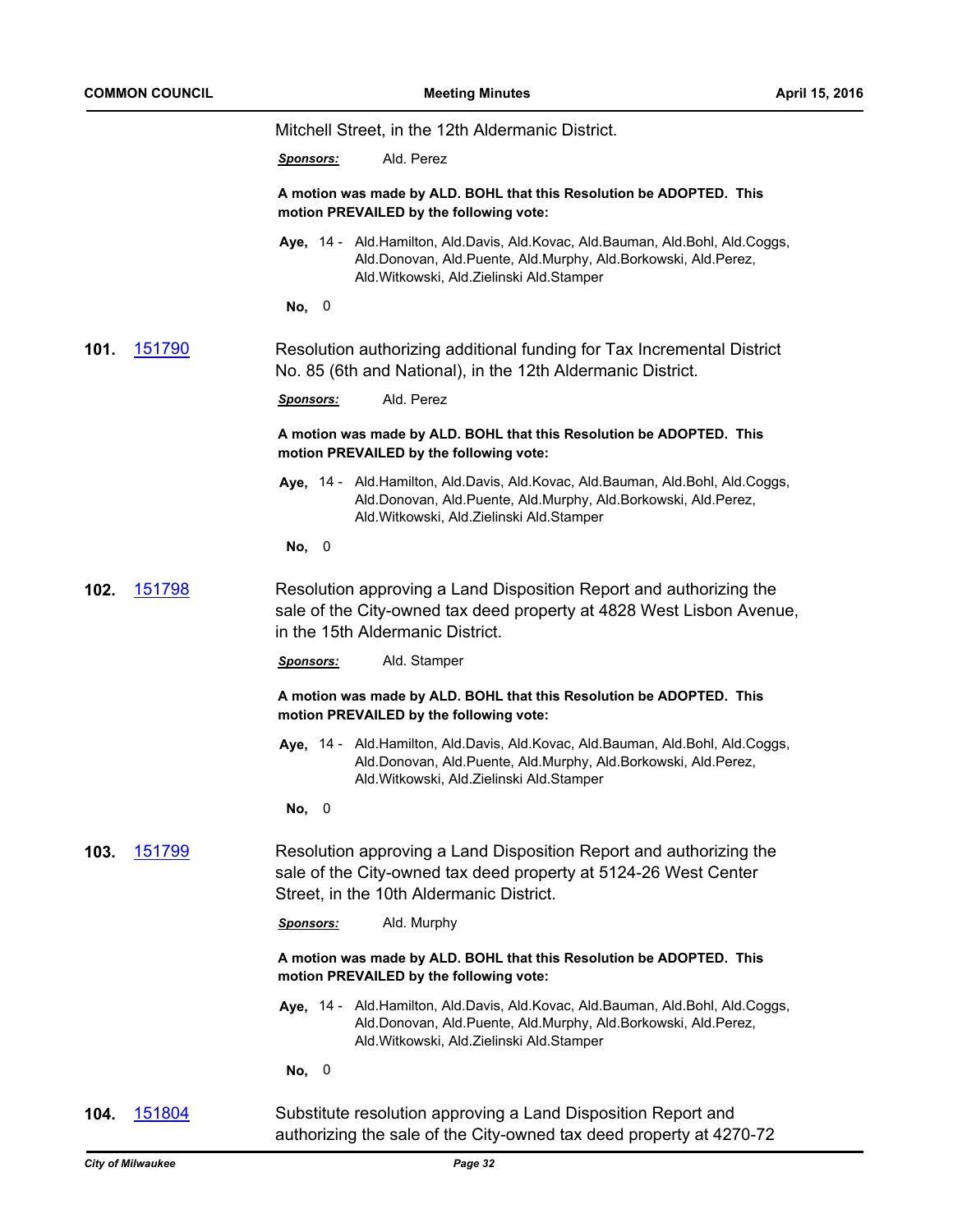South Howell Avenue, in the 13th Aldermanic District.

*Sponsors:* Ald. Witkowski

**A motion was made by ALD. BOHL that this Resolution be ADOPTED. This motion PREVAILED by the following vote:**

- **Aye,** Ald.Hamilton, Ald.Davis, Ald.Kovac, Ald.Bauman, Ald.Bohl, Ald.Coggs, 14 Ald.Donovan, Ald.Puente, Ald.Murphy, Ald.Borkowski, Ald.Perez, Ald.Witkowski, Ald.Zielinski Ald.Stamper
- **No,** 0

## **PLACING ON FILE THE FOLLOWING:**

**105.** [151324](http://milwaukee.legistar.com/gateway.aspx?m=l&id=/matter.aspx?key=42924) Substitute resolution approving a Land Disposition Report and authorizing the sale of the City-owned tax deed properties at 2462-64 West Lisbon Avenue and 2468 West Lisbon Avenue, in the 15th Aldermanic District.

*Sponsors:* Ald. Stamper

## **A motion was made by ALD. BOHL that this Resolution be PLACED ON FILE. This motion PREVAILED by the following vote:**

- Aye, 14 Ald.Hamilton, Ald.Davis, Ald.Kovac, Ald.Bauman, Ald.Bohl, Ald.Coggs, Ald.Donovan, Ald.Puente, Ald.Murphy, Ald.Borkowski, Ald.Perez, Ald.Witkowski, Ald.Zielinski Ald.Stamper
- **No,** 0

**106.** [151680](http://milwaukee.legistar.com/gateway.aspx?m=l&id=/matter.aspx?key=43371) Resolution regarding the sale of tax foreclosed neighborhood property to the former owner-occupant in lieu of vacation of the foreclosure.

*Sponsors:* Ald. Bohl

**A motion was made by ALD. BOHL that this Resolution be PLACED ON FILE. This motion PREVAILED by the following vote:**

Aye, 14 - Ald.Hamilton, Ald.Davis, Ald.Kovac, Ald.Bauman, Ald.Bohl, Ald.Coggs, Ald.Donovan, Ald.Puente, Ald.Murphy, Ald.Borkowski, Ald.Perez, Ald.Witkowski, Ald.Zielinski Ald.Stamper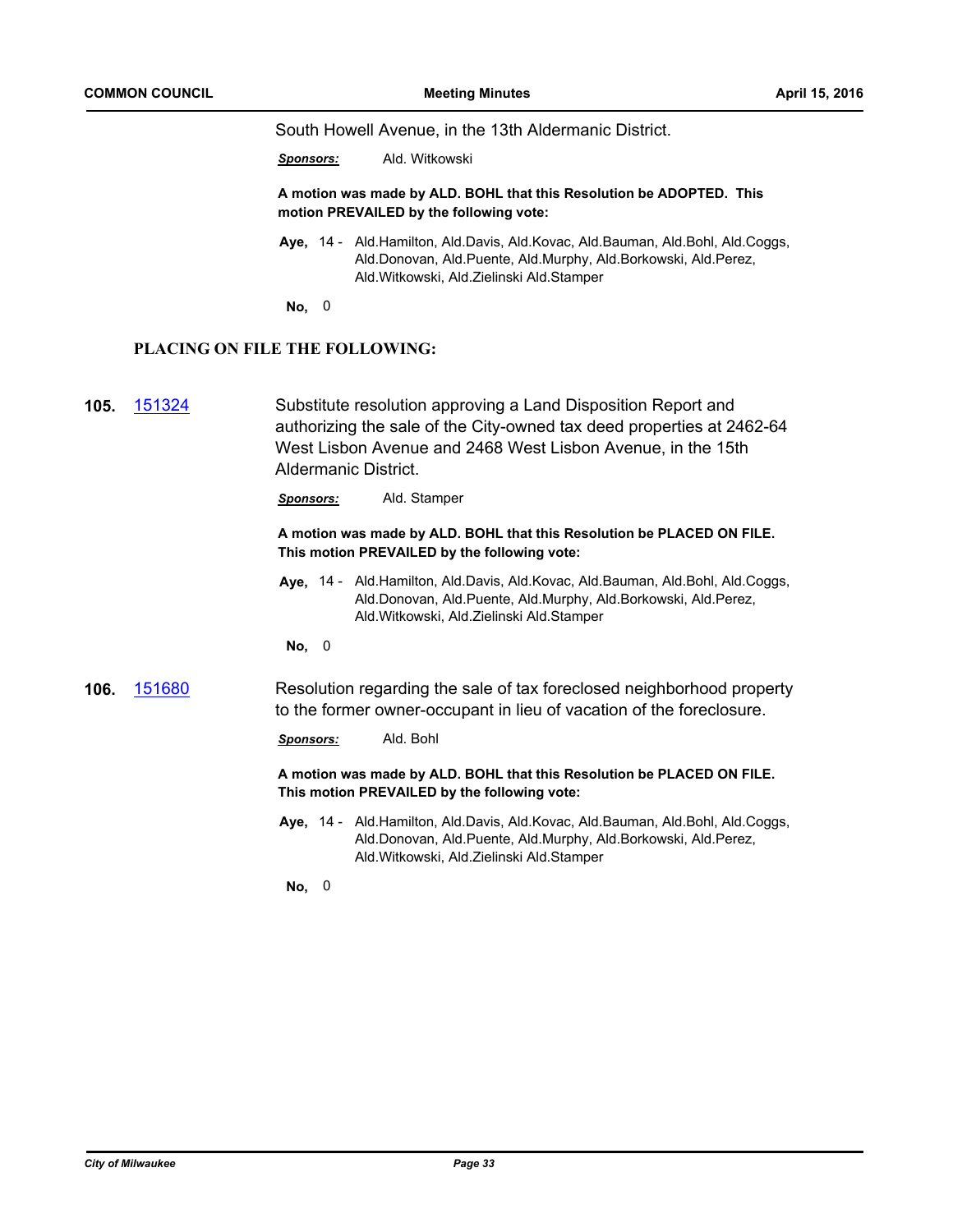## **THE COMMUNITY AND ECONOMIC DEVELOPMENT COMMITTEE RECOMMENDS:**

## **ADOPTION OF THE FOLLOWING:**

**111.** [151795](http://milwaukee.legistar.com/gateway.aspx?m=l&id=/matter.aspx?key=43507) Resolution approving the My Brother's Keeper Action plan.

*Sponsors:* Ald. Hamilton, Ald. Davis, Ald. Stamper, Ald. Donovan, Ald. Bohl, Ald. Puente, Ald. Murphy, Ald. Zielinski and Ald. Coggs

**A motion was made by ALD. HAMILTON that this Resolution be SUSPEND THE RULES. This motion PREVAILED by the following vote:**

**Aye,** Ald.Hamilton, Ald.Davis, Ald.Kovac, Ald.Bauman, Ald.Bohl, Ald.Coggs, 14 - Ald.Donovan, Ald.Puente, Ald.Murphy, Ald.Borkowski, Ald.Perez, Ald.Witkowski, Ald.Zielinski Ald.Stamper

**No,** 0

#### **A motion was made by ALD. HAMILTON that this Resolution be TAKEN FROM COMMITTEE. This motion PREVAILED by the following vote:**

Aye, 14 - Ald.Hamilton, Ald.Davis, Ald.Kovac, Ald.Bauman, Ald.Bohl, Ald.Coggs, Ald.Donovan, Ald.Puente, Ald.Murphy, Ald.Borkowski, Ald.Perez, Ald.Witkowski, Ald.Zielinski Ald.Stamper

**No,** 0

*Co-sponsorship to the file to reflect Ald. Davis, Stamper, Donovan, Bohl, Puente, Murphy, Zielinski, and Coggs. There was no objection.*

**A motion was made by ALD. HAMILTON that this Resolution be ADOPTED. This motion PREVAILED by the following vote:**

Aye, 14 - Ald.Hamilton, Ald.Davis, Ald.Kovac, Ald.Bauman, Ald.Bohl, Ald.Coggs, Ald.Donovan, Ald.Puente, Ald.Murphy, Ald.Borkowski, Ald.Perez, Ald.Witkowski, Ald.Zielinski Ald.Stamper

**No,** 0

## **CONFIRMATION OF THE FOLLOWING:**

**107.** [151631](http://milwaukee.legistar.com/gateway.aspx?m=l&id=/matter.aspx?key=43318) Appointment of Mehesh Reddy to the Business Improvement District #5 (Westown Area) by the Mayor. (4th Aldermanic District)

*Sponsors:* THE CHAIR

**A motion was made by ALD. STAMPER that this Appointment be CONFIRMED. This motion PREVAILED by the following vote:**

Aye, 14 - Ald.Hamilton, Ald.Davis, Ald.Kovac, Ald.Bauman, Ald.Bohl, Ald.Coggs, Ald.Donovan, Ald.Puente, Ald.Murphy, Ald.Borkowski, Ald.Perez, Ald.Witkowski, Ald.Zielinski Ald.Stamper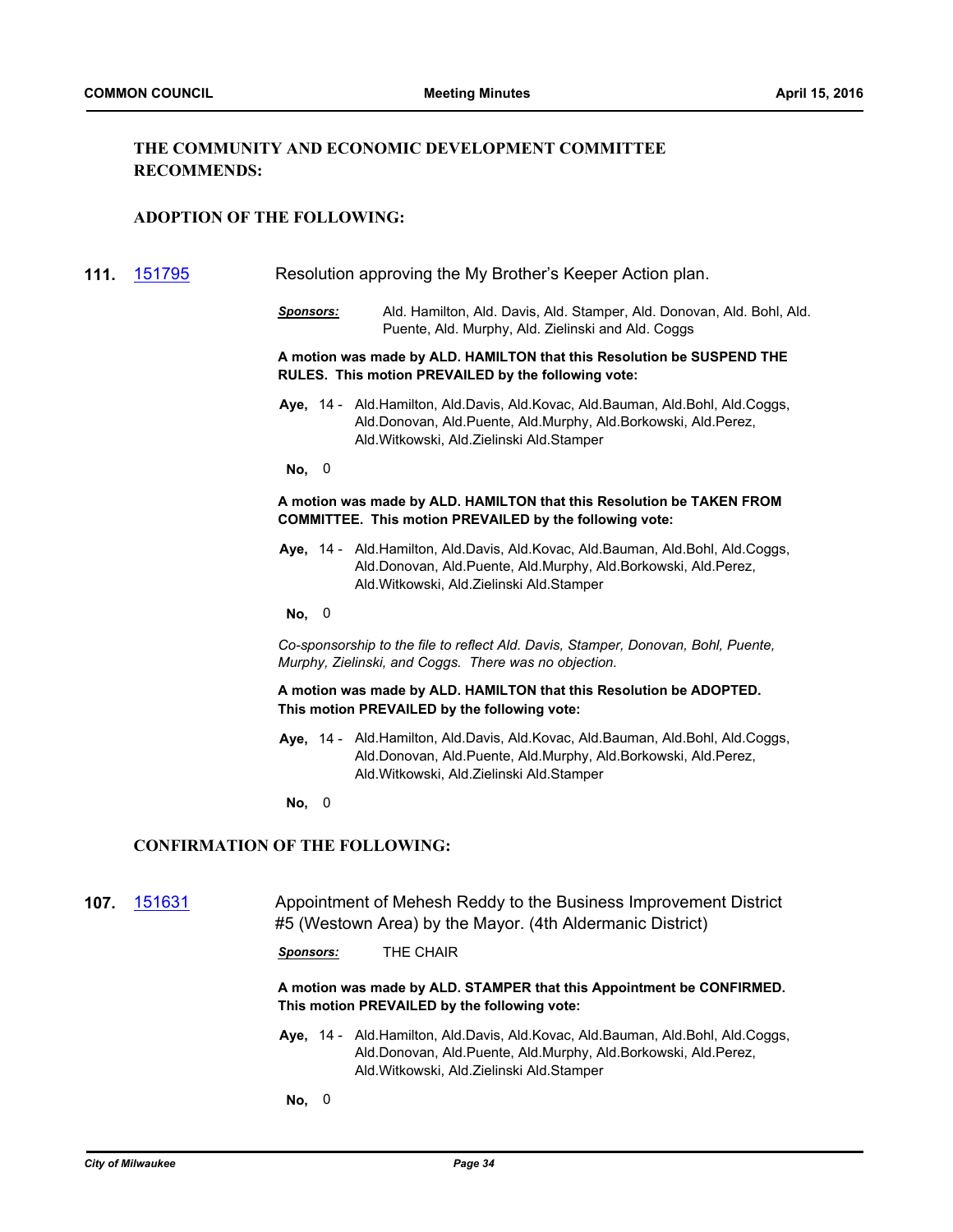| 108. | 151708 | Appointment of Captain Raymond Banks to the Restorative Justice<br>Advisory Committee by the Police Chief. |  |
|------|--------|------------------------------------------------------------------------------------------------------------|--|
|      |        | THE CHAIR<br>Sponsors:                                                                                     |  |

**A motion was made by ALD. STAMPER that this Appointment be CONFIRMED. This motion PREVAILED by the following vote:**

Aye, 14 - Ald.Hamilton, Ald.Davis, Ald.Kovac, Ald.Bauman, Ald.Bohl, Ald.Coggs, Ald.Donovan, Ald.Puente, Ald.Murphy, Ald.Borkowski, Ald.Perez, Ald.Witkowski, Ald.Zielinski Ald.Stamper